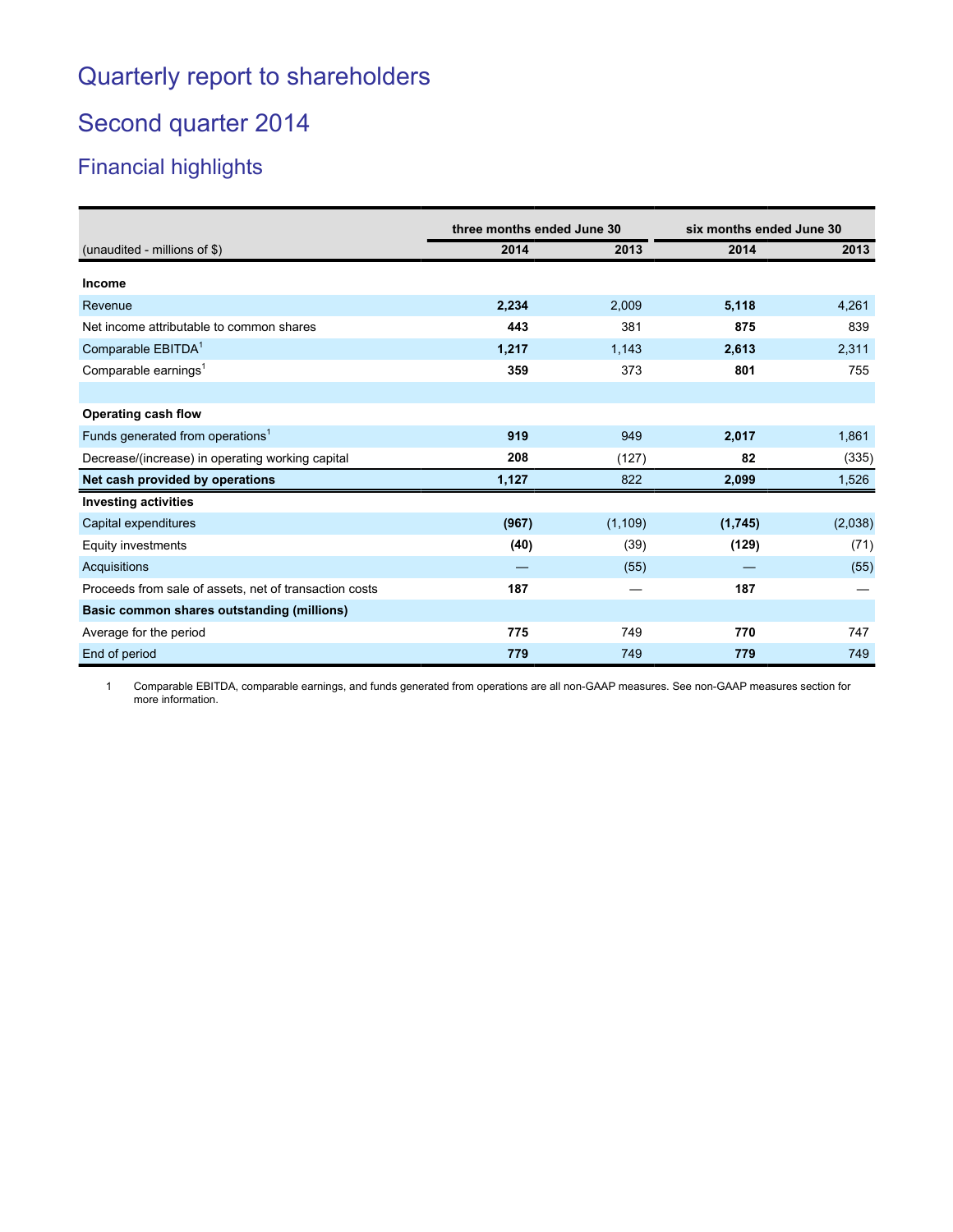# Management's discussion and analysis

July 31, 2014

This management's discussion and analysis (MD&A) contains information to help the reader make investment decisions about TransCanada PipeLines Limited. It discusses our business, operations, financial position, risks and other factors for the three and six months ended June 30, 2014, and should be read with the accompanying unaudited condensed consolidated financial statements for the three and six months ended June 30, 2014 which have been prepared in accordance with U.S. GAAP.

This MD&A should also be read in conjunction with our December 31, 2013 audited consolidated financial statements and notes and the MD&A in our 2013 Annual Report, which have been prepared in accordance with U.S. GAAP.

# About this document

Throughout this MD&A, the terms, *we, us, our* and *TCPL* mean TransCanada PipeLines Limited and its subsidiaries.

Abbreviations and acronyms that are not defined in this MD&A are defined in the glossary in our 2013 Annual Report.

All information is as of July 31, 2014 and all amounts are in Canadian dollars, unless noted otherwise.

## **FORWARD-LOOKING INFORMATION**

We disclose forward-looking information to help current and potential investors understand management's assessment of our future plans and financial outlook, and our future prospects overall.

Statements that are forward-looking are based on certain assumptions and on what we know and expect today and generally include words like *anticipate, expect, believe, may, will, should, estimate* or other similar words.

Forward-looking statements in this MD&A may include information about the following, among other things:

- anticipated business prospects
- our financial and operational performance, including the performance of our subsidiaries
- expectations or projections about strategies and goals for growth and expansion
- expected cash flows and future financing options available to us
- expected costs for planned projects, including projects under construction and in development
- expected schedules for planned projects (including anticipated construction and completion dates)
- expected regulatory processes and outcomes
- expected impact of regulatory outcomes
- expected outcomes with respect to legal proceedings, including arbitration
- expected capital expenditures and contractual obligations
- expected operating and financial results
- the expected impact of future accounting changes, commitments and contingent liabilities
- expected industry, market and economic conditions.

Forward-looking statements do not guarantee future performance. Actual events and results could be significantly different because of assumptions, risks or uncertainties related to our business or events that happen after the date of this MD&A.

Our forward-looking information is based on the following key assumptions, and subject to the following risks and uncertainties:

#### **Assumptions**

- inflation rates, commodity prices and capacity prices
- timing of financings and hedging
- regulatory decisions and outcomes
- foreign exchange rates
- interest rates
- tax rates
- planned and unplanned outages and the use of our pipeline and energy assets
- integrity and reliability of our assets
- access to capital markets
- anticipated construction costs, schedules and completion dates
- acquisitions and divestitures.

### **Risks and uncertainties**

- our ability to successfully implement our strategic initiatives
- whether our strategic initiatives will yield the expected benefits
- the operating performance of our pipeline and energy assets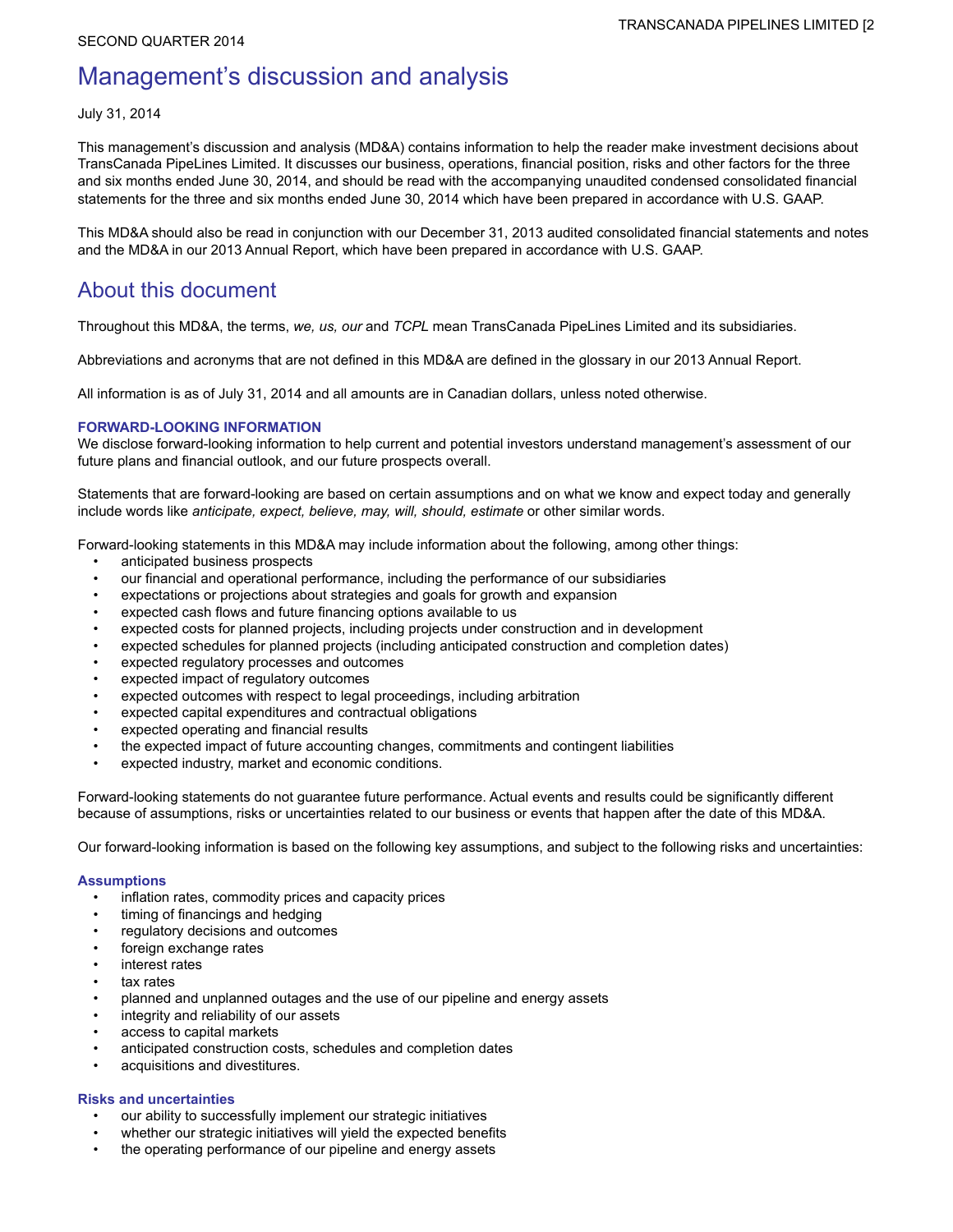- amount of capacity sold and rates achieved in our pipeline businesses
- the availability and price of energy commodities
- the amount of capacity payments and revenues we receive from our energy business
- regulatory decisions and outcomes
- outcomes of legal proceedings, including arbitration
- performance of our counterparties
- changes in the political environment
- changes in environmental and other laws and regulations
- competitive factors in the pipeline and energy sectors
- construction and completion of capital projects
- costs for labour, equipment and materials
- access to capital markets
- interest and foreign exchange rates
- weather
- cyber security
- technological developments
- economic conditions in North America as well as globally.

You can read more about these factors and others in reports we have filed with Canadian securities regulators and the SEC, including the MD&A in our 2013 Annual Report.

You should not put undue reliance on forward-looking information and should not use future-oriented information or financial outlooks for anything other than their intended purpose. We do not update our forward-looking statements due to new information or future events, unless we are required to by law.

#### **FOR MORE INFORMATION**

You can find more information about TCPL in our annual information form and other disclosure documents, which are available on SEDAR (www.sedar.com).

#### **NON-GAAP MEASURES**

We use the following non-GAAP measures:

- EBITDA
- EBIT
- funds generated from operations
- comparable earnings
- comparable EBITDA
- comparable EBIT
- comparable depreciation and amortization
- comparable interest expense
- comparable interest income and other
- comparable income tax expense.

These measures do not have any standardized meaning as prescribed by U.S. GAAP and therefore may not be comparable to similar measures presented by other entities.

## **EBITDA and EBIT**

We use EBITDA as an approximate measure of our pre-tax operating cash flow. It measures our earnings before deducting financial charges, income tax, depreciation and amortization, net income attributable to non-controlling interests and preferred share dividends, and includes income from equity investments. EBIT measures our earnings from ongoing operations and is a useful measure of our performance and an effective tool for evaluating trends in each segment as it is equivalent to our segmented earnings. It is calculated in the same way as EBITDA, less depreciation and amortization.

### **Funds generated from operations**

Funds generated from operations includes net cash provided by operations before changes in operating working capital. We believe it is a useful measure of our consolidated operating cash flow because it does not include fluctuations from working capital balances, which do not necessarily reflect underlying operations in the same period and is used to provide a consistent measure of the cash generating performance of our assets. See Financial condition section for a reconciliation to net cash provided by operations.

#### **Comparable measures**

We calculate the comparable measures by adjusting certain GAAP and non-GAAP measures for specific items we believe are significant but not reflective of our underlying operations in the period. These comparable measures are calculated on a consistent basis from period to period and are adjusted for specific items in each period, as applicable.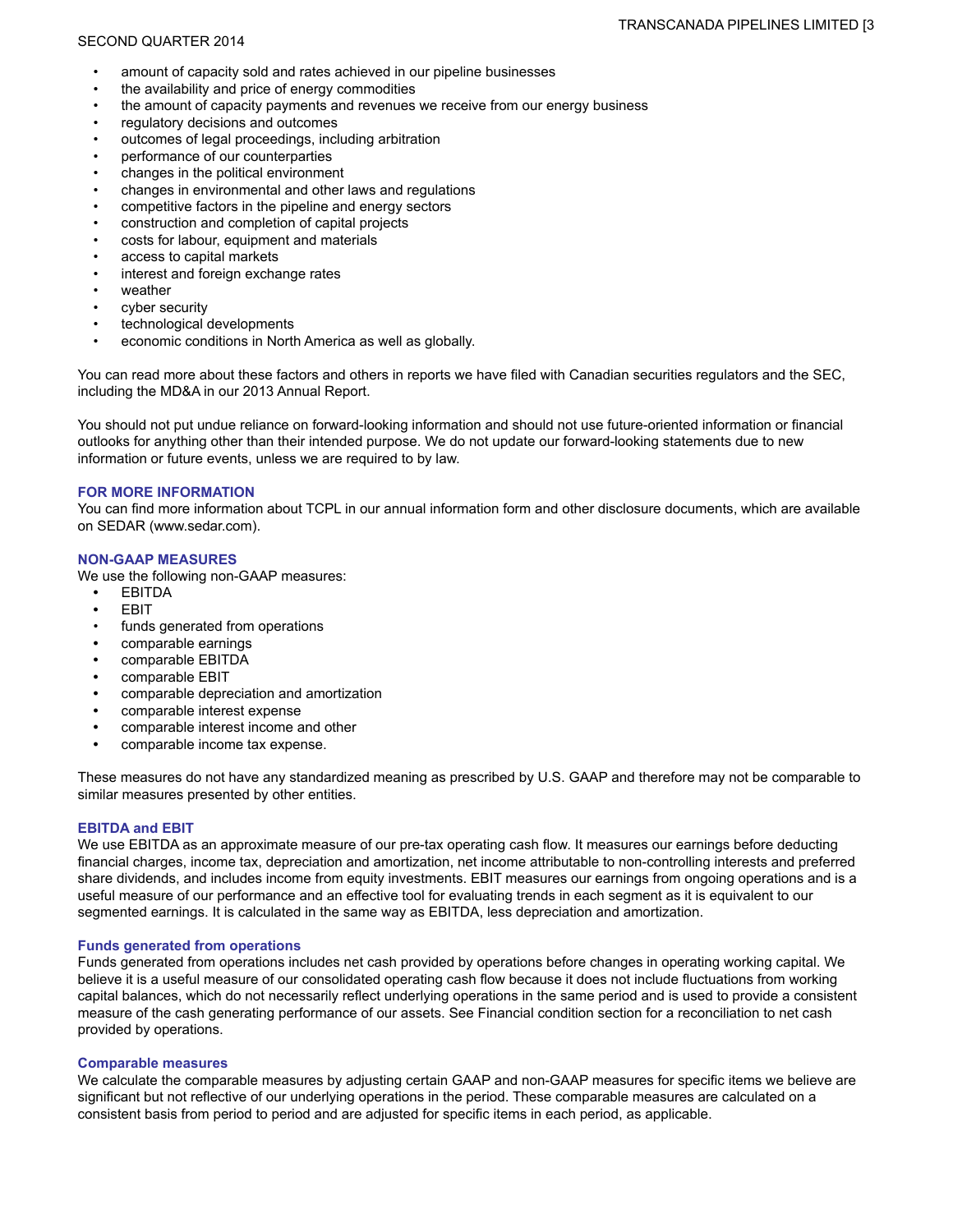| <b>Comparable measure</b>                | <b>Original measure</b>                  |
|------------------------------------------|------------------------------------------|
| comparable earnings                      | net income attributable to common shares |
| comparable EBITDA                        | <b>EBITDA</b>                            |
| comparable EBIT                          | <b>EBIT</b>                              |
| comparable depreciation and amortization | depreciation and amortization            |
| comparable interest expense              | interest expense                         |
| comparable interest income and other     | interest income and other                |
| comparable income tax expense            | income tax expense                       |

Our decision not to include a specific item is subjective and made after careful consideration. Specific items may include:

- certain fair value adjustments relating to risk management activities
- income tax refunds and adjustments
- gains or losses on sales of assets
- legal, contractual and bankruptcy settlements
- impact of regulatory or arbitration decisions relating to prior year earnings
- write-downs of assets and investments.

We calculate comparable earnings by excluding the unrealized gains and losses from changes in the fair value of certain derivatives used to reduce our exposure to certain financial and commodity price risks. These derivatives provide effective economic hedges, but do not meet the criteria for hedge accounting. As a result, the changes in fair value are recorded in net income. As these amounts do not accurately reflect the gains and losses that will be realized at settlement, we do not consider them part of our underlying operations.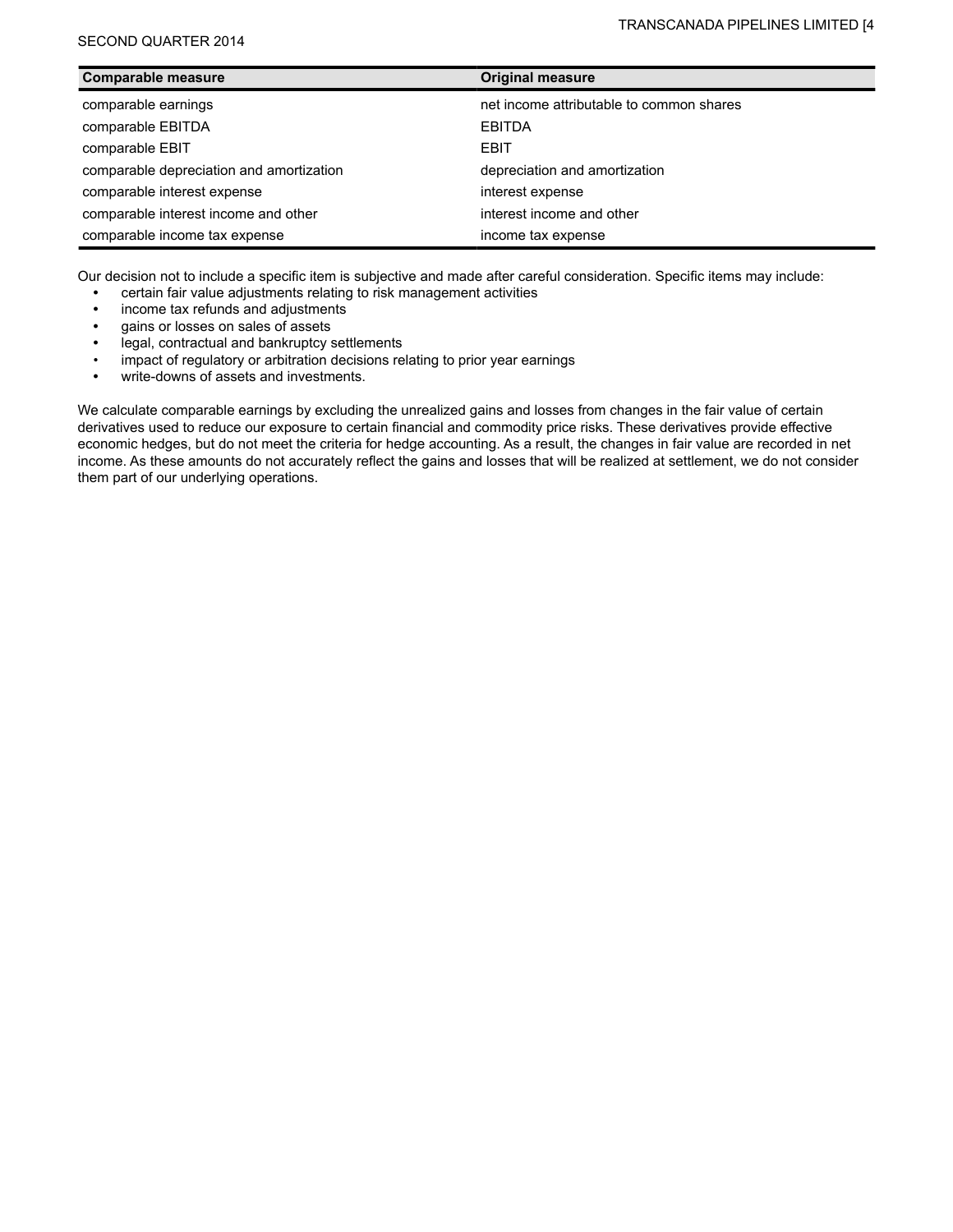# Consolidated results - second quarter 2014

|                                                      | three months ended June 30 |       | six months ended June 30 |       |
|------------------------------------------------------|----------------------------|-------|--------------------------|-------|
| (unaudited - millions of \$)                         | 2014                       | 2013  | 2014                     | 2013  |
|                                                      |                            |       |                          |       |
| Natural gas pipelines                                | 496                        | 399   | 1,082                    | 947   |
| Liquids pipelines <sup>1</sup>                       | 195                        | 149   | 387                      | 291   |
| Energy                                               | 216                        | 243   | 473                      | 442   |
| Corporate                                            | (27)                       | (22)  | (70)                     | (59)  |
| <b>Total segmented earnings</b>                      | 880                        | 769   | 1,872                    | 1,621 |
| Interest expense                                     | (305)                      | (268) | (591)                    | (540) |
| Interest income and other                            | 64                         | (1)   | 64                       | 22    |
| Income before income taxes                           | 639                        | 500   | 1,345                    | 1,103 |
| Income tax expense                                   | (165)                      | (96)  | (385)                    | (210) |
| Net income                                           | 474                        | 404   | 960                      | 893   |
| Net income attributable to non-controlling interests | (31)                       | (18)  | (83)                     | (43)  |
| Net income attributable to controlling interests     | 443                        | 386   | 877                      | 850   |
| Preferred share dividends                            |                            | (5)   | (2)                      | (11)  |
| Net income attributable to common shares             | 443                        | 381   | 875                      | 839   |

1 Previously Oil Pipelines.

Net income attributable to common shares increased by \$62 million for the three months ended June 30, 2014 compared to the same period in 2013. Second quarter 2014 results included:

- a gain on sale of Cancarb Limited and its related power generation business of \$99 million after tax<br>• a net loss resulting from the termination of a contract with Niska Gas Storage of \$31 million after tax
- a net loss resulting from the termination of a contract with Niska Gas Storage of \$31 million after tax.

Second quarter 2013 results included a \$25 million favourable income tax adjustment due to the enactment of Canadian Federal tax legislation relating to Part VI.I tax in June 2013.

Net income attributable to common shares increased by \$36 million for the six months ended June 30, 2014 compared to the same period in 2013. The 2014 results included:

- a gain on sale of Cancarb Limited and its related power generation business of \$99 million after tax
- a net loss resulting from a termination payment to Niska Gas Storage for contract restructuring of \$31 million after tax.

The results for the first six months of 2013 included \$84 million of Canadian Mainline net income related to 2012 from the NEB decision (RH-003-2011) as well as a \$25 million favourable income tax adjustment due to the enactment of Canadian Federal tax legislation relating to Part VI.I tax in June 2013.

The items discussed above are excluded from comparable earnings for the relevant periods. Certain unrealized fair value adjustments relating to risk management activities are also excluded from comparable earnings. The remainder of net income is equivalent to comparable earnings. A reconciliation of net income attributable to common shares to comparable earnings is shown in the following table.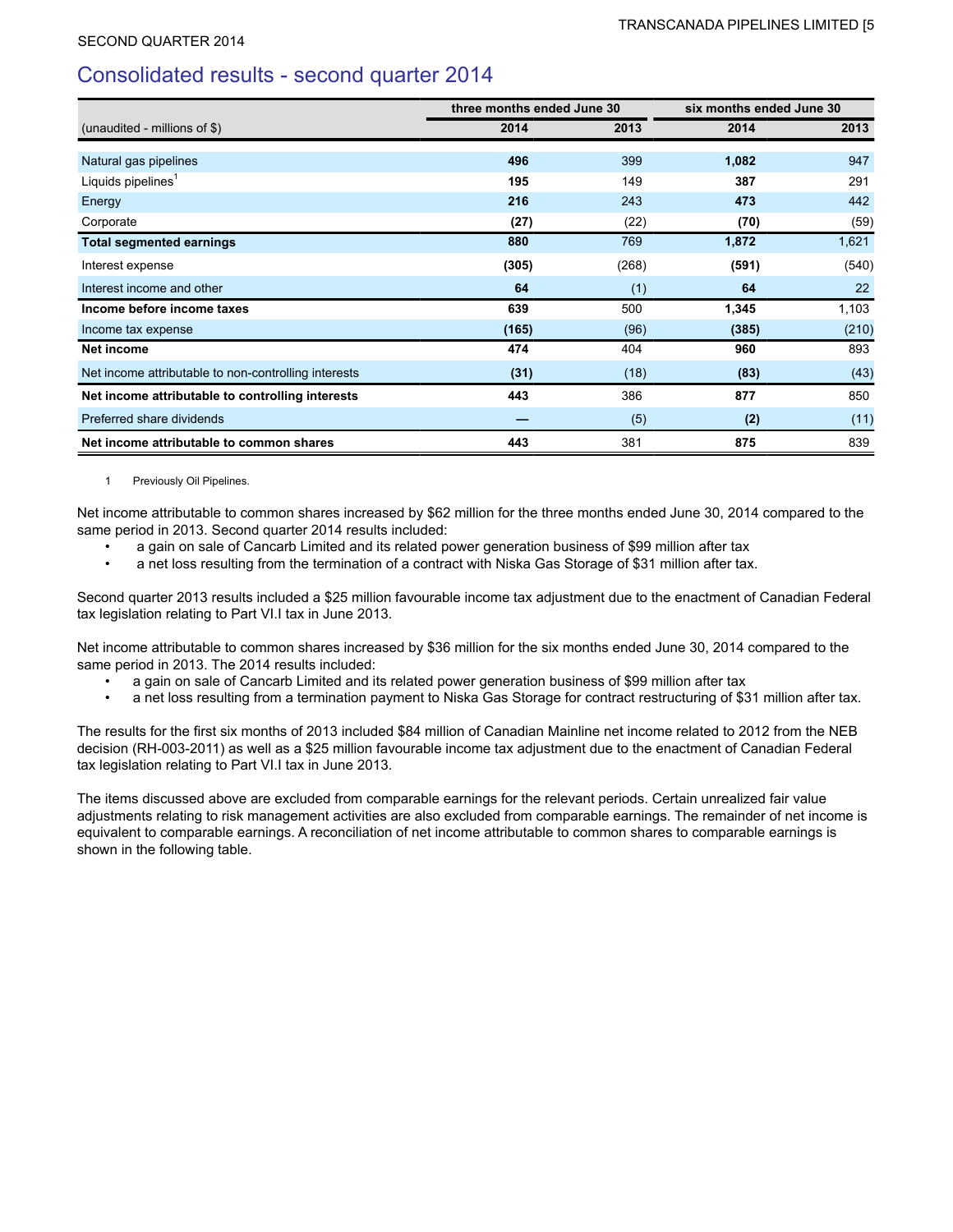## **RECONCILIATION OF NET INCOME TO COMPARABLE EARNINGS**

|                                             | three months ended June 30 |      | six months ended June 30 |      |
|---------------------------------------------|----------------------------|------|--------------------------|------|
| (unaudited - millions of $\$\$ )            | 2014                       | 2013 | 2014                     | 2013 |
| Net income attributable to common shares    | 443                        | 381  | 875                      | 839  |
| Specific items (net of tax):                |                            |      |                          |      |
| Energy - Cancarb gain on sale               | (99)                       |      | (99)                     |      |
| Energy - Niska contract termination         | 31                         |      | 31                       |      |
| Risk management activities <sup>1</sup>     | (16)                       | 17   | (6)                      | 25   |
| Natural gas pipelines - NEB decision - 2012 |                            |      |                          | (84) |
| Part VI.I income tax adjustment             |                            | (25) |                          | (25) |
| Comparable earnings                         | 359                        | 373  | 801                      | 755  |

| <b>Risk management activities</b>                     | three months ended<br>June 30 |      | six months ended<br>June 30 |      |
|-------------------------------------------------------|-------------------------------|------|-----------------------------|------|
| (unaudited - millions of \$)                          | 2014                          | 2013 | 2014                        | 2013 |
| Canadian Power                                        | (2)                           | (4)  | (2)                         | (6)  |
| U.S. Power                                            | (9)                           | (18) | (11)                        | (17  |
| Natural gas Storage                                   | 6                             |      | (3)                         |      |
| Foreign exchange                                      | 25                            | (9)  | 23                          | (15) |
| Income tax attributable to risk management activities | (4)                           | 10   | (1)                         | 12   |
| Total gains/(losses) from risk management activities  | 16                            |      |                             | (25  |

Comparable earnings decreased by \$14 million for the three months ended June 30, 2014 compared to the same period in 2013.

This was primarily the net effect of the following:

- incremental earnings from the Gulf Coast extension of the Keystone Pipeline System
- lower earnings from Western Power as a result of lower realized power prices
- lower equity income from Bruce Power mainly due to increased planned and unplanned outage days at Bruce A, partially offset by fewer outage days at Bruce B
- higher earnings from Mexico pipelines resulting from contract revenues recognized from the Tamazunchale Extension.

Comparable earnings increased by \$46 million for the six months ended June 30, 2014 compared to the same period in 2013.

This was primarily the net effect of:

- incremental earnings from the Gulf Coast extension of the Keystone Pipeline System
- lower earnings from Western Power as a result of lower realized power prices
- higher earnings from U.S. Power mainly because of higher realized capacity and power prices
- higher earnings from Mexico pipelines resulting from contract revenues recognized from the Tamazunchale Extension
- higher earnings from U.S. natural gas pipelines due to higher transportation revenues at Great Lakes and higher contributions from TC PipeLines, LP reflecting colder winter weather and increased demand.

The stronger U.S. dollar this quarter compared to the same period in 2013 positively impacted the results in our U.S. businesses, which were mostly offset by a corresponding increase in interest expense on U.S. dollar-denominated debt as well as realized losses on foreign exchange hedges used to manage our net exposure through our hedging program.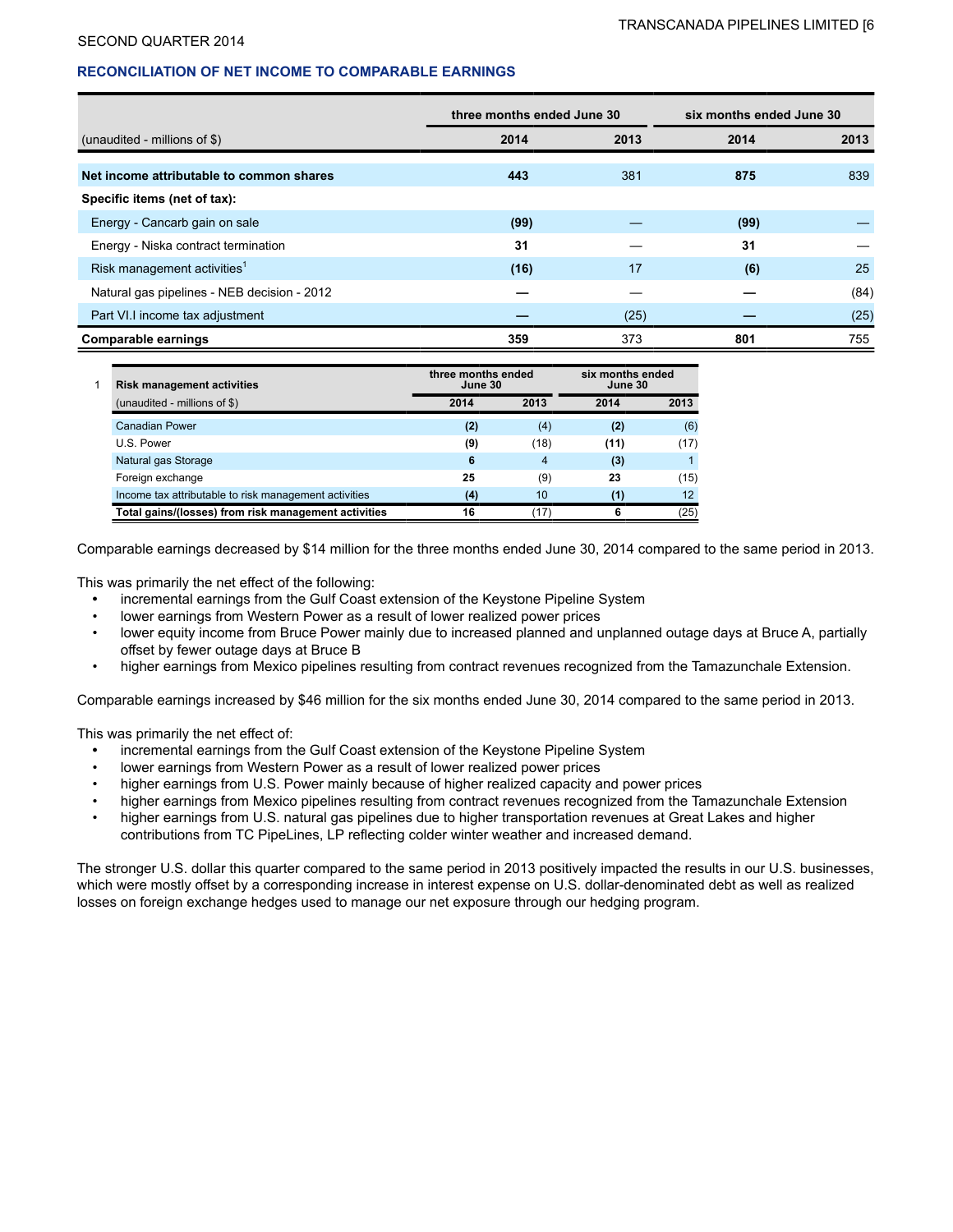#### **CAPITAL PROGRAM**

We are developing quality projects under our long-term capital program. These long-life infrastructure assets are supported by long-term commercial arrangements with creditworthy counterparties or regulated business models and are expected to generate significant growth in earnings and cashflow.

Our capital program is comprised of \$12 billion of small to medium-sized projects and \$26 billion of large scale projects. Amounts presented exclude the impact of foreign exchange and capitalized interest.

| at June 30, 2014                    |                              | <b>Expected</b>                                                   | <b>Estimated</b>    |                     |
|-------------------------------------|------------------------------|-------------------------------------------------------------------|---------------------|---------------------|
| (unaudited - billions of \$)        | <b>Segment</b>               | <b>In-Service Date</b>                                            | <b>Project Cost</b> | <b>Amount Spent</b> |
| Small to medium-sized projects      |                              |                                                                   |                     |                     |
| Tamazunchale Extension <sup>1</sup> | <b>Natural Gas Pipelines</b> | 2014                                                              | <b>US 0.6</b>       | <b>US 0.5</b>       |
| <b>Ontario Solar</b>                | Energy                       | 2014-2015                                                         | 0.5                 | 0.2                 |
| Houston Lateral and Terminal        | <b>Liquids Pipelines</b>     | 2015                                                              | <b>US 0.4</b>       | <b>US 0.3</b>       |
| <b>Heartland and TC Terminals</b>   | <b>Liquids Pipelines</b>     | 2016                                                              | 0.9                 | 0.1                 |
| Keystone Hardisty Terminal          | <b>Liquids Pipelines</b>     | Approximately 2 years<br>from date Keystone XL<br>permit received | 0.3                 | 0.1                 |
| Topolobampo                         | <b>Natural Gas Pipelines</b> | 2016                                                              | <b>US 1.0</b>       | <b>US 0.5</b>       |
| Mazatlan                            | <b>Natural Gas Pipelines</b> | 2016                                                              | <b>US 0.4</b>       | <b>US 0.1</b>       |
| Grand Rapids <sup>2</sup>           | <b>Liquids Pipelines</b>     | 2015-2017                                                         | 1.5                 | 0.1                 |
| Northern Courier                    | <b>Liquids Pipelines</b>     | 2017                                                              | 0.8                 | 0.1                 |
| NGTL System - North Montney         | <b>Natural Gas Pipelines</b> | 2016-2017                                                         | 1.7                 | 0.1                 |
| - Merrick                           | <b>Natural Gas Pipelines</b> | 2020                                                              | 1.9                 |                     |
| - Other                             | <b>Natural Gas Pipelines</b> | 2014-2016                                                         | 0.5                 | 0.2                 |
| Napanee                             | Energy                       | 2017 or 2018                                                      | 1.0                 |                     |
|                                     |                              |                                                                   | 11.5                | 2.3                 |
| Large scale projects <sup>3</sup>   |                              |                                                                   |                     |                     |
| Keystone XL <sup>4</sup>            | <b>Liquids Pipelines</b>     | Approximately 2 years<br>from date permit received                | <b>US 5.4</b>       | <b>US 2.4</b>       |
| Energy East <sup>5</sup>            | <b>Liquids Pipelines</b>     | 2018                                                              | 12.0                | 0.3                 |
| Prince Rupert Gas Transmission      | <b>Natural Gas Pipelines</b> | 2018                                                              | 5.0                 | 0.2                 |
| <b>Coastal GasLink</b>              | <b>Natural Gas Pipelines</b> | $2018+$                                                           | 4.0                 | 0.2                 |
|                                     |                              |                                                                   | 26.4                | 3.1                 |
|                                     |                              |                                                                   | 37.9                | 5.4                 |

1 A force majeure has delayed completion of construction, however, revenue has been recorded in second quarter 2014 as per the terms of the Transportation Service Agreement.

2 Represents our 50 per cent share.

3 Subject to cost adjustments due to market conditions, route refinement, permitting conditions and scheduling.

4 Estimated project cost will increase depending on the timing of the Presidential permit.<br>5 Excludes transfer of Canadian Mainline natural gas assets.

5 Excludes transfer of Canadian Mainline natural gas assets.

## **Outlook**

The earnings outlook previously included in the 2013 Annual Report is expected to be impacted by:

- the gain on sale of Cancarb Limited and its related power generation facility<br>• the termination payment to Niksa Gas Storage for the contract restructuring
- the termination payment to Niksa Gas Storage for the contract restructuring
- increased outage days at Bruce A.

See the MD&A in our 2013 Annual Report for further information about our outlook.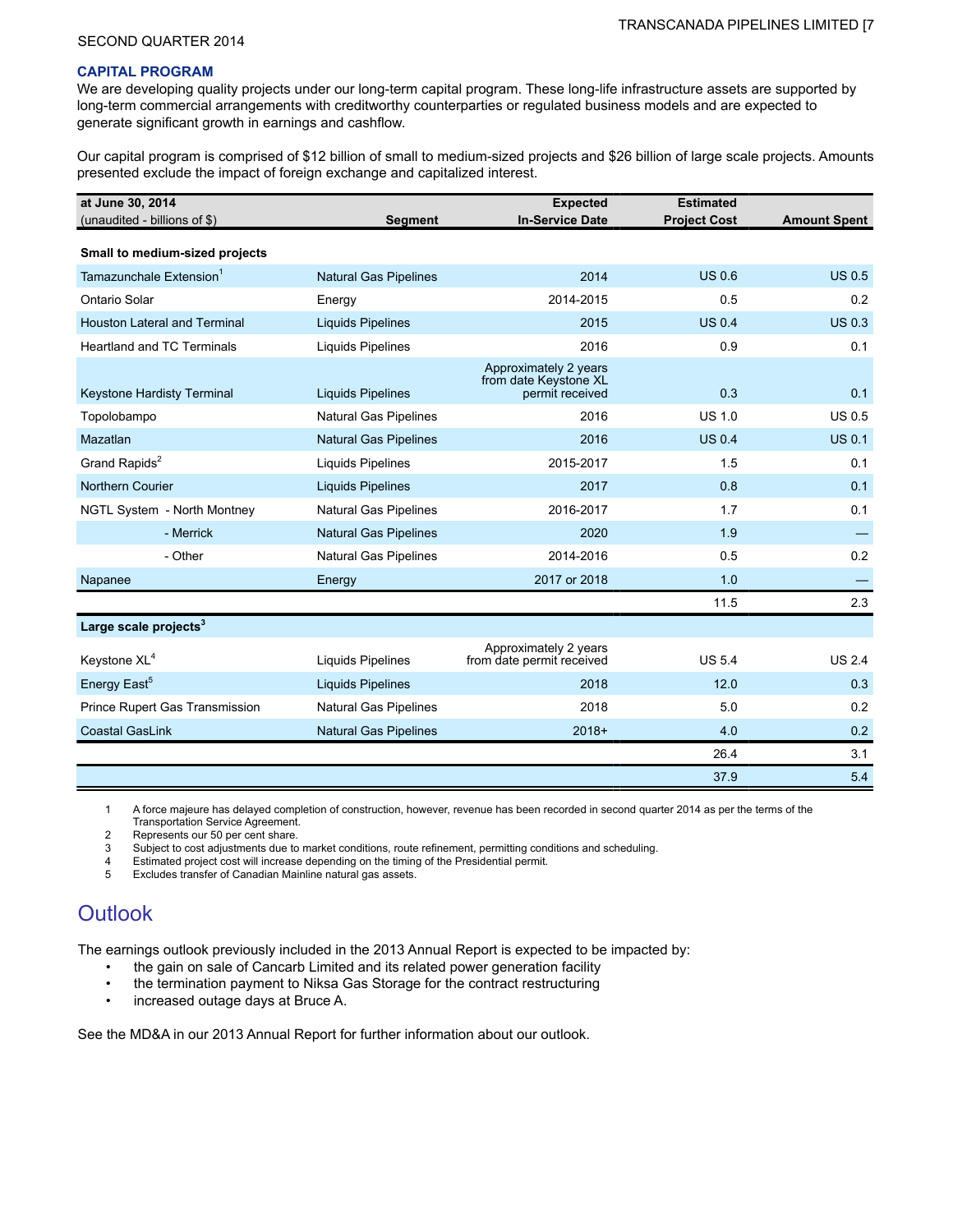# Natural Gas Pipelines

The following is a reconciliation of comparable EBITDA and comparable EBIT (our non-GAAP measures) to segmented earnings (the equivalent GAAP measure).

|                                                       | three months ended June 30 |       | six months ended June 30 |       |
|-------------------------------------------------------|----------------------------|-------|--------------------------|-------|
| (unaudited - millions of \$)                          | 2014                       | 2013  | 2014                     | 2013  |
| Comparable EBITDA                                     | 759                        | 644   | 1,607                    | 1,390 |
| Comparable depreciation and amortization <sup>1</sup> | (263)                      | (245) | (525)                    | (485) |
| <b>Comparable EBIT</b>                                | 496                        | 399   | 1.082                    | 905   |
| Specific item:                                        |                            |       |                          |       |
| NEB decision - 2012                                   |                            |       |                          | 42    |
| <b>Segmented earnings</b>                             | 496                        | 399   | 1.082                    | 947   |

1 In 2014, comparable depreciation and amortization is equivalent to the GAAP measure, depreciation and amortization. In 2013, comparable depreciation is adjusted by \$13 million relating to the impact from the NEB decision (RH-003-2011).

Our Natural Gas Pipelines segmented earnings increased by \$97 million for the three months ended June 30, 2014 and by \$135 million for the six months ended June 30, 2014 compared to the same periods in 2013. Natural gas segmented earnings for the six months ended June 30, 2013 included \$42 million related to the 2012 impact of the NEB decision (RH-003-2011). This amount has been excluded in our calculation of comparable EBIT. The remainder of the Natural Gas Pipelines segmented earnings are equivalent to comparable EBIT and comparable EBITDA and are discussed below.

|                                                                                                               | three months ended June 30 |                | six months ended June 30 |       |  |
|---------------------------------------------------------------------------------------------------------------|----------------------------|----------------|--------------------------|-------|--|
| (unaudited - millions of \$)                                                                                  | 2014                       | 2013           | 2014                     | 2013  |  |
| <b>Canadian Pipelines</b>                                                                                     |                            |                |                          |       |  |
| <b>Canadian Mainline</b>                                                                                      | 312                        | 263            | 627                      | 543   |  |
| <b>NGTL System</b>                                                                                            | 205                        | 193            | 424                      | 375   |  |
| Foothills                                                                                                     | 27                         | 28             | 54                       | 57    |  |
| Other Canadian pipelines (TQM <sup>1</sup> , Ventures LP)                                                     | 5                          | $\overline{7}$ | 10                       | 13    |  |
| Canadian Pipelines - comparable EBITDA                                                                        | 549                        | 491            | 1,115                    | 988   |  |
| Comparable depreciation and amortization                                                                      | (204)                      | (190)          | (407)                    | (374) |  |
| Canadian Pipelines - comparable EBIT                                                                          | 345                        | 301            | 708                      | 614   |  |
|                                                                                                               |                            |                |                          |       |  |
| U.S. and International Pipelines (US\$)                                                                       |                            |                |                          |       |  |
| <b>ANR</b>                                                                                                    | 33                         | 32             | 111                      | 122   |  |
| TC PipeLines, LP <sup>1,2</sup>                                                                               | 21                         | 13             | 47                       | 30    |  |
| Great Lakes <sup>3</sup>                                                                                      | 9                          | 8              | 28                       | 18    |  |
| Other U.S. pipelines (Bison <sup>4</sup> , Iroquois <sup>1</sup> , GTN <sup>4</sup> , Portland <sup>5</sup> ) | 29                         | 49             | 74                       | 120   |  |
| Mexico (Guadalajara, Tamazunchale)                                                                            | 49                         | 26             | 74                       | 52    |  |
| International and other <sup>6</sup>                                                                          | (1)                        | (4)            | (2)                      | (6)   |  |
| Non-controlling interests <sup>7</sup>                                                                        | 54                         | 31             | 127                      | 74    |  |
| U.S. and International Pipelines - comparable EBITDA                                                          | 194                        | 155            | 459                      | 410   |  |
| Comparable depreciation and amortization                                                                      | (54)                       | (54)           | (108)                    | (109) |  |
| U.S. and International Pipelines - comparable EBIT                                                            | 140                        | 101            | 351                      | 301   |  |
| Foreign exchange impact                                                                                       | 13                         | 2              | 34                       | 4     |  |
| U.S. and International Pipelines - comparable EBIT (Cdn\$)                                                    | 153                        | 103            | 385                      | 305   |  |
| <b>Business Development comparable EBITDA and EBIT</b>                                                        | (2)                        | (5)            | (11)                     | (14)  |  |
| Natural Gas Pipelines - comparable EBIT                                                                       | 496                        | 399            | 1,082                    | 905   |  |

1 Results from TQM, Northern Border, Iroquois, TransGas and Gas Pacifico/INNERGY reflect our share of equity income from these investments.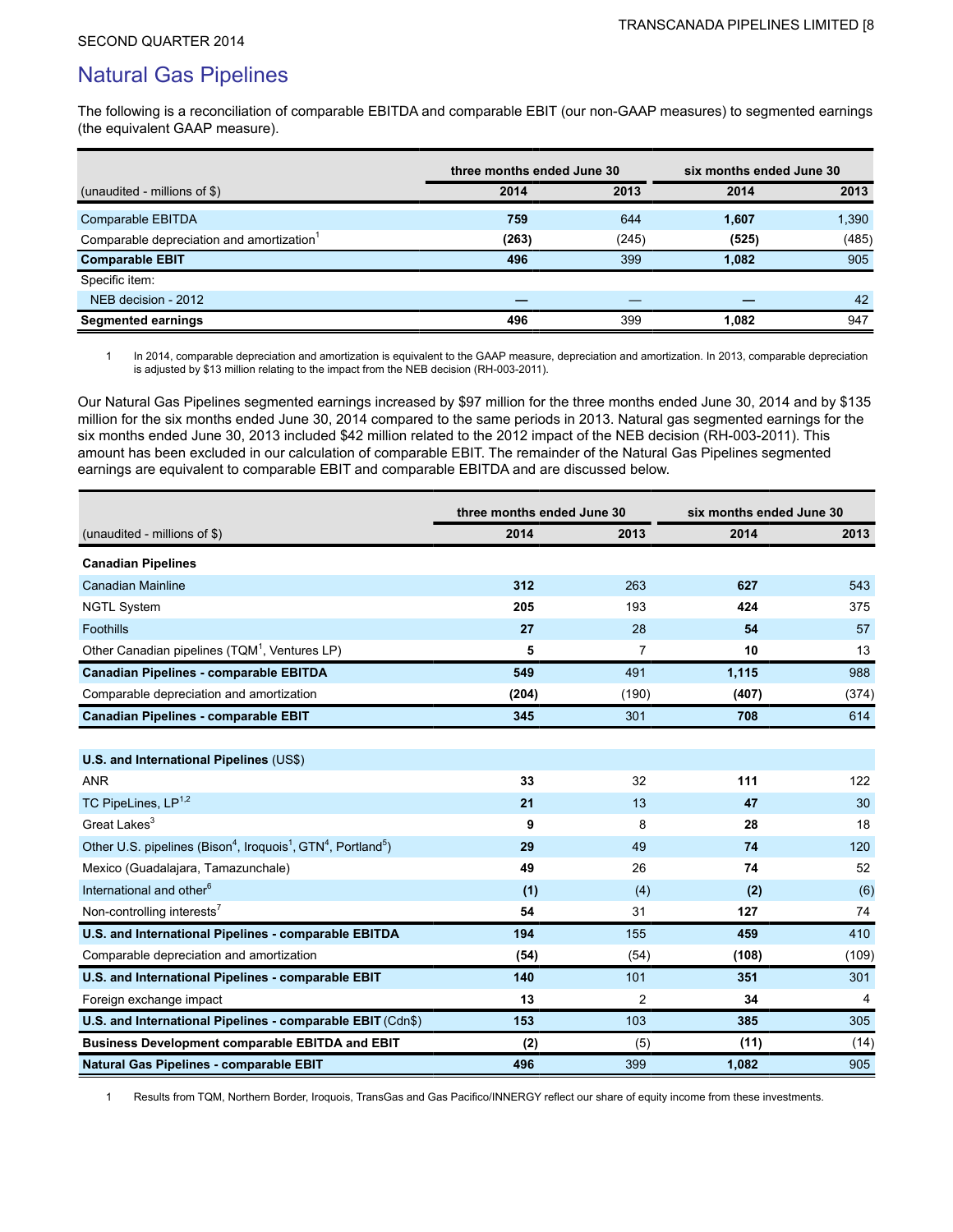2 Effective May 22, 2013, our ownership interest in TC PipeLines, LP decreased from 33.3 per cent to 28.9 per cent. On July 1, 2013, we sold 45 per cent of GTN and Bison to TC PipeLines, LP. The following shows our ownership interest in TC PipeLines, LP and our effective ownership of GTN, Bison, and Great Lakes through our ownership interest in TC PipeLines, LP for the periods presented.

|                                               | Ownership percentage as of |                 |                    |  |  |
|-----------------------------------------------|----------------------------|-----------------|--------------------|--|--|
|                                               | July 1,<br>2013            | May 22,<br>2013 | January 1,<br>2013 |  |  |
| TC PipeLines, LP                              | 28.9                       | 28.9            | 33.3               |  |  |
| Effective ownership through TC PipeLines, LP: |                            |                 |                    |  |  |
| GTN/Bison                                     | 20.2                       | 72              | 8.3                |  |  |
| <b>Great Lakes</b>                            | 13.4                       | 13.4            | 15.5               |  |  |

3 Represents our 53.6 per cent direct ownership interest.

4 Effective July 1, 2013, represents our 30 per cent direct ownership interest. Prior to July 1, 2013, our direct ownership interest was 75 per cent.

5 Represents our 61.7 per cent ownership interest.<br>6 Includes our share of the equity income from Gas

Includes our share of the equity income from Gas Pacifico/INNERGY and TransGas as well as general and administration costs relating to our U.S. and International pipelines.

7 Comparable EBITDA for the portions of TC PipeLines, LP and Portland we do not own.

#### **CANADIAN PIPELINES**

Net income and comparable EBITDA for our rate-regulated Canadian Pipelines are affected by our approved ROE, our investment base, the level of deemed common equity and incentive earnings. Changes in depreciation, financial charges and taxes also impact comparable EBITDA and comparable EBIT but do not impact net income as they are recovered in revenue on a flow-through basis.

## **NET INCOME - WHOLLY OWNED CANADIAN PIPELINES**

|                                         | three months ended June 30 |      | six months ended June 30 |      |  |
|-----------------------------------------|----------------------------|------|--------------------------|------|--|
| (unaudited - millions of $\$\$ )        | 2014                       | 2013 | 2014                     | 2013 |  |
| Canadian Mainline - net income          | 58                         | 67   | 124                      | 218  |  |
| Canadian Mainline - comparable earnings | 58                         | 67   | 124                      | 134  |  |
| <b>NGTL System</b>                      | 58                         | 58   | 121                      | 114  |  |
| Foothills                               | 4                          | 5    | 8                        | 9    |  |

Canadian Mainline's net income decreased by \$9 million and \$94 million for the three and six months ended June 30, 2014 compared to the same periods in 2013 as net income in first quarter 2013 included \$84 million related to the 2012 impact of the NEB decision (RH-003-2011), which was excluded from comparable earnings. Comparable earnings in both years reflect an ROE of 11.50 per cent on deemed common equity of 40 per cent and have decreased by \$9 million and \$10 million for the three and six months ended June 30, 2014 compared to the same periods in 2013 because of a lower average investment base as well as carrying charges owed to shippers on the Tolls Stabilization Account.

Net income for the NGTL System was unchanged for the three months ended June 30, 2014 and increased by \$7 million for the six months ended June 30, 2014 compared to the same periods in 2013. A higher average investment base as well as an increase in the ROE had a positive impact on earnings. These increases were partially offset by increased OM&A costs at risk under the terms of the 2013-2014 NGTL Settlement approved by the NEB in November 2013. The Settlement included an ROE of 10.10 per cent on deemed common equity of 40 per cent and included annual fixed amounts for certain OM&A costs. Results for the three and six months ended June 30, 2013 reflect the previously approved ROE of 9.70 per cent on deemed common equity of 40 per cent.

#### **U.S. AND INTERNATIONAL PIPELINES**

Earnings for our U.S. natural gas pipelines operations are generally affected by contracted volume levels, volumes delivered and the rates charged, as well as by the cost of providing services, including OM&A and property taxes. ANR is also affected by the contracting and pricing of its storage capacity and incidental commodity sales.

Comparable EBITDA for the U.S. and international pipelines increased by US\$39 million and US\$49 million for the three and six months ended June 30, 2014 compared to the same periods in 2013. This was the net effect of:

- contract revenues recognized from the Tamazunchale Extension in the three months ended June 30, 2014. The Tamazunchale Extension project has experienced delays in completing the construction due to archeological findings along the pipeline route. The CFE agreed that, under the terms of the TSA, these delays constitute force majeure and, as a result, collection and recognition of revenue commenced on March 9, 2014.
- higher transportation revenues at Great Lakes and higher contributions from TC PipeLines, LP reflecting colder winter weather and increased demand
- higher OM&A costs at ANR as well as lower storage revenues in first quarter 2014.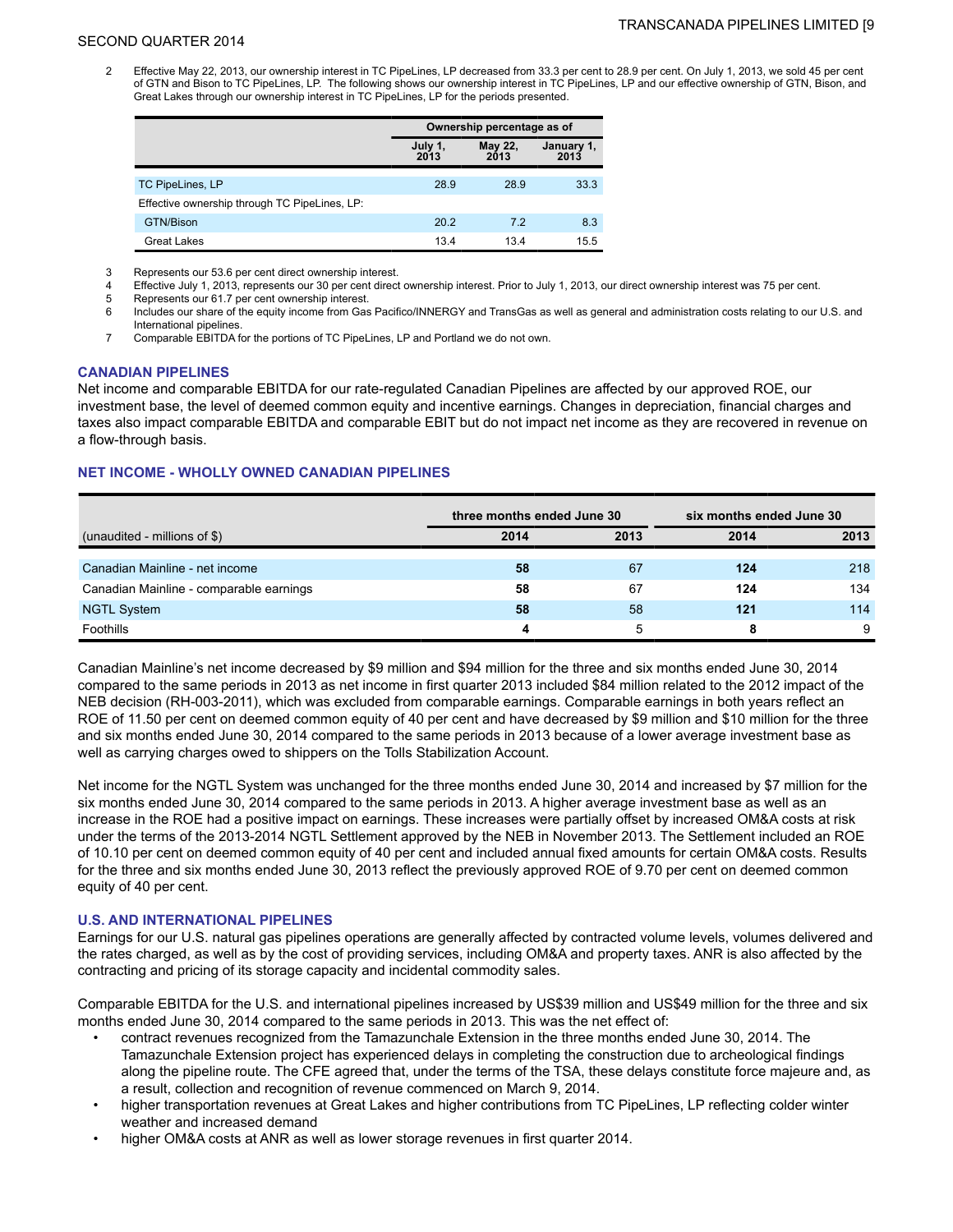A stronger U.S. dollar had a positive impact on the Canadian dollar equivalent comparable earnings from our U.S. operations.

## **COMPARABLE DEPRECIATION AND AMORTIZATION**

Comparable depreciation and amortization increased by \$18 million and \$40 million for the three and six months ended June 30, 2014 compared to the same periods in 2013, mainly because of a higher investment base and higher depreciation rates on the NGTL System.

## **OPERATING STATISTICS - WHOLLY OWNED PIPELINES**

| six months ended June 30                 | <b>Canadian Mainline</b> <sup>1</sup> |       | <b>NGTL System<sup>2</sup></b> |       | ANR <sup>3</sup> |      |
|------------------------------------------|---------------------------------------|-------|--------------------------------|-------|------------------|------|
| (unaudited)                              | 2014                                  | 2013  | 2014                           | 2013  | 2014             | 2013 |
|                                          |                                       |       |                                |       |                  |      |
| Average investment base (millions of \$) | 5.667                                 | 5,871 | 6,179                          | 5.882 | n/a              | n/a  |
| Delivery volumes (Bcf)                   |                                       |       |                                |       |                  |      |
| Total                                    | 842                                   | 704   | 1.996                          | 1.832 | 863              | 823  |
| Average per day                          | 4.7                                   | 3.9   | 11.0                           | 10.1  | 4.8              | 4.6  |

1 Canadian Mainline's throughput volumes represent physical deliveries to domestic and export markets. Physical receipts originating at the Alberta border and in Saskatchewan for the six months ended June 30, 2014 were 599 Bcf (2013 – 397 Bcf). Average per day was 3.3 Bcf (2013 – 2.2 Bcf).

2 Field receipt volumes for the NGTL System for the six months ended June 30, 2014 were 1,879 Bcf (2013 – 1,840 Bcf). Average per day was 10.4 Bcf

(2013 – 10.2 Bcf).

3 Under its current rates, which are approved by the FERC, changes in average investment base do not affect results.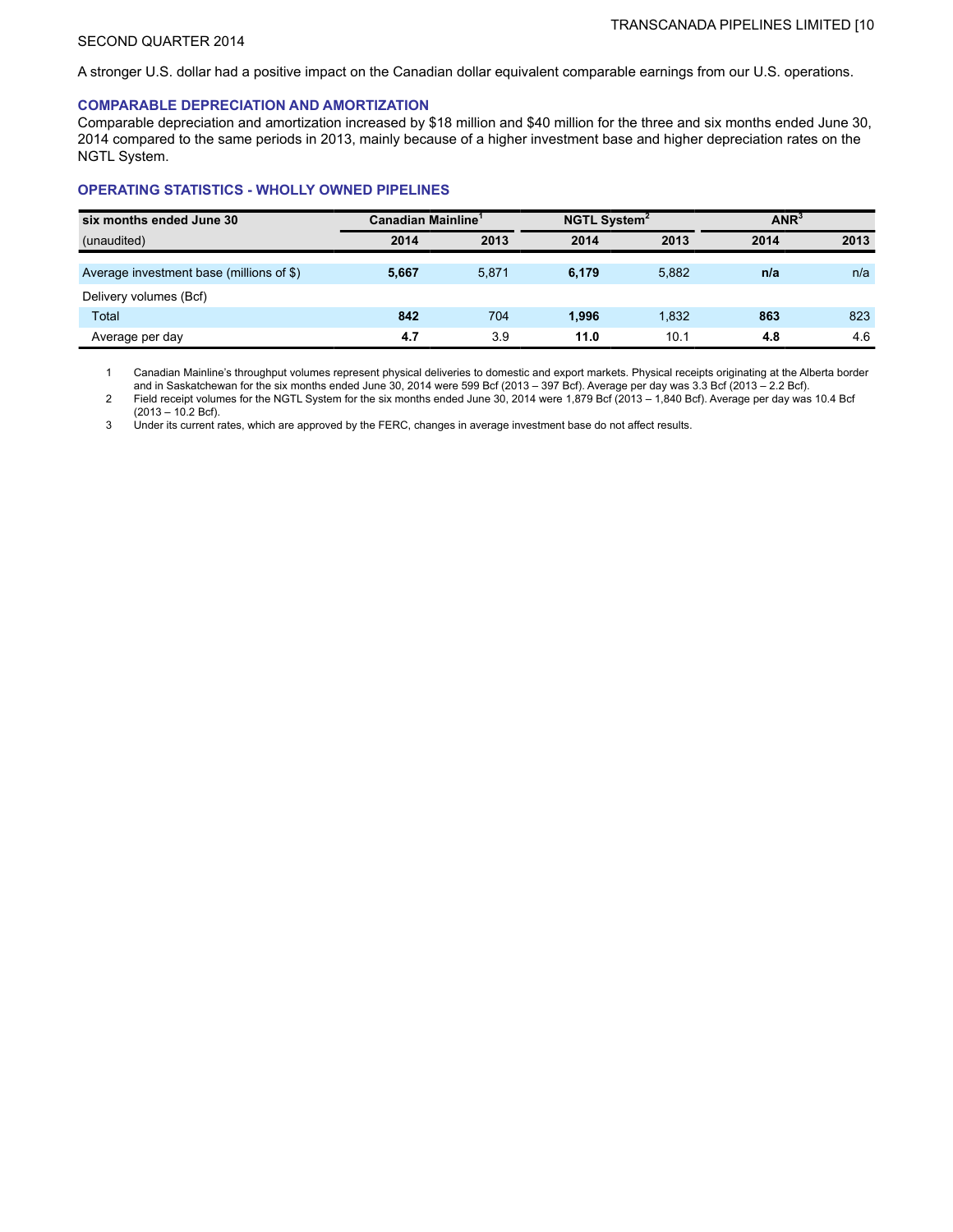# Liquids Pipelines<sup>1</sup>

The following is a reconciliation of comparable EBITDA and comparable EBIT (our non-GAAP measures) to segmented earnings (the equivalent GAAP measure).

|                                                       | three months ended June 30 |      | six months ended June 30 |      |  |
|-------------------------------------------------------|----------------------------|------|--------------------------|------|--|
| (unaudited - millions of \$)                          | 2014                       | 2013 | 2014                     | 2013 |  |
|                                                       |                            |      |                          |      |  |
| Comparable EBITDA                                     | 249                        | 186  | 490                      | 365  |  |
| Comparable depreciation and amortization <sup>2</sup> | (54)                       | (37) | (103)                    | (74) |  |
| <b>Comparable EBIT</b>                                | 195                        | 149  | 387                      | 291  |  |
| Specific items                                        |                            |      |                          |      |  |
| <b>Segmented earnings</b>                             | 195                        | 149  | 387                      | 291  |  |

1 Previously Oil Pipelines.<br>2 Comparable depreciation 2 Comparable depreciation and amortization is equivalent to the GAAP measure, depreciation and amortization.

Liquids Pipelines segmented earnings increased by \$46 million for the three months ended June 30, 2014 and increased by \$96 million for the six months ended June 30, 2014 compared to the same periods in 2013. Liquids Pipelines segmented earnings are equivalent to comparable EBIT and comparable EBITDA and are discussed below.

|                                                | three months ended June 30 |                | six months ended June 30 |      |
|------------------------------------------------|----------------------------|----------------|--------------------------|------|
| (unaudited - millions of \$)                   | 2014                       | 2013           | 2014                     | 2013 |
| Keystone Pipeline System                       | 256                        | 187            | 504                      | 373  |
| Liquids Pipelines Business Development         | (7)                        | (1)            | (14)                     | (8)  |
| Liquids Pipelines - comparable EBITDA          | 249                        | 186            | 490                      | 365  |
| Comparable depreciation and amortization       | (54)                       | (37)           | (103)                    | (74) |
| Liquids Pipelines - comparable EBIT            | 195                        | 149            | 387                      | 291  |
|                                                |                            |                |                          |      |
| <b>Comparable EBIT denominated as follows:</b> |                            |                |                          |      |
| Canadian dollars                               | 50                         | 52             | 99                       | 99   |
| U.S. dollars                                   | 133                        | 95             | 262                      | 189  |
| Foreign exchange impact                        | 12                         | $\overline{2}$ | 26                       | 3    |
|                                                | 195                        | 149            | 387                      | 291  |

Comparable EBITDA from our Keystone Pipeline System is generated primarily by providing pipeline capacity to shippers for fixed monthly payments that are not linked to actual throughput volumes. Uncontracted capacity is offered to the market on a spot basis and provides opportunities to generate incremental earnings.

Comparable EBITDA for the Keystone Pipeline System increased by \$69 million for the three months ended June 30, 2014 and increased by \$131 million for the six months ended June 30, 2014 compared to the same periods in 2013. These increases were primarily due to:

- incremental earnings from the Gulf Coast extension which was placed in service in January 2014
- a stronger U.S. dollar had a positive impact on the Canadian dollar equivalent comparable earnings from our U.S. operations.

## **BUSINESS DEVELOPMENT**

Business development expenses for the three and six months ended June 30, 2014 were \$6 million higher than the same periods in 2013 primarily due to lower capitalization of business development costs in 2014.

## **COMPARABLE DEPRECIATION AND AMORTIZATION**

Comparable depreciation and amortization increased by \$17 million for the three months ended June 30, 2014 and by \$29 million for the six months ended June 30, 2014 compared to the same periods in 2013 due to the Gulf Coast extension being placed in service.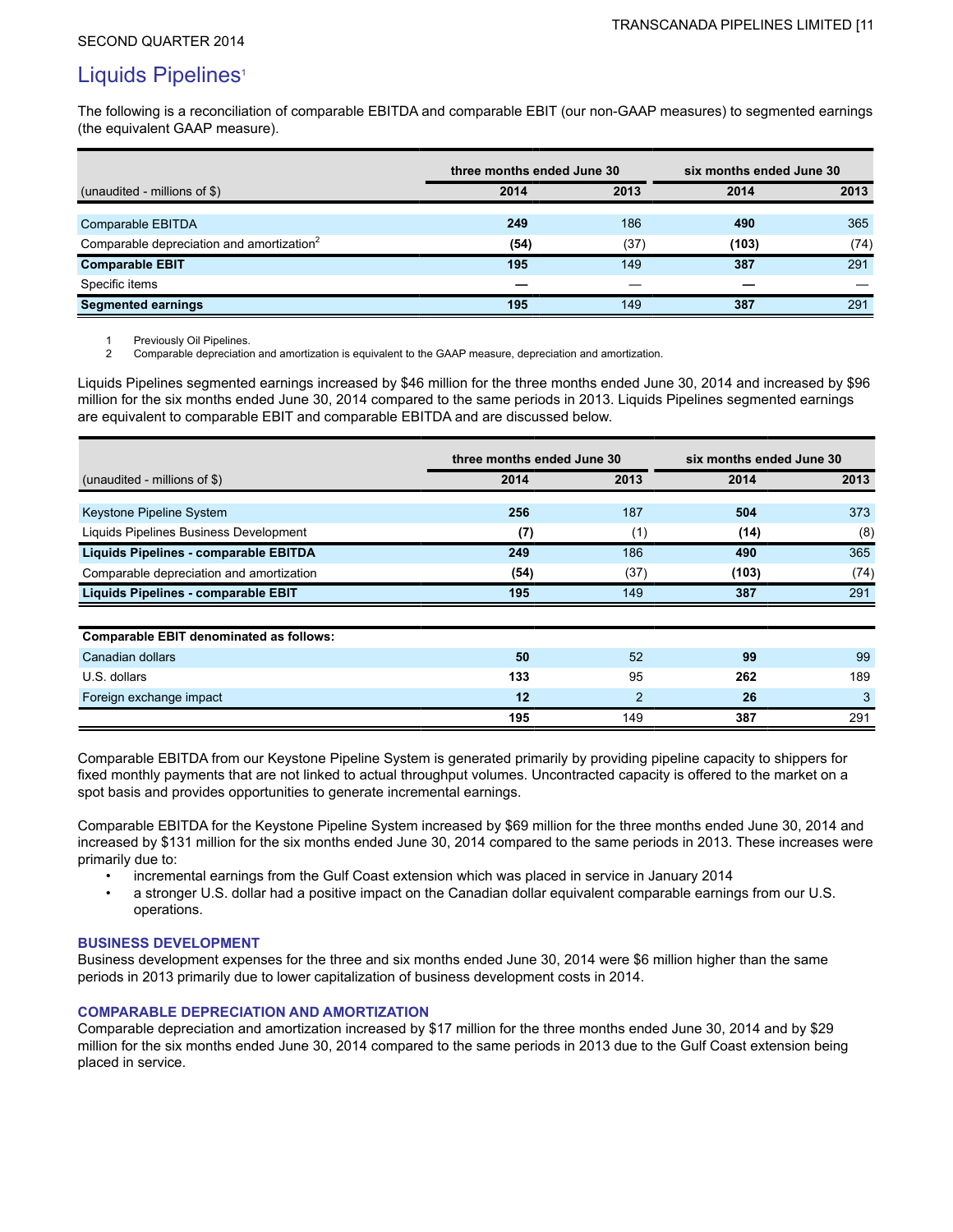# Energy

The following is a reconciliation of comparable EBITDA and comparable EBIT (our non-GAAP measures) to segmented earnings (the equivalent GAAP measure).

|                                                       | three months ended June 30 |      | six months ended June 30 |       |
|-------------------------------------------------------|----------------------------|------|--------------------------|-------|
| (unaudited - millions of \$)                          | 2014                       | 2013 | 2014                     | 2013  |
| Comparable EBITDA                                     | 231                        | 330  | 576                      | 607   |
| Comparable depreciation and amortization <sup>1</sup> | (77)                       | (69) | (154)                    | (143) |
| <b>Comparable EBIT</b>                                | 154                        | 261  | 422                      | 464   |
| Specific items (pre-tax):                             |                            |      |                          |       |
| Cancarb gain on sale                                  | 108                        |      | 108                      |       |
| Niska contract termination                            | (41)                       |      | (41)                     |       |
| Risk management activities                            | (5)                        | (18) | (16)                     | (22)  |
| <b>Segmented earnings</b>                             | 216                        | 243  | 473                      | 442   |

1 Comparable depreciation and amortization is equivalent to the GAAP measure, depreciation and amortization.

Our Energy segmented earnings decreased by \$27 million for the three months ended June 30, 2014 and increased by \$31 million for the six months ended June 30, 2014 compared to the same periods in 2013.

Energy segmented earnings included the following specific items for the three and six months ended June 30, 2014:

- a gain of \$108 million (\$99 million after tax) on the sale of Cancarb Limited and its related power generation business, which closed on April 15, 2014
- a net loss resulting from the contract termination payment to Niska Gas Storage of \$41 million (\$31 million after-tax) effective April 30, 2014
- unrealized gains and losses from changes in the fair value of certain derivatives used to reduce our exposure to certain commodity price risks as follows:

| <b>Risk management activities</b>            | three months ended<br>June 30 |      | six months ended<br>June 30 |      |
|----------------------------------------------|-------------------------------|------|-----------------------------|------|
| (unaudited - millions of \$, pre-tax)        | 2014                          | 2013 | 2014                        | 2013 |
| Canadian Power                               | (2)                           | (4)  | (2)                         | (6)  |
| U.S. Power                                   | (9)                           | (18) | (11)                        | (17) |
| <b>Natural Gas Storage</b>                   | 6                             | 4    | (3)                         |      |
| Total losses from risk management activities | (5)                           | '18) | (16)                        | (22) |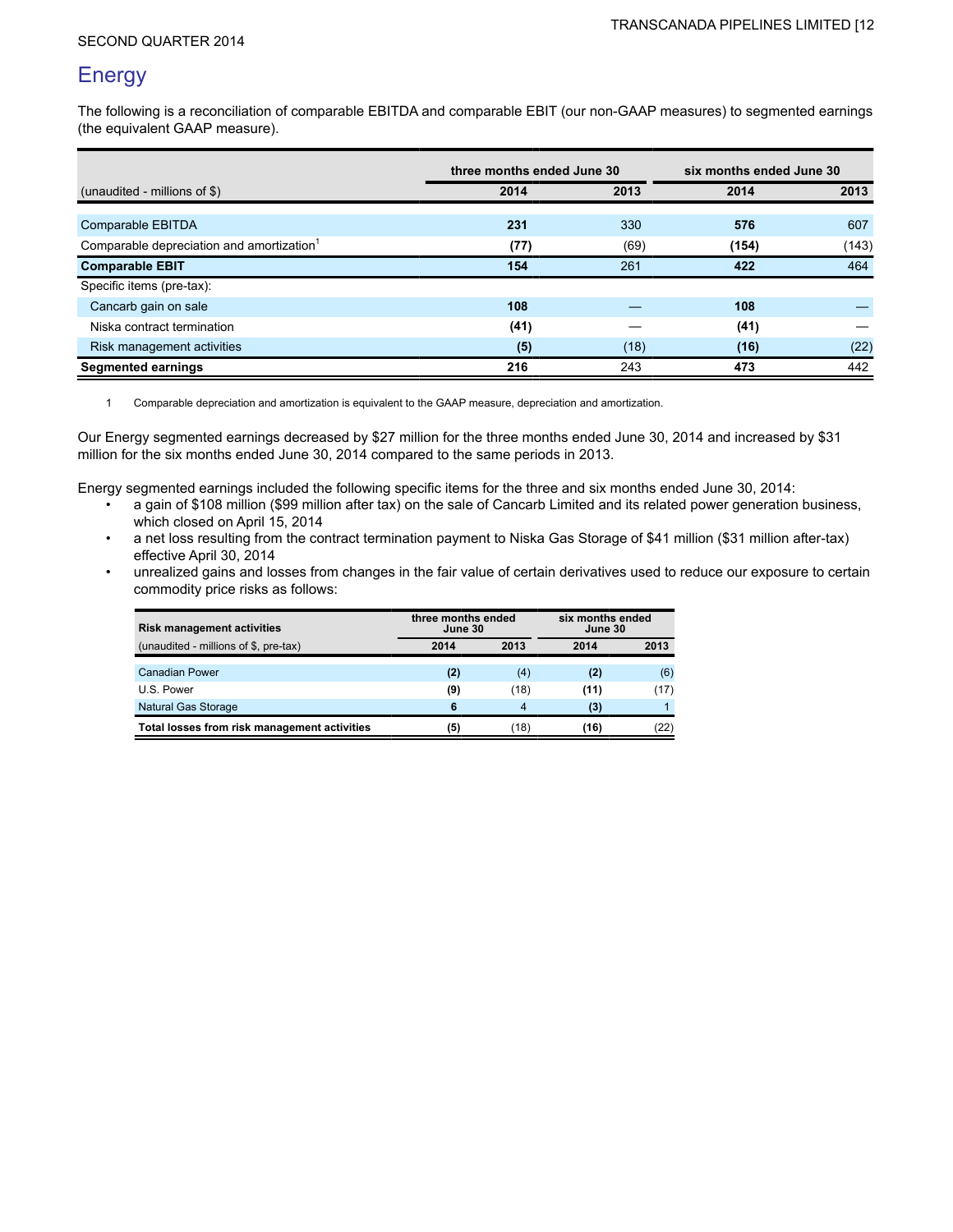The remainder of the Energy segmented earnings are equivalent to comparable EBITDA and comparable EBIT and are discussed below.

|                                                        |      | three months ended June 30<br>six months ended June 30 |      |      |
|--------------------------------------------------------|------|--------------------------------------------------------|------|------|
| (unaudited - millions of \$)                           | 2014 | 2013                                                   | 2014 | 2013 |
|                                                        |      |                                                        |      |      |
| <b>Canadian Power</b>                                  |      |                                                        |      |      |
| <b>Western Power</b>                                   | 46   | 117                                                    | 118  | 191  |
| Eastern Power <sup>1</sup>                             | 70   | 69                                                     | 163  | 159  |
| <b>Bruce Power</b>                                     | 24   | 59                                                     | 88   | 90   |
| Canadian Power - comparable EBITDA <sup>2</sup>        | 140  | 245                                                    | 369  | 440  |
| Comparable depreciation and amortization               | (45) | (43)                                                   | (89) | (86) |
| Canadian Power - comparable EBIT <sup>2</sup>          | 95   | 202                                                    | 280  | 354  |
| U.S. Power (US\$)                                      |      |                                                        |      |      |
| U.S. Power - comparable EBITDA                         | 88   | 80                                                     | 174  | 147  |
| Comparable depreciation and amortization               | (27) | (23)                                                   | (54) | (51) |
| U.S. Power - comparable EBIT                           | 61   | 57                                                     | 120  | 96   |
| Foreign exchange impact                                | 6    | $\mathbf 1$                                            | 11   | 2    |
| U.S. Power - comparable EBIT (Cdn\$)                   | 67   | 58                                                     | 131  | 98   |
| <b>Natural Gas Storage and other</b>                   |      |                                                        |      |      |
| Natural Gas Storage and other - comparable EBITDA      | 2    | 9                                                      | 29   | 27   |
| Comparable depreciation and amortization               | (3)  | (2)                                                    | (6)  | (5)  |
| Natural Gas Storage and other - comparable EBIT        | (1)  | $\overline{7}$                                         | 23   | 22   |
| <b>Business Development comparable EBITDA and EBIT</b> | (7)  | (6)                                                    | (12) | (10) |
| Energy - comparable EBIT <sup>2</sup>                  | 154  | 261                                                    | 422  | 464  |

1 Includes four Ontario solar facilities acquired between June and December 2013.

2 Includes our share of equity income from our investments in ASTC Power Partnership, Portlands Energy and Bruce Power.

Comparable EBITDA for Energy decreased by \$99 million for the three months ended June 30, 2014 compared to the same period in 2013. The decrease was the net effect of:

- lower earnings from Western Power as a result of lower realized power prices
- lower equity income from Bruce Power mainly due to increased planned and unplanned outage days at Bruce A, partially offset by fewer outage days at Bruce B
- higher earnings from U.S. Power mainly because of higher realized capacity prices
- lower earnings from Natural Gas Storage due to lower realized natural gas storage spreads.

Comparable EBITDA for Energy decreased by \$31 million for the six months ended June 30, 2014 compared to the same period in 2013. The decrease was the net effect of:

- lower earnings from Western Power as a result of lower realized power prices
- higher earnings from U.S. Power mainly because of higher realized capacity and power prices
- higher earnings from Eastern Power due to the incremental earnings from the Ontario solar facilities acquired in 2013.

A stronger U.S. dollar had a positive impact on the Canadian dollar equivalent comparable earnings from our U.S. operations.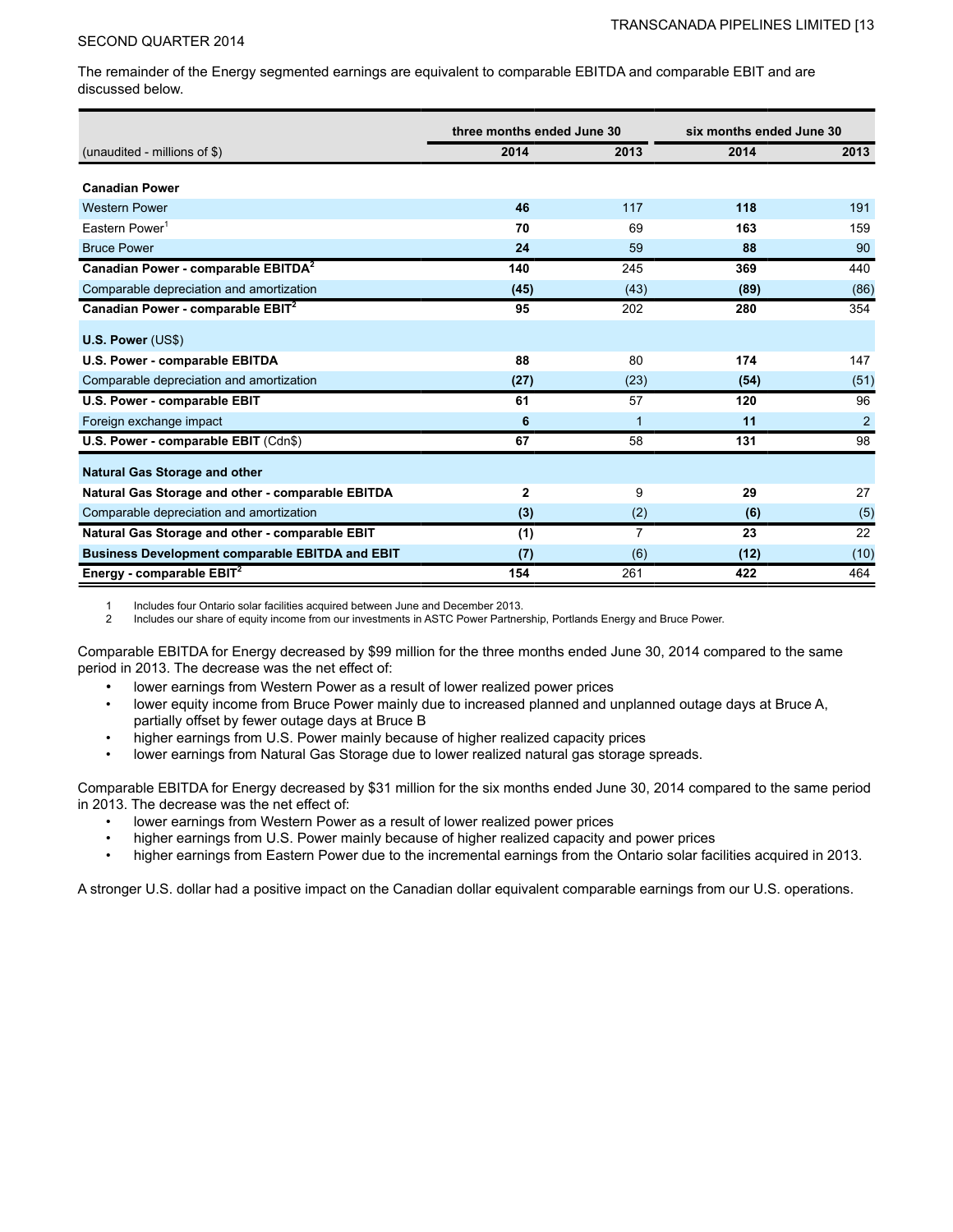#### **CANADIAN POWER**

#### **Western and Eastern Power**

|                                             | three months ended June 30 |      | six months ended June 30 |       |  |
|---------------------------------------------|----------------------------|------|--------------------------|-------|--|
| (unaudited - millions of \$)                | 2014                       | 2013 | 2014                     | 2013  |  |
| Revenue                                     |                            |      |                          |       |  |
| <b>Western Power</b>                        | 160                        | 157  | 341                      | 297   |  |
| Eastern Power <sup>1</sup>                  | 88                         | 91   | 230                      | 200   |  |
| Other $2$                                   | 6                          | 22   | 57                       | 53    |  |
|                                             | 254                        | 270  | 628                      | 550   |  |
| Income from equity investments <sup>3</sup> | 8                          | 66   | 28                       | 88    |  |
| Commodity purchases resold                  | (90)                       | (83) | (191)                    | (150) |  |
| Plant operating costs and other             | (58)                       | (71) | (186)                    | (144) |  |
| Exclude risk management activities          | 2                          | 4    | $\mathbf{2}$             | 6     |  |
| <b>Comparable EBITDA</b>                    | 116                        | 186  | 281                      | 350   |  |
| Comparable depreciation and amortization    | (45)                       | (43) | (89)                     | (86)  |  |
| <b>Comparable EBIT</b>                      | 71                         | 143  | 192                      | 264   |  |
|                                             |                            |      |                          |       |  |
| <b>Breakdown of comparable EBITDA</b>       |                            |      |                          |       |  |
| <b>Western Power</b>                        | 46                         | 117  | 118                      | 191   |  |
| Eastern Power                               | 70                         | 69   | 163                      | 159   |  |
| <b>Comparable EBITDA</b>                    | 116                        | 186  | 281                      | 350   |  |

1 Includes four Ontario solar facilities acquired between June and December 2013.

2 Includes sale of excess natural gas purchased for generation and Cancarb sales of thermal carbon black. Sale of Cancarb closed April 15, 2014.<br>13 Includes our share of equity income from our investments in ASTC Power Par

Includes our share of equity income from our investments in ASTC Power Partnership, which holds the Sundance B PPA, and Portlands Energy.

## **Sales volumes and plant availability**

Includes our share of volumes from our equity investments.

|                                                | three months ended June 30 |       | six months ended June 30 |       |
|------------------------------------------------|----------------------------|-------|--------------------------|-------|
| (unaudited)                                    | 2014                       | 2013  | 2014                     | 2013  |
| Sales volumes (GWh)                            |                            |       |                          |       |
| Supply                                         |                            |       |                          |       |
| Generation                                     |                            |       |                          |       |
| <b>Western Power</b>                           | 611                        | 687   | 1,220                    | 1,357 |
| Eastern Power <sup>1</sup>                     | 596                        | 750   | 1,873                    | 2,096 |
| Purchased                                      |                            |       |                          |       |
| Sundance A & B and Sheerness PPAs <sup>2</sup> | 2,598                      | 1,788 | 5,398                    | 3,495 |
| Other purchases                                | $\mathbf{2}$               |       | $\overline{7}$           |       |
|                                                | 3,807                      | 3,225 | 8,498                    | 6,948 |
| <b>Sales</b>                                   |                            |       |                          |       |
| Contracted                                     |                            |       |                          |       |
| <b>Western Power</b>                           | 2,434                      | 1,939 | 4,895                    | 3,646 |
| Eastern Power <sup>1</sup>                     | 596                        | 750   | 1,873                    | 2,096 |
| Spot                                           |                            |       |                          |       |
| <b>Western Power</b>                           | 777                        | 536   | 1,730                    | 1,206 |
|                                                | 3,807                      | 3,225 | 8,498                    | 6,948 |
| Plant availability <sup>3</sup>                |                            |       |                          |       |
| Western Power <sup>4</sup>                     | 94%                        | 92%   | 95%                      | 94%   |
| Eastern Power <sup>1,5</sup>                   | 73%                        | 80%   | 86%                      | 88%   |

1 Includes four Ontario solar facilities acquired between June and December 2013.

2 Sundance A Unit 1 returned to service in September 2013 and Unit 2 returned to service in October 2013.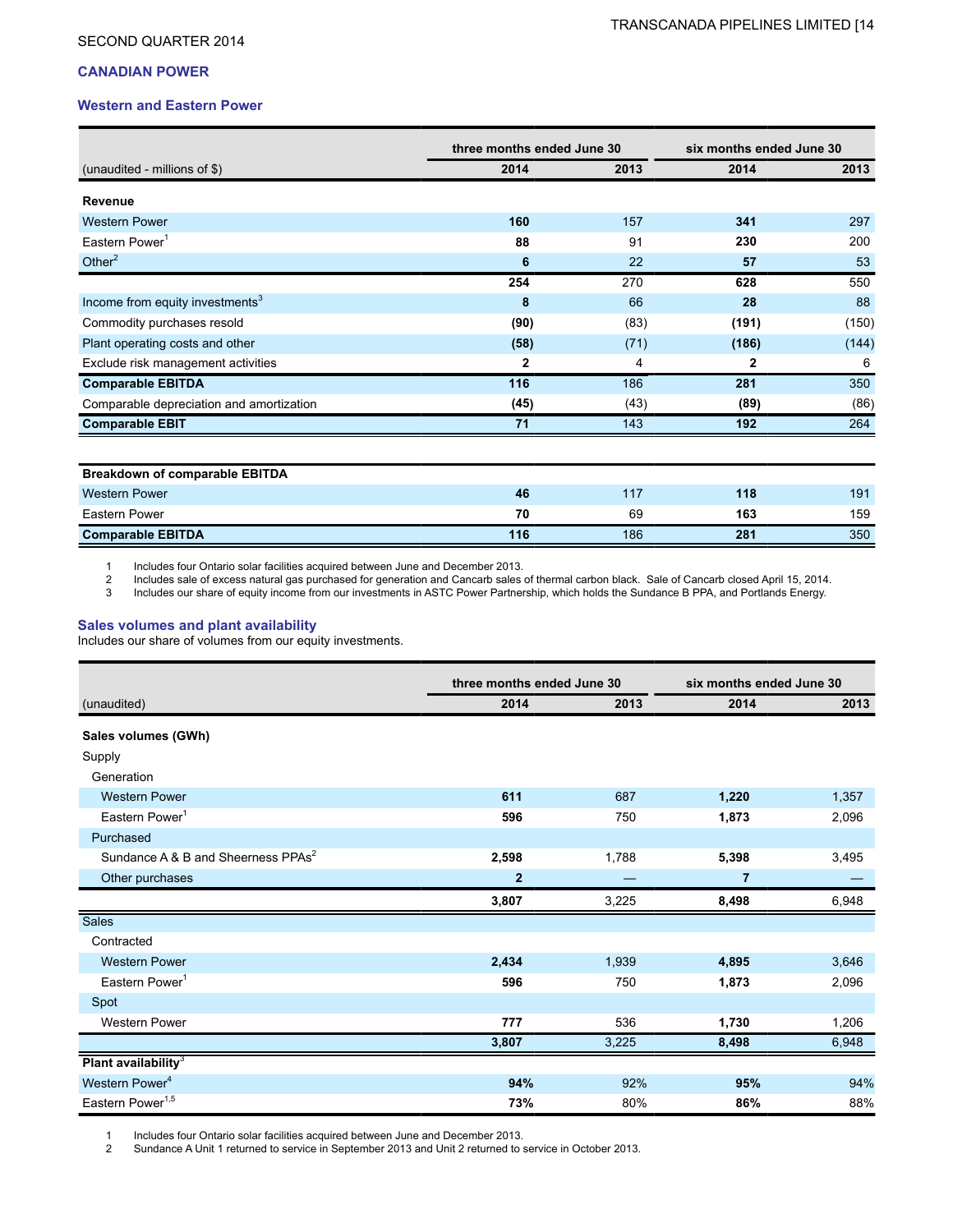- 3 The percentage of time the plant was available to generate power, regardless of whether it was running.
- 4 Does not include facilities that provide power to TCPL under PPAs.
- 5 Does not include Bécancour because power generation has been suspended since 2008.

#### **Western Power**

Western Power's comparable EBITDA decreased by \$71 million and \$73 million for the three and six months ended June 30, 2014 compared to the same periods in 2013 due to the net effect of:

- lower realized power prices
	- incremental earnings from the return to service of the Sundance A PPA Unit 1 in September 2013 and Unit 2 in October 2013 which also resulted in increased volume purchases and sales.

Average spot market power prices in Alberta decreased by 66 per cent from \$123/MWh to \$42/MWh for the three months ended June 30, 2014 and 45 per cent from \$94/MWh to \$52/MWh for the six months ended June 30, 2014, compared to the same periods in 2013. Strong coal fleet availability and new wind capacity have resulted in significantly lower prices in spite of strong growth in Alberta power demand. Realized power prices on power sales can be higher or lower than spot market power prices in any given period as a result of contracting activities.

Seventy-six per cent of Western Power sales volumes were sold under contract in second quarter 2014 and 78 per cent in second quarter 2013.

#### **Eastern Power**

Eastern Power's comparable EBITDA increased by \$1 million and \$4 million for the three and six months ended June 30, 2014 compared to the same period in 2013 mainly due to the incremental earnings from the four Ontario solar facilities acquired in 2013.

Lower plant availability in Eastern Power in second quarter 2014 was the result of lower availability at Halton Hills because of a maintenance outage.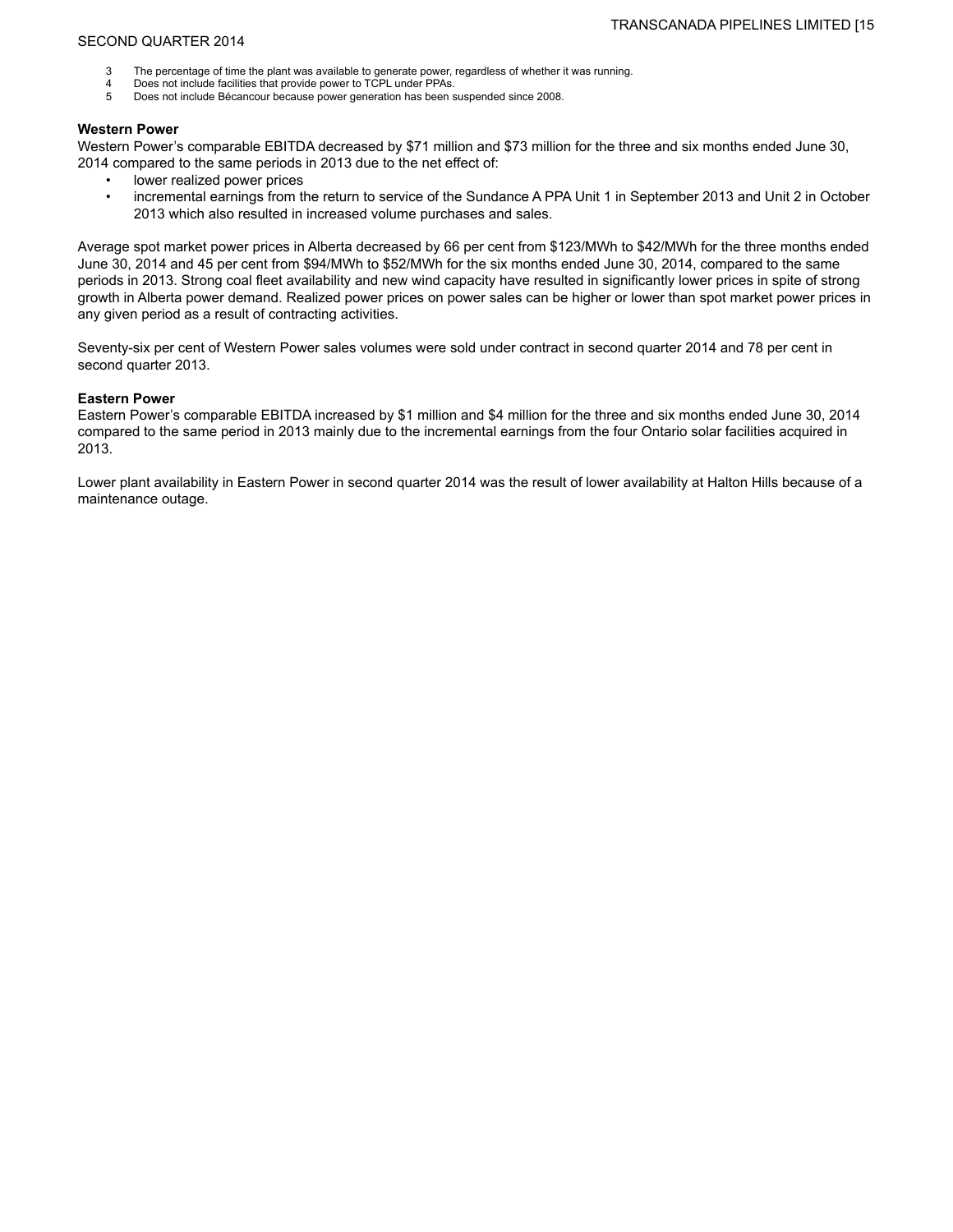#### **BRUCE POWER**

Our proportionate share

|                                                      | three months ended June 30 |       | six months ended June 30 |       |
|------------------------------------------------------|----------------------------|-------|--------------------------|-------|
| (unaudited - millions of \$, unless noted otherwise) | 2014                       | 2013  | 2014                     | 2013  |
| Income/(loss) from equity investments <sup>1</sup>   |                            |       |                          |       |
| <b>Bruce A</b>                                       | (2)                        | 51    | 47                       | 87    |
| <b>Bruce B</b>                                       | 26                         | 8     | 41                       | 3     |
|                                                      | 24                         | 59    | 88                       | 90    |
| Comprised of:                                        |                            |       |                          |       |
| Revenues                                             | 265                        | 306   | 565                      | 593   |
| Operating expenses                                   | (164)                      | (172) | (321)                    | (344) |
| Depreciation and other                               | (77)                       | (75)  | (156)                    | (159) |
|                                                      | 24                         | 59    | 88                       | 90    |
| <b>Bruce Power - Other information</b>               |                            |       |                          |       |
| Plant availability <sup>2</sup>                      |                            |       |                          |       |
| <b>Bruce A</b>                                       | 64%                        | 88%   | 72%                      | 77%   |
| <b>Bruce B</b>                                       | 93%                        | 80%   | 89%                      | 79%   |
| <b>Combined Bruce Power</b>                          | 79%                        | 84%   | 82%                      | 78%   |
| Planned outage days                                  |                            |       |                          |       |
| <b>Bruce A</b>                                       | 84                         | 33    | 84                       | 123   |
| <b>Bruce B</b>                                       | 25                         | 70    | 74                       | 140   |
| Unplanned outage days                                |                            |       |                          |       |
| <b>Bruce A</b>                                       | 45                         |       | 105                      | 8     |
| <b>Bruce B</b>                                       |                            | 3     |                          | 12    |
| Sales volumes (GWh) <sup>1</sup>                     |                            |       |                          |       |
| <b>Bruce A</b>                                       | 2,037                      | 2,464 | 4,564                    | 4,561 |
| <b>Bruce B</b>                                       | 2,048                      | 1,726 | 3,972                    | 3,460 |
|                                                      | 4,085                      | 4,190 | 8,536                    | 8,021 |
| Realized sales price per MWh <sup>3</sup>            |                            |       |                          |       |
| <b>Bruce A</b>                                       | \$72                       | \$71  | \$71                     | \$70  |
| <b>Bruce B</b>                                       | \$55                       | \$54  | \$55                     | \$53  |
| <b>Combined Bruce Power</b>                          | \$62                       | \$63  | \$62                     | \$61  |

1 Represents our 48.9 per cent ownership interest in Bruce A and 31.6 per cent ownership interest in Bruce B. Sales volumes exclude deemed generation.<br>2 The percentage of time the plant was available to generate power, reg

2 The percentage of time the plant was available to generate power, regardless of whether it was running.<br>3 Calculated based on actual and deemed generation. Bruce B realized sales prices per MWh includes rev

Calculated based on actual and deemed generation. Bruce B realized sales prices per MWh includes revenues under the floor price mechanism and revenues from contract settlements.

Equity income from Bruce A decreased by \$53 million and \$40 million for the three and six months ended June 30, 2014 compared to the same periods in 2013. The decrease was mainly due to:

- lower earnings from Unit 3 due to a planned outage which began in April 2014
- lower volumes due to increased unplanned outage days, primarily on Units 1 and 2.

These decreases were partially offset by higher earnings from Unit 4 following the completion of the planned life extension outage which began in third quarter 2012 and was completed in April 2013.

Equity income from Bruce B increased by \$18 million for the three months ended June 30, 2014 and \$38 million for the six months ended June 30, 2014 compared to the same periods in 2013. These increases were mainly due to higher volumes and lower operating costs resulting from fewer planned and unplanned outage days.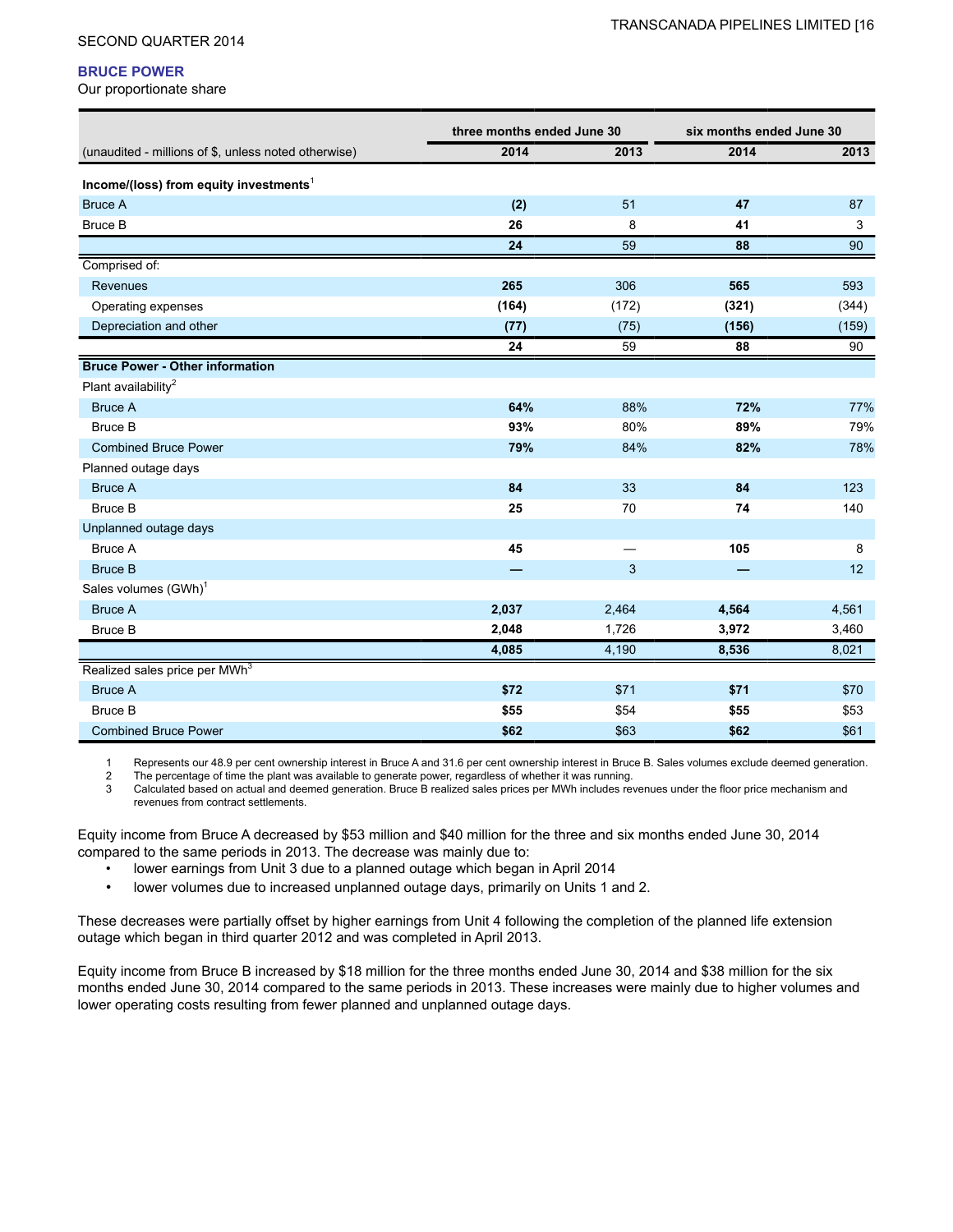Under the contract with the OPA, all of the output from Bruce A Units 1 to 4 is sold at a fixed price per MWh. The fixed price is adjusted annually on April 1 for inflation and other provisions under the OPA contract. Bruce A also recovers fuel costs from the OPA.

| <b>Bruce A fixed price</b>     | per MWh |
|--------------------------------|---------|
| April 1, 2014 - March 31, 2015 | \$71.70 |
| April 1, 2013 - March 31, 2014 | \$70.99 |
| April 1, 2012 - March 31, 2013 | \$68.23 |

Under the same contract, all output from Bruce B Units 5 to 8 is subject to a floor price adjusted annually for inflation on April 1.

| <b>Bruce B floor price</b>     | per MWh |
|--------------------------------|---------|
|                                |         |
| April 1, 2014 - March 31, 2015 | \$52.86 |
| April 1, 2013 - March 31, 2014 | \$52.34 |
| April 1, 2012 - March 31, 2013 | \$51.62 |

Amounts received under the Bruce B floor price mechanism within a calendar year are subject to repayment if the average spot price in a month exceeds the floor price. While the first quarter 2014 average spot price exceeded the floor price, spot prices have since fallen below the floor price and are expected to remain there for the remainder of 2014. As a result, Bruce B is expected to recognize annual revenues at the floor price and amounts equivalent to that received above it in first quarter 2014 are expected to be repaid to the OPA.

Bruce B also enters into fixed-price contracts under which it receives or pays the difference between the contract price and the spot price.

The overall plant availability percentage in 2014 is expected to be in the low 80s for Bruce A and high 80s for Bruce B. Planned maintenance on one of the Bruce B units is scheduled to occur in fourth quarter 2014.

## **U.S. POWER**

|                                              | three months ended June 30 |       | six months ended June 30 |       |
|----------------------------------------------|----------------------------|-------|--------------------------|-------|
| (unaudited - millions of US\$)               | 2014                       | 2013  | 2014                     | 2013  |
| Revenue                                      |                            |       |                          |       |
| Power <sup>1</sup>                           | 311                        | 316   | 1,054                    | 779   |
| Capacity                                     | 96                         | 77    | 166                      | 124   |
|                                              | 407                        | 393   | 1,220                    | 903   |
| Commodity purchases resold                   | (218)                      | (197) | (767)                    | (503) |
| Plant operating costs and other <sup>2</sup> | (109)                      | (134) | (289)                    | (270) |
| Exclude risk management activities           | 8                          | 18    | 10                       | 17    |
| <b>Comparable EBITDA</b>                     | 88                         | 80    | 174                      | 147   |
| Comparable depreciation and amortization     | (27)                       | (23)  | (54)                     | (51)  |
| <b>Comparable EBIT</b>                       | 61                         | 57    | 120                      | 96    |

1 The realized and unrealized gains and losses from financial derivatives used to buy and sell power, natural gas and fuel oil to manage U.S. Power's assets are presented on a net basis in power revenues.

2 Includes the cost of fuel consumed in generation.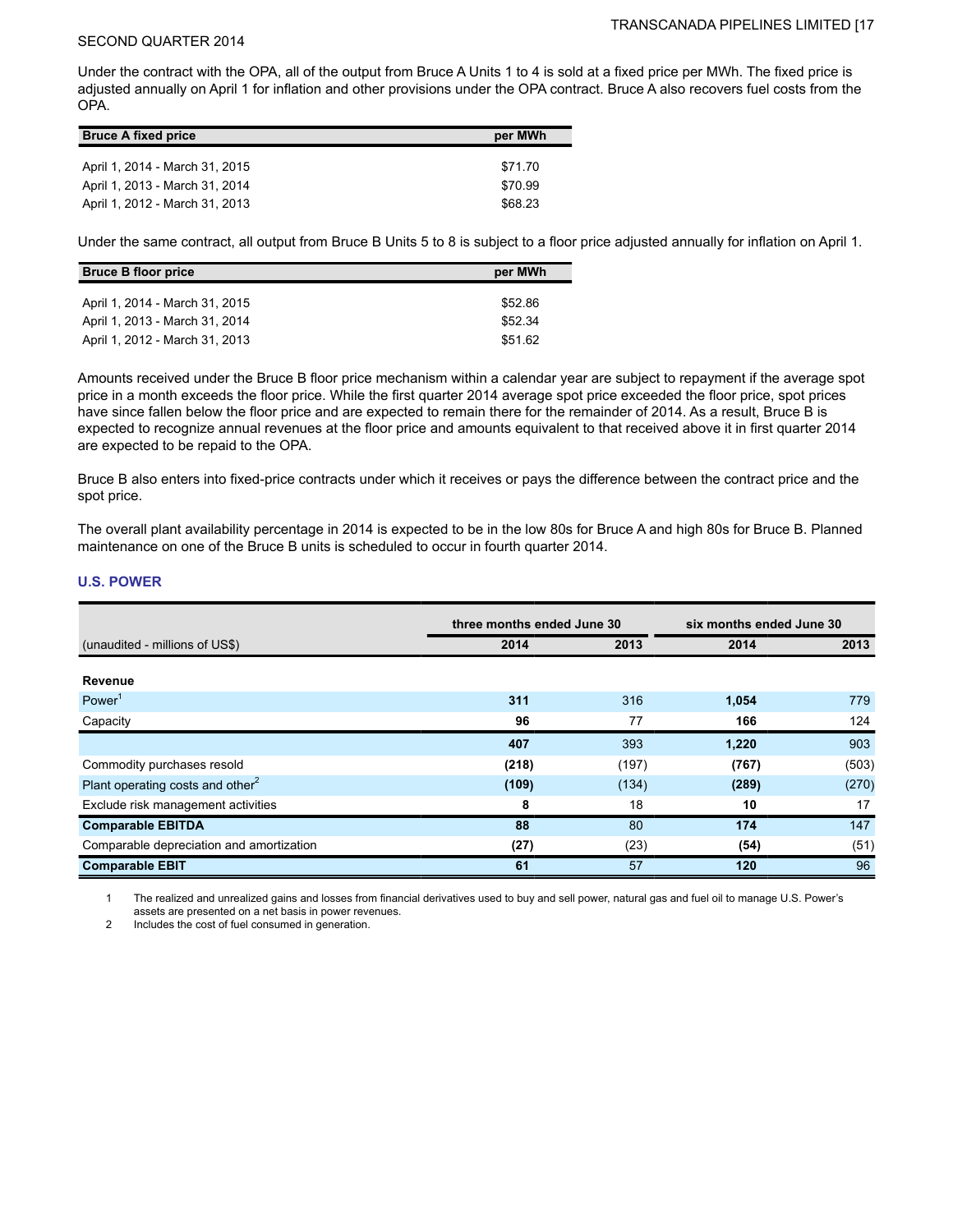## **Sales volumes and plant availability**

|                              |       | three months ended June 30 |       | six months ended June 30 |  |
|------------------------------|-------|----------------------------|-------|--------------------------|--|
| (unaudited)                  | 2014  | 2013                       | 2014  | 2013                     |  |
| Physical sales volumes (GWh) |       |                            |       |                          |  |
| Supply                       |       |                            |       |                          |  |
| Generation                   | 2,006 | 1,761                      | 3,244 | 2,812                    |  |
| Purchased                    | 1,865 | 1,878                      | 4,694 | 4,357                    |  |
|                              | 3,871 | 3,639                      | 7,938 | 7,169                    |  |
|                              |       |                            |       |                          |  |
| Plant availability $^1$      | 89%   | 91%                        | 87%   | 85%                      |  |
|                              |       |                            |       |                          |  |

1 The percentage of time the plant was available to generate power, regardless of whether it was running.

U.S. Power's comparable EBITDA increased US\$8 million for the three months ended June 30, 2014 compared to the same period in 2013. The increase was the net effect of:

- higher realized capacity prices in New York
- higher generation at our hydro facilities
- higher prices and related costs on volumes purchased to fulfill power sales commitments to wholesale, commercial and industrial customers.

U.S. Power's comparable EBITDA increased US\$27 million for the six months ended June 30, 2014 compared to the same period in 2013. The increase was the net effect of:

- higher realized capacity prices in New York
- higher realized power prices and higher generation in New England
- higher realized power prices and higher generation in New York offset by higher plant operating costs due to higher fuel prices
- higher prices and related costs on volumes purchased to fulfill power sales commitments to wholesale, commercial and industrial customers.

Wholesale electricity prices in New York and New England were higher for the six months ended June 30, 2014 compared to the same period in 2013 primarily due to significantly higher spot power prices in first quarter 2014. Colder winter temperatures and gas transmission constraints resulted in higher natural gas prices in the predominantly gas-fired New England and New York power markets in first quarter 2014 compared to the same period in 2013.

Average spot power prices for the three months ended June 30, 2014 in New England of \$40/MWh were unchanged and in New York City spot power prices decreased 12 per cent to an average of \$38/MWh compared to the same period in 2013. Average spot power prices for the six months ended June 30, 2014 in New England increased 45 per cent to \$93/MWh and in New York City spot power prices increased 44 per cent to an average of \$82/MWh compared to the same period in 2013.

Spot capacity prices in New York City were on average 26 and 46 per cent higher for the three and six months ended June 30, 2014 compared to the same periods in 2013. This, and the impact of hedging activities, resulted in higher realized capacity prices in New York.

Physical sales volumes for the three and six months ended June 30, 2014 were higher than the same period in 2013. For the three months ended June 30, 2014, generation volumes at our Ravenswood and hydro facilities were higher than the same period in 2013. For the six months ended June 30, 2014, generation at our Ravenswood facility and purchased volumes sold to wholesale, commercial and industrial customers in our PJM markets were also higher than in the same period in 2013.

As at June 30, 2014, approximately 3,500 GWh or 60 per cent of U.S. Power's planned generation is contracted for the remainder of 2014, and 3,100 GWh or 35 per cent for 2015. Planned generation fluctuates depending on hydrology, wind conditions, commodity prices and the resulting dispatch of the assets. Power sales fluctuate based on customer usage.

## **NATURAL GAS STORAGE AND OTHER**

Comparable EBITDA decreased \$7 million for the three months ended June 30, 2014 and increased \$2 million for six months ended June 30, 2014 compared to the same periods in 2013. The decrease in the three months ended June 30, 2014 was primarily due to decreased proprietary and third party storage revenues as a result of lower realized natural gas storage spreads. The increase in the six months ended June 30, 2014 was primarily due to increased proprietary storage revenues recognized in the first quarter as a result of higher realized natural gas storage spreads, partially offset by decreased third party storage revenues. The seasonal nature of natural gas storage generally results in higher revenues in the winter season.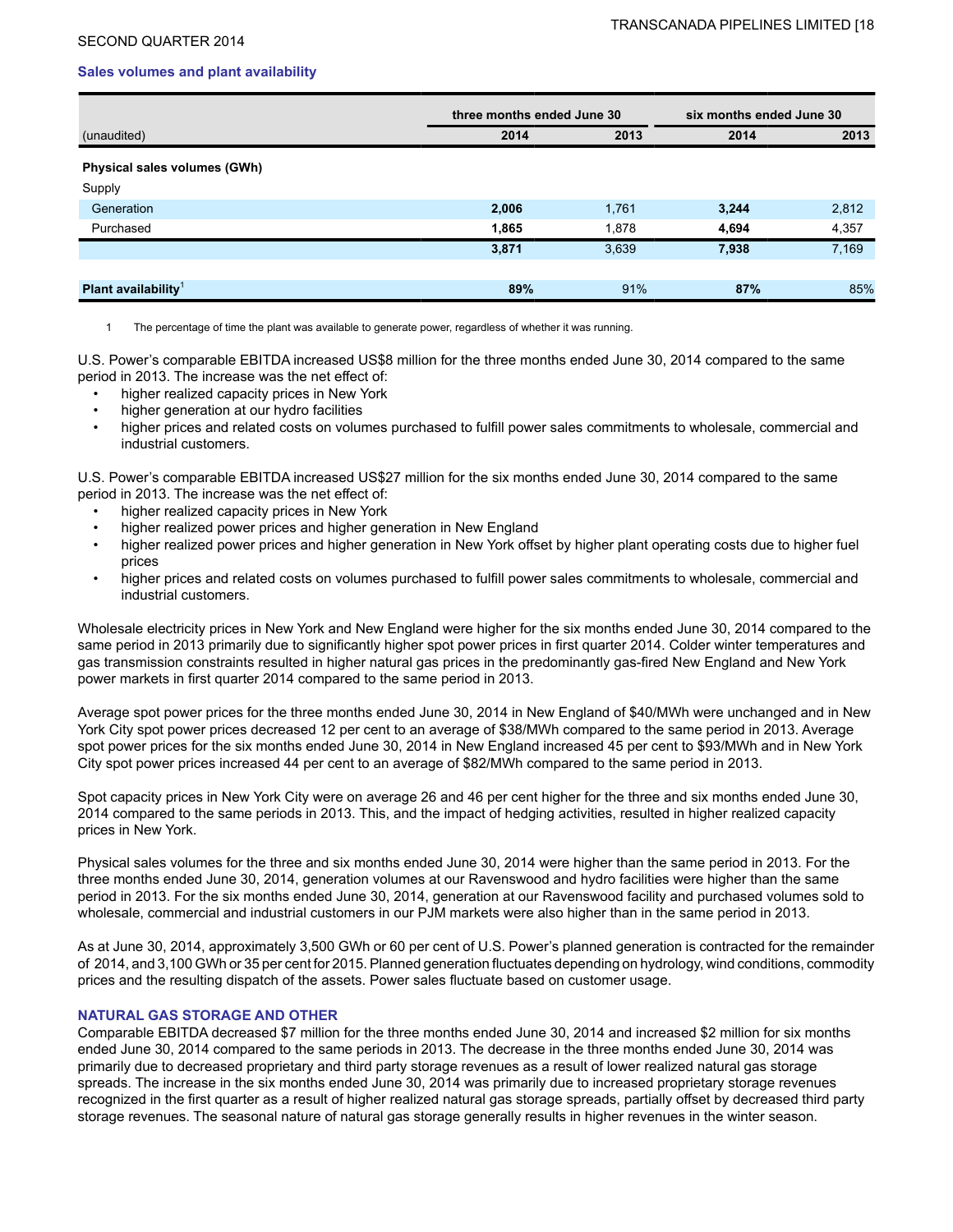## Recent developments

## **NATURAL GAS PIPELINES**

## **Canadian Regulated Pipelines**

## **NGTL System**

We continued to expand the NGTL System in second quarter 2014. Of the \$400 million of facilities that received NEB approval, approximately \$250 million have been placed in service as of June 30, 2014. In addition, we have approximately \$1.9 billion in projects that have been applied for but are not yet approved by the NEB, mainly comprised of the \$1.7 billion North Montney project further described below.

In March 2014, we received an NEB Safety Order in response to recent pipeline releases on the NGTL System. The order required us to reduce the maximum operating pressure on three per cent of NGTL's pipeline segments. On March 28, 2014, we filed a request for a review and variance of the Order that would minimize gas disruptions while still maintaining a high level of safety. In April 2014, the NEB granted the review and variance request with certain conditions. We are accelerating components of our integrity management program to address the NEB order.

#### **Merrick Mainline Pipeline Project**

On June 4, 2014, we announced the signing of agreements for approximately 1.9 Bcf/d of firm natural gas transportation services to underpin the development of a major extension of our NGTL System.

The proposed Merrick Mainline Pipeline Project will transport natural gas sourced through the NGTL System to the inlet of a proposed Pacific Trail Pipeline that will terminate at the Kitimat LNG Terminal at Bish Cove near Kitimat, B.C. The proposed project will be an extension from the existing Groundbirch Mainline section of the NGTL System beginning near Dawson Creek, B.C. to its end point near the community of Summit Lake, B.C. The \$1.9 billion project consists of approximately 260 km (161 miles) of 48-inch diameter pipe.

We anticipate filing an application for approvals to build and operate the system with the NEB in fourth quarter 2014. Subject to the necessary approvals, including a positive final investment decision for the Kitimat LNG project, we expect the Merrick Mainline to be in service in first quarter 2020.

#### **North Montney Mainline Project**

The NEB issued a Hearing Order in February 2014 for the \$1.7 billion North Montney Pipeline Project, which is an extension and expansion of the NGTL System to receive and transport natural gas from the North Montney area of B.C. The proposed project consists of approximately 300 km (186 miles) of pipeline and is expected to be placed in service in two sections, Aitken Creek in second quarter 2016 and Kahta in second quarter 2017.

On June 17, 2014, the NEB revised the procedural schedule which has resulted in the oral portion of the hearing being rescheduled to mid-October 2014 for the Calgary phase, and mid-November for the Fort St. John phase. We now anticipate an NEB decision on the application in first quarter 2015.

#### **Canadian Mainline**

#### *LDC Settlement*

In March 2014, the NEB responded to the LDC Settlement application we filed in December 2013. The NEB did not approve the application as a settlement but allowed us the option to continue with the application as a contested tolls application, amend the application or terminate the processing of the application. We amended the application with additional information. On May 9, 2014, the NEB released a Hearing Order that sets out a hearing process and schedule for the 2015 - 2030 Mainline Tolls application that incorporates the LDC Settlement, with the oral portion set to begin September 9, 2014.

#### *Eastern Mainline Project*

On May 8, 2014, we filed a project description with the NEB for the Eastern Mainline Project. The proposed project will add new facilities to our existing Canadian Mainline natural gas transmission system in southeastern Ontario as a result of the proposed transfer of a portion of the Canadian Mainline capacity to crude oil from natural gas service as part of our Energy East Pipeline and an open season that closed in January 2014. The proposed scope of the project will add 0.6 Bcf/day of new capacity and will ensure appropriate levels of capacity are available to meet the requirements of existing shippers as well as new firm service commitments contracted services in the Eastern Triangle segment of the Canadian Mainline. Subject to regulatory approvals, the project is expected to be in service in second quarter 2017.

## **U.S. Pipelines**

## **ANR Pipeline**

We have secured almost 2.0 Bcf/d of firm natural gas transportation commitments on the ANR Pipeline's Southeast Main Line at maximum rates for an average term of 23 years. Approximately 1.25 Bcf/d of new contracts will commence in late 2014 including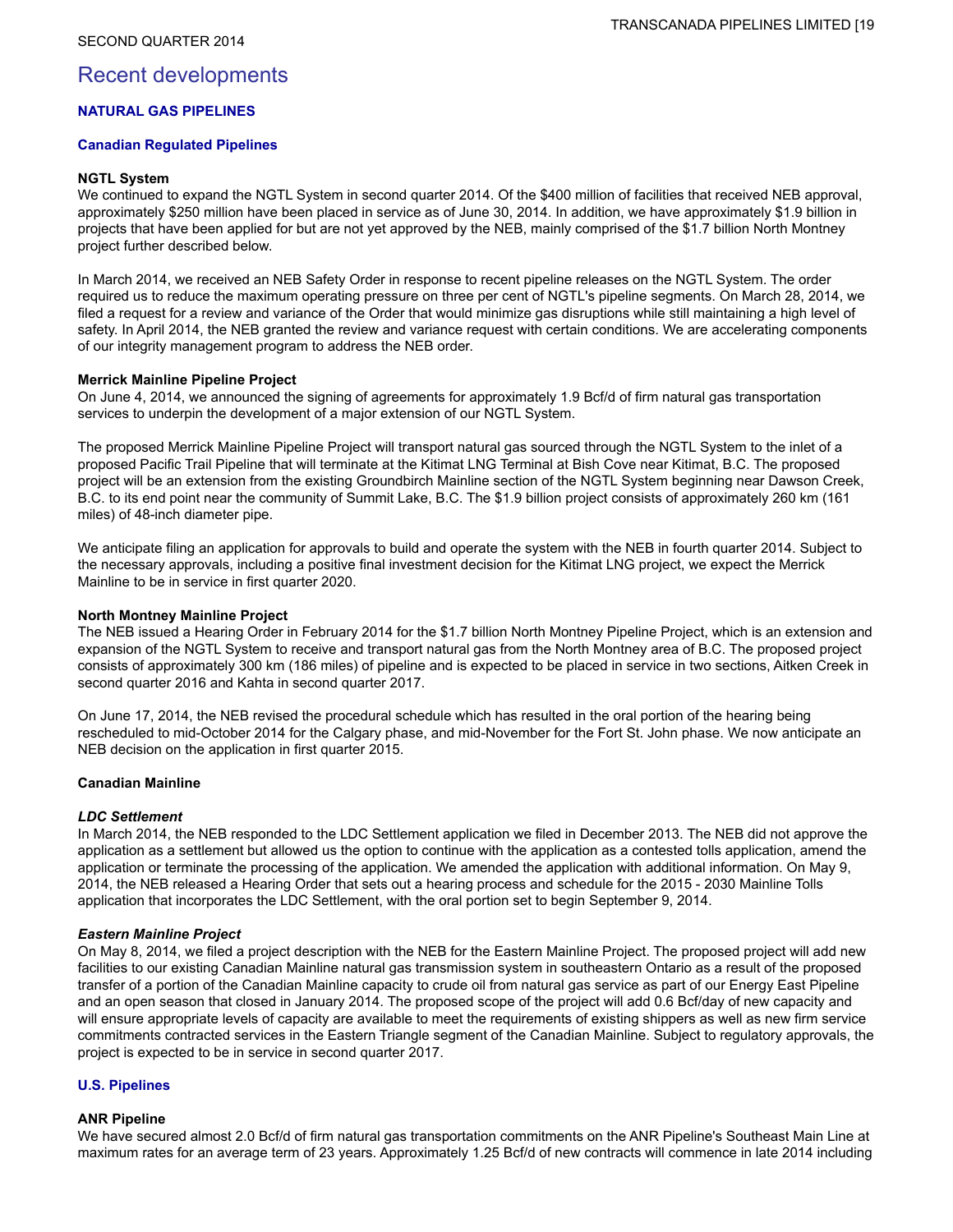volume commitments from the ANR Lebanon Lateral Reversal project, with the remaining volume commencing in 2015. These contracts will enable growing Utica and Marcellus shale gas supply to move to both northern delivery points and southbound to the U.S. Gulf Coast. As a result, approximately US\$100 million of capital investment will be required to bring this additional supply to market. We are also assessing further demand which could result in incremental opportunities to enhance and expand the ANR Pipeline system.

## **Mexican Pipelines**

#### **Tamazunchale Pipeline Extension Project**

Construction of the US\$600 million extension is currently expected to be completed by the end of September 2014 with delays attributed to archeological findings along the pipeline route. Under the terms of the Transportation Service Agreement, these delays are recognized as a force majeure with provisions allowing for collection of revenue as per the original service commencement of March 9, 2014.

#### **LNG Pipeline Projects**

#### **Coastal GasLink**

In first quarter 2014, we filed the Environmental Assessment Certificate application with the B.C. Environmental Assessment Office (EAO) and the B.C. Oil and Gas Commission application. We are currently updating field work along the pipeline route to support the regulatory applications and refine the capital cost estimates.

#### **Prince Rupert Gas Transmission**

The Environmental Assessment application submitted to the EAO in April 2014 was deemed complete by the EAO. The EAO initiated a 180-day review period which included a 45-day public comment period that was completed on July 10, 2014. A facilities application was also filed with the B.C. Oil and Gas Commission in April 2014. Regulatory approval for the pipeline is expected in fourth quarter 2014 and a final investment decision from Pacific Northwest LNG is expected to follow at the end of 2014.

#### **Alaska**

In April 2014, the State of Alaska passed new legislation that will transition from the *Alaska Gasline Inducement Act* (AGIA) and enable a new commercial arrangement to be established with us, the three major Alaska North Slope producers, and the Alaska Gasline Development Corp. It was also agreed that an LNG export project, rather than a pipeline to Alberta, is currently the best opportunity to commercialize Alaska North Slope gas resources in current market conditions.

On June 9, 2014, we executed an agreement with the State of Alaska to abandon the AGIA license and executed a Precedent Agreement where we will act as the transporter of the State's portion of natural gas under a long-term shipping contract in the Alaska LNG Project. On June 30, 2014, the Alaska LNG Project entered the pre-front end engineering and design (pre-FEED) phase following the execution of a Joint Venture Agreement among ourselves, the three major Alaska North Slope producers and Alaska Gasline Development Corp. The pre-FEED work is anticipated to take two years to complete with our share of the cost to be approximately US\$100 million. The Precedent Agreement provides us with full recovery of development costs in the event the project does not proceed.

## **LIQUIDS PIPELINES**

## **Keystone Pipeline System**

We finished constructing the 780 km (485 mile) 36-inch pipeline of the Gulf Coast extension of the Keystone Pipeline System, from Cushing, Oklahoma to the U.S. Gulf Coast. Crude oil transportation service on the project began January 22, 2014.

#### **Keystone XL**

On January 31, 2014, the DOS released its Final Supplemental Environmental Impact Statement (FSEIS) for the Keystone XL project. The results included in the report were consistent with previous environmental reviews of Keystone XL. The FSEIS concluded Keystone XL is "unlikely to significantly impact the rate of extraction in the oil sands" and that all other alternatives to Keystone XL are less efficient methods of transporting crude oil, and would result in significantly more greenhouse gas emissions, oil spills and risks to public safety. The report initiated the National Interest Determination period that was to last up to 90 days which involves consultation with other governmental agencies and provides an opportunity for public comment. The 30 day public comment period has concluded. On April 18, 2014, the DOS announced that the National Interest Determination period has been extended indefinitely to allow them to consider the potential impact of the case discussed below on the Nebraska portion of the pipeline route.

In February 2014, a Nebraska district court ruled that the state Public Service Commission, rather than Governor Dave Heineman, has the authority to approve an alternative route through Nebraska for the Keystone XL project. Nebraska's Attorney General has filed an appeal and the Nebraska Supreme Court is expected to hear the appeal in September 2014. As of June 30, 2014, we have invested US\$2.4 billion in the Keystone XL project.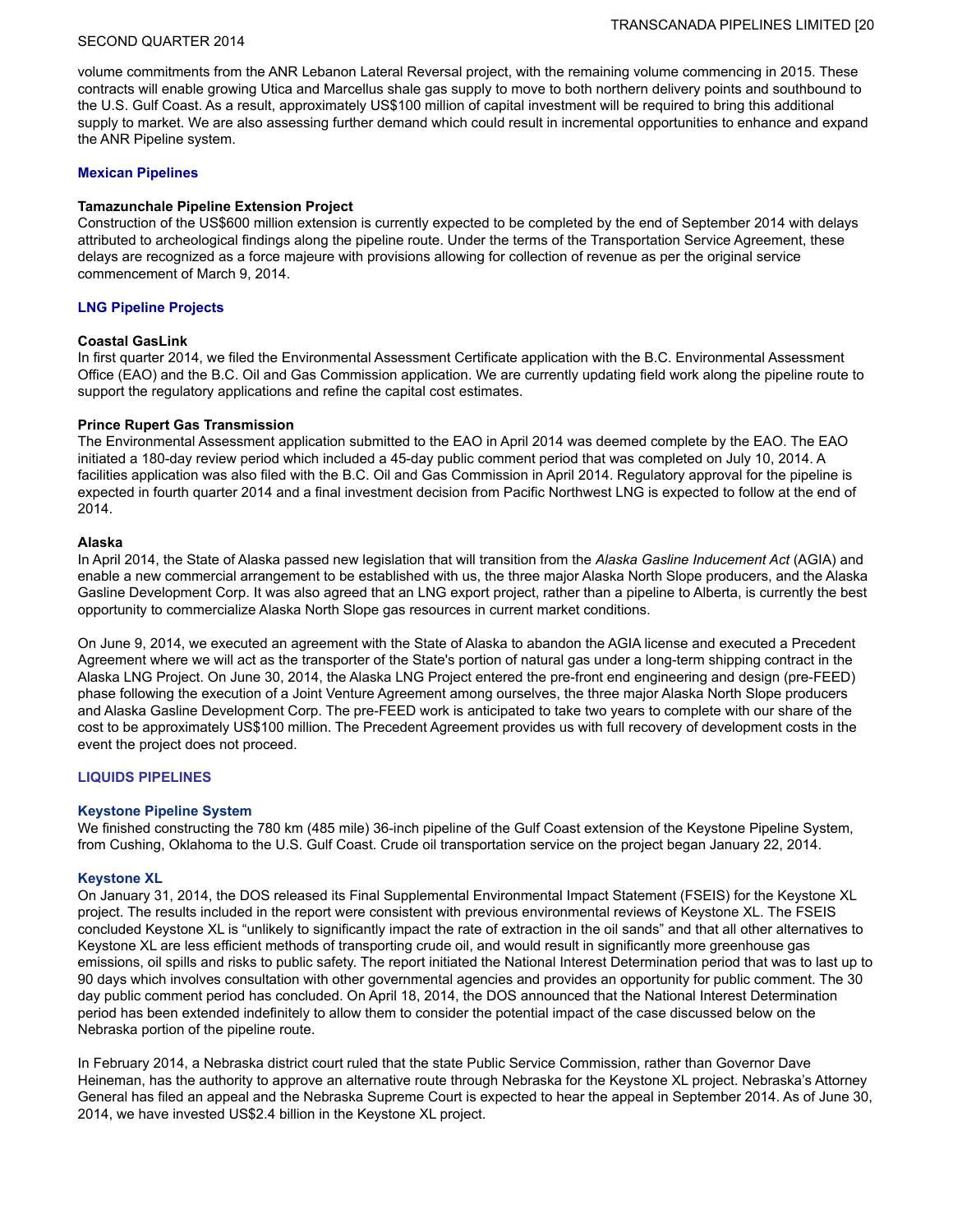#### **Cushing Marketlink**

Construction continues on the Cushing Marketlink receipt facilities at Cushing, Oklahoma. Cushing Marketlink will facilitate the transportation of crude oil from the market hub at Cushing to the U.S. Gulf Coast refining market on facilities that form part of the Keystone Pipeline System. Construction is expected to be completed in third quarter 2014.

#### **Energy East Pipeline**

In March 2014, we filed the project description with the NEB. This is the first formal step in the regulatory process to receive the necessary approvals to build and operate the pipeline. The project is estimated to cost approximately \$12 billion, excluding the transfer value of Canadian Mainline natural gas assets.

Subject to regulatory approvals, the pipeline is anticipated to commence deliveries to Québec in 2018, with service to New Brunswick to follow in late 2018. We continue to participate in Aboriginal and stakeholder engagement and associated field work as part of our initial design and planning. We intend to file the necessary regulatory applications in third quarter 2014 for approvals to construct and operate the pipeline project and terminal facilities.

#### **Heartland Pipeline and TC Terminals**

The Heartland Pipeline and TC Terminals will include a 200 km (125 miles) crude oil pipeline connecting the Edmonton/ Heartland, Alberta market region to facilities in Hardisty, Alberta, and a terminal facility in the Heartland industrial area north of Edmonton, Alberta. In February 2014, the application for the terminal facility was approved by the Alberta Energy Regulator.

#### **Northern Courier Pipeline**

In October 2013, Suncor Energy announced that the Fort Hills Energy LP is proceeding with the Fort Hills oil sands mining project and expects to begin producing crude oil in 2017. Our Northern Courier Pipeline project will transport bitumen and diluent between the Fort Hills mine site and Suncor Energy's terminal located north of Fort McMurray, Alberta.

On July 18, 2014, the Alberta Energy Regulator issued a permit approving our application to construct and operate the Northern Courier Pipeline. We currently expect construction to begin in third quarter 2014 and to be in service in 2017.

#### **ENERGY**

#### **Cancarb Limited and Cancarb Waste Heat Facility**

The sale of Cancarb Limited and its related power generation facility closed on April 15, 2014 for gross proceeds of \$190 million. We recognized a gain of \$99 million, net of tax, in second quarter 2014.

#### **Natural Gas Storage**

Effective April 30, 2014, we terminated a 38 Bcf long-term natural gas storage contract in Alberta with Niska Gas Storage. The contract contained provisions allowing for possible early termination. As a result, we recorded an after tax charge of \$31 million in second quarter 2014. We have re-contracted for new natural gas storage services in Alberta with Niska Gas Storage starting May 1, 2014 for a six-year period and a reduced average volume.

#### **Ontario Solar**

We expect the acquisition of four additional Ontario solar generation facilities to close in late 2014, with the acquisition of the ninth and final facility now expected to close in mid-2015, subject to satisfactory completion of the related construction activities, regulatory approvals, and purchase agreement conditions for each facility. All power produced by the solar facilities is currently or will be sold under 20-year PPAs with the OPA.

#### **Bécancour**

In May 2014, we received final approval from the Régie de l'energie for the December 2013 amendment to the original suspension agreement with Hydro-Québec. In addition, Hydro-Québec exercised its option in the amendment to extend the suspension past 2017, and requested further suspension of generation to the end of 2018 which was also approved by the Régie de l'energie.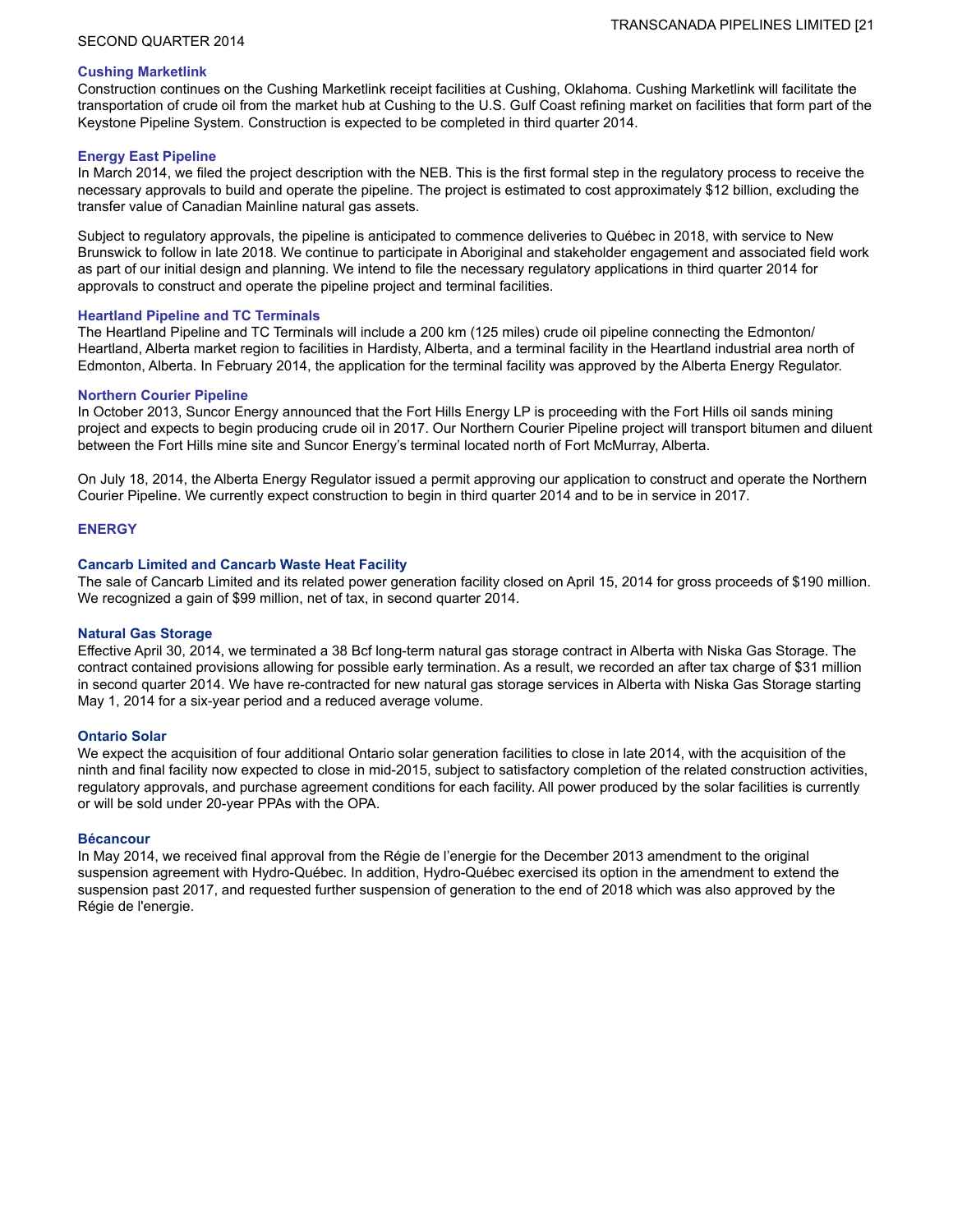# Other income statement items

The following are reconciliations and related analyses of our non-GAAP measures to the equivalent GAAP measures.

|                                                                                            | three months ended June 30 |       | six months ended June 30 |       |
|--------------------------------------------------------------------------------------------|----------------------------|-------|--------------------------|-------|
| (unaudited - millions of \$)                                                               | 2014                       | 2013  | 2014                     | 2013  |
| Comparable interest on long-term debt<br>(including interest on junior subordinated notes) |                            |       |                          |       |
| Canadian-dollar denominated                                                                | (113)                      | (123) | (227)                    | (245) |
| U.S. dollar-denominated (US\$)                                                             | (216)                      | (185) | (423)                    | (373) |
| Foreign exchange impact                                                                    | (19)                       | (5)   | (41)                     | (6)   |
|                                                                                            | (348)                      | (313) | (691)                    | (624) |
| Other interest and amortization expense                                                    | (20)                       | (15)  | (42)                     | (30)  |
| Capitalized interest                                                                       | 63                         | 60    | 142                      | 115   |
| <b>Comparable interest expense</b>                                                         | (305)                      | (268) | (591)                    | (539) |
| Specific item:                                                                             |                            |       |                          |       |
| NEB decision - 2012                                                                        |                            |       |                          | (1)   |
| Interest expense                                                                           | (305)                      | (268) | (591)                    | (540) |

Comparable interest expense increased by \$37 million and \$52 million for the three and six months ended June 30, 2014 compared to the same periods in 2013 because of the following:

- higher interest expense due to debt issues of:
	- US\$1.25 billion in February 2014  $\circ$ 
		- US\$1.25 billion in October 2013  $\circ$
		- US\$500 million in July 2013
		- \$750 million in July 2013
		- US\$500 million in July 2013 by TC PipeLines, LP
- higher foreign exchange on interest expense related to U.S. denominated debt, partially offset by Canadian and U.S. dollar-denominated debt maturities.

These increases were partially offset by higher capitalized interest primarily for Keystone XL, Mexican, and other liquids and LNG pipeline projects partially offset by the completion of the Gulf Coast extension of the Keystone Pipeline System in first quarter 2014.

|                                      | three months ended June 30 |      | six months ended June 30 |      |
|--------------------------------------|----------------------------|------|--------------------------|------|
| (unaudited - millions of \$)         | 2014                       | 2013 | 2014                     | 2013 |
| Comparable interest income and other | 39                         | 8    | 41                       | 36   |
| Specific items (pre-tax):            |                            |      |                          |      |
| NEB decision - 2012                  |                            |      |                          |      |
| Risk management activities           | 25                         | (9)  | 23                       | (15) |
| Interest income and other            | 64                         | (1   | 64                       | 22   |

Comparable interest income and other increased by \$31 million for the three months ended June 30, 2014 compared to the same period in 2013 reflecting lower realized losses in 2014 compared to 2013 on derivatives used to manage our net exposure to foreign exchange rate fluctuations on U.S. dollar-denominated income, the impact of a fluctuating U.S. dollar on the translation of foreign currency denominated working capital balances and AFUDC related to our rate-regulated projects, including the Energy East project.

Comparable interest income and other increased \$5 million for the six months ended June 30, 2014 compared to the same period in 2013 reflecting increased AFUDC related to our rate-regulated projects, including the Energy East project, offset by higher realized losses in 2014 compared to 2013 on derivatives used to manage our net exposure to foreign exchange rate fluctuations on U.S. dollar denominated income.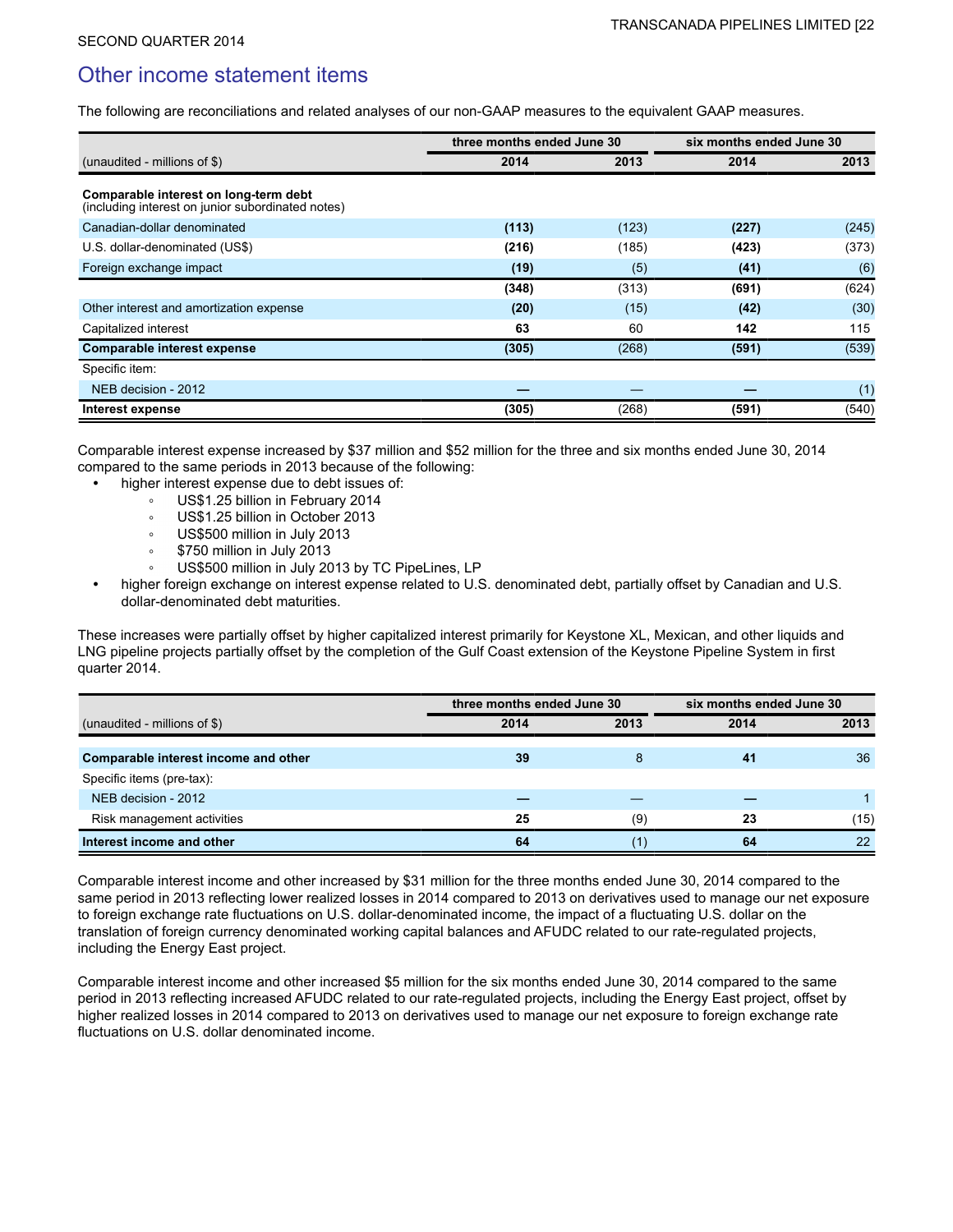|                                 | three months ended June 30 |       | six months ended June 30 |       |
|---------------------------------|----------------------------|-------|--------------------------|-------|
| (unaudited - millions of $$$ )  | 2014                       | 2013  | 2014                     | 2013  |
| Comparable income tax expense   | (162)                      | (131) | (385)                    | (289) |
| Specific items:                 |                            |       |                          |       |
| Cancarb gain on sale            | (9)                        |       | (9)                      |       |
| Niska contract termination      | 10                         |       | 10                       |       |
| NEB decision - 2012             |                            |       |                          | 42    |
| Part VI.I income tax adjustment |                            | 25    |                          | 25    |
| Risk management activities      | (4)                        | 10    | (1)                      | 12    |
| Income tax expense              | (165)                      | (96)  | (385)                    | (210) |

Comparable income tax expense increased by \$31 million and \$96 million for the three and six months ended June 30, 2014 compared to the same periods in 2013. The increase was mainly the result of higher pre-tax earnings in 2014 compared to 2013, changes in the proportion of income earned between Canadian and foreign jurisdictions as well as higher flow-through taxes in 2014 on Canadian regulated pipelines.

|                                                      | three months ended June 30 |      | six months ended June 30 |      |
|------------------------------------------------------|----------------------------|------|--------------------------|------|
| (unaudited - millions of \$)                         | 2014                       | 2013 | 2014                     | 2013 |
| Net income attributable to non-controlling interests | (31)                       | (18) | (83)                     | (43) |
| Preferred share dividends                            |                            | (5)  |                          | (11) |

Net income attributable to non-controlling interests increased by \$13 million and \$40 million for the three and six months ended June 30, 2014 compared to the same periods in 2013 primarily due to the sale of a 45 per cent interest in each of GTN and Bison to TC PipeLines, LP in July 2013.

Preferred share dividends decreased by \$5 million and \$9 million for the three and six months ended June 30, 2014 compared to the same periods in 2013 following the redemption of Series Y preferred shares in March 2014.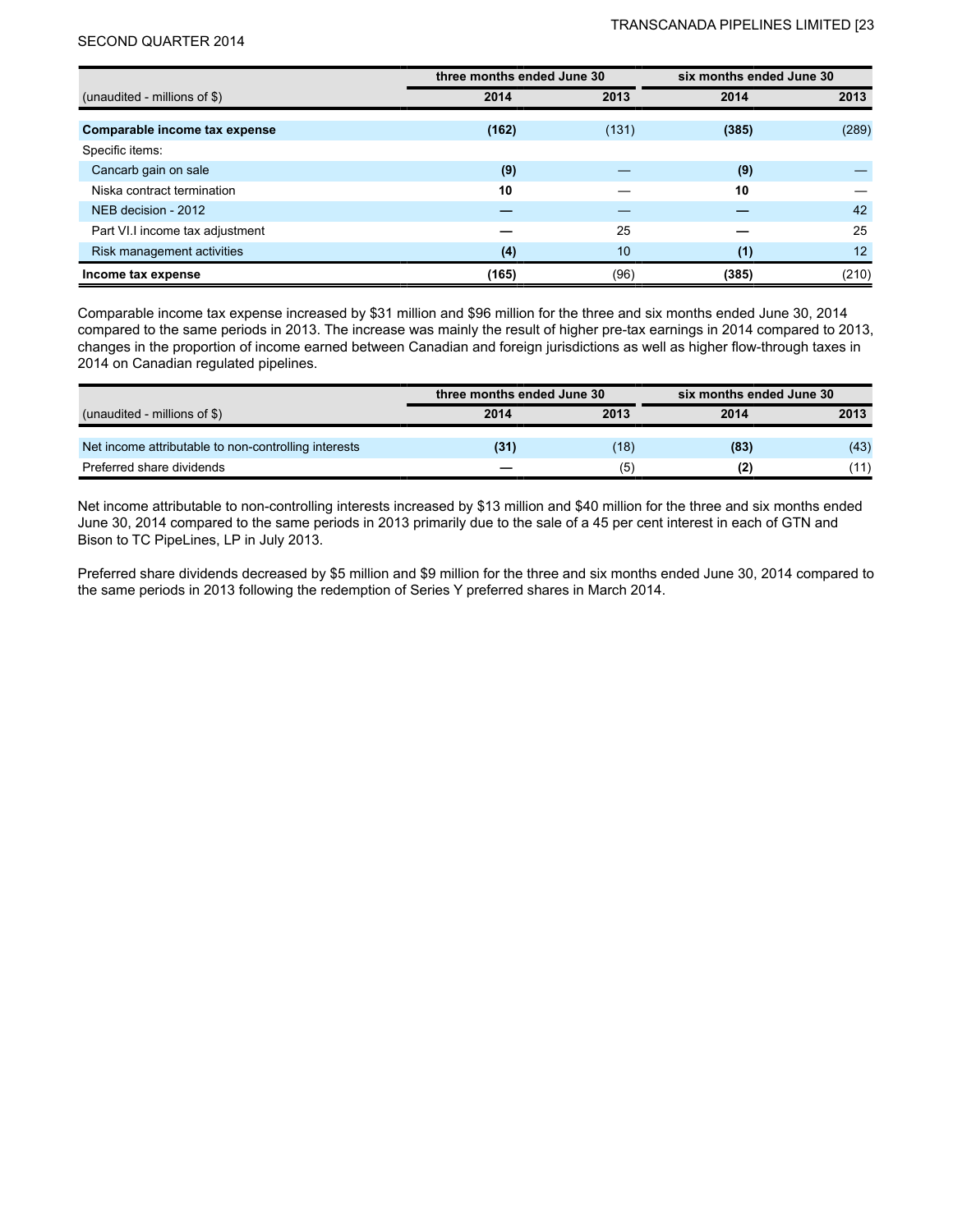# Financial condition

We strive to maintain strong financial capacity and flexibility in all parts of an economic cycle, and rely on our cash flow from operations to sustain our business, pay dividends and fund a portion of our growth.

We believe we have the capacity to fund our existing capital program through predictable cash flow from operations, access to capital markets, cash on hand and substantial committed credit facilities.

We access capital markets to meet our financing needs, manage our capital structure and to preserve our credit ratings.

## **CASH PROVIDED BY OPERATING ACTIVITIES**

|                                                  | three months ended June 30 |       | six months ended June 30 |       |
|--------------------------------------------------|----------------------------|-------|--------------------------|-------|
| (unaudited - millions of \$)                     | 2014                       | 2013  | 2014                     | 2013  |
|                                                  |                            |       |                          |       |
| Funds generated from operations <sup>1</sup>     | 919                        | 949   | 2.017                    | 1.861 |
| Decrease/(increase) in operating working capital | 208                        | (127) | 82                       | (335) |
| Net cash provided by operations                  | 1.127                      | 822   | 2.099                    | 1.526 |

1 See the non-GAAP measures section in this MD&A for further discussion of funds generated from operations.

Net cash provided by operations increased by \$305 million and \$573 million for the three and six months ended June 30, 2014 compared to the same periods in 2013 primarily due to changes in our operating working capital.

At June 30, 2014, our current assets were \$5.8 billion and current liabilities were \$6.4 billion, leaving us with a working capital deficit of \$0.6 billion compared to \$0.9 billion at December 31, 2013. This working capital deficiency is considered to be in the normal course of business and is managed through our ability to generate cash flow from operations and our ongoing access to the capital markets.

## **CASH (USED IN)/PROVIDED BY INVESTING ACTIVITIES**

|                                                        | three months ended June 30 |          | six months ended June 30 |         |
|--------------------------------------------------------|----------------------------|----------|--------------------------|---------|
| (unaudited - millions of \$)                           | 2014                       | 2013     | 2014                     | 2013    |
|                                                        |                            |          |                          |         |
| Capital expenditures                                   | (967)                      | (1, 109) | (1,745)                  | (2,038) |
| Equity investments                                     | (40)                       | (39)     | (129)                    | (71)    |
| Acquisitions                                           |                            | (55)     |                          | (55)    |
| Proceeds from sale of assets, net of transaction costs | 187                        |          | 187                      |         |

Our capital expenditures in 2014 were primarily related to the construction of the Mexican pipelines, expansion of the NGTL System, and construction of the Houston Lateral and Tank Terminals.

In April 2014, we closed the sale of Cancarb Limited for \$187 million, net of transaction costs.

## **CASH PROVIDED BY/(USED IN) FINANCING ACTIVITIES**

|                                                            | three months ended June 30 |       | six months ended June 30 |       |
|------------------------------------------------------------|----------------------------|-------|--------------------------|-------|
| (unaudited - millions of $\$\$ )                           | 2014                       | 2013  | 2014                     | 2013  |
|                                                            |                            |       |                          |       |
| Long-term debt issued, net of issue costs                  | 16                         | 10    | 1.380                    | 744   |
| Long-term debt repaid                                      | (205)                      | (695) | (982)                    | (709) |
| Notes payable issued/(repaid), net                         | 225                        | 1.388 | (522)                    | 559   |
| Dividends and distributions paid                           | (387)                      | (360) | (757)                    | (705) |
| Common shares issued, net of issue costs                   | 675                        |       | 1.115                    | 499   |
| Partnership units of subsidiary issued, net of issue costs |                            | 384   |                          | 384   |
| Preferred shares of redeemed                               |                            |       | (200)                    |       |
| Advances (to)/from affiliates, net                         | (683)                      | 36    | (683)                    | 111   |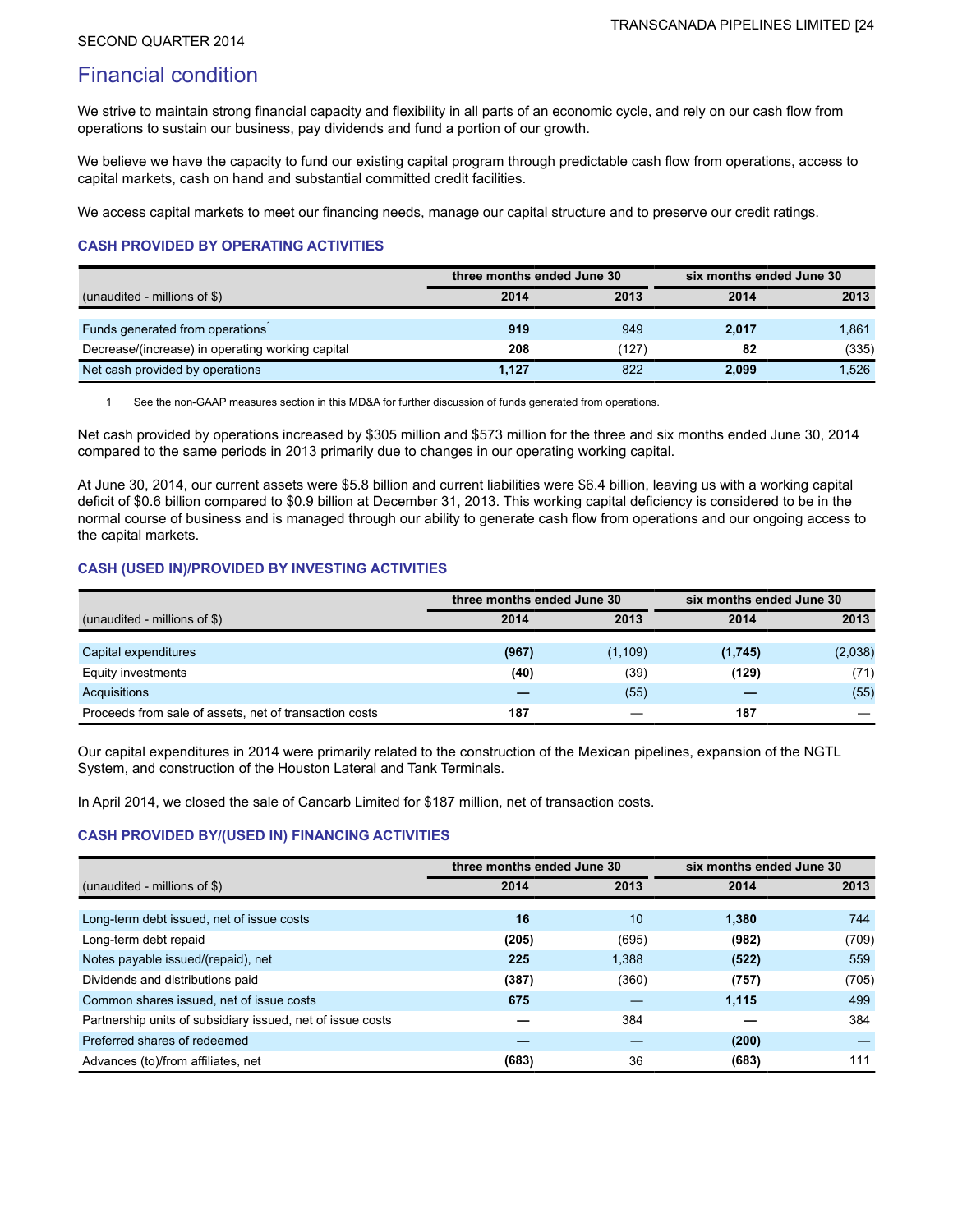#### **LONG-TERM DEBT ISSUED**

| Amount<br>(unaudited - millions of \$) | Type                   | <b>Maturity date</b> | Interest rate | Date issued   |
|----------------------------------------|------------------------|----------------------|---------------|---------------|
| <b>US\$1,250</b>                       | Senior unsecured notes | March 1, 2034        | 4.625%        | February 2014 |

### **LONG-TERM DEBT RETIRED**

| <b>Amount</b><br>(unaudited - millions of $$$ ) | Type              | <b>Retirement date</b> | Interest rate |
|-------------------------------------------------|-------------------|------------------------|---------------|
| \$450                                           | Medium term notes | January 2014           | 5.65%         |
| \$300                                           | Medium term notes | February 2014          | 5.05%         |
| \$125                                           | Debenture         | June 2014              | 11.10%        |
| \$53                                            | Debenture         | June 2014              | 11.20%        |

#### **COMMON SHARE ISSUANCE**

In January 2014, we issued 9.1 million common shares to TransCanada Corporation (TransCanada) resulting in proceeds of \$440 million.

In April 2014, we issued 13.3 million common shares to TransCanada resulting in proceeds of \$675 million.

## **PREFERRED SHARE REDEMPTION**

In March 2014, we redeemed all four million Series Y preferred shares of TCPL at a price of \$50 per share plus \$0.2455 representing accrued and unpaid dividends. The total face value of the outstanding Series Y Shares was \$200 million and carried an aggregate of \$11 million in annualized dividends.

The net proceeds of the above debt and equity offerings were used for general corporate purposes and to reduce short-term indebtedness.

#### **DIVIDENDS**

On July 31, 2014, we declared quarterly dividends as follows:

#### **Quarterly dividend on our common shares**

The dividend declared for the quarter ending September 30, 2014 is equal to the quarterly dividend to be paid on TransCanada's issued and outstanding common shares at the close of business on September 30, 2014.

## **SHARE INFORMATION**

| July 28, 2014        |                        |  |
|----------------------|------------------------|--|
| <b>Common shares</b> | Issued and outstanding |  |
|                      | 779 million            |  |

## **CREDIT FACILITIES**

We use committed revolving credit facilities to support our commercial paper programs along with additional demand facilities for general corporate purposes including issuing letters of credit and providing additional liquidity.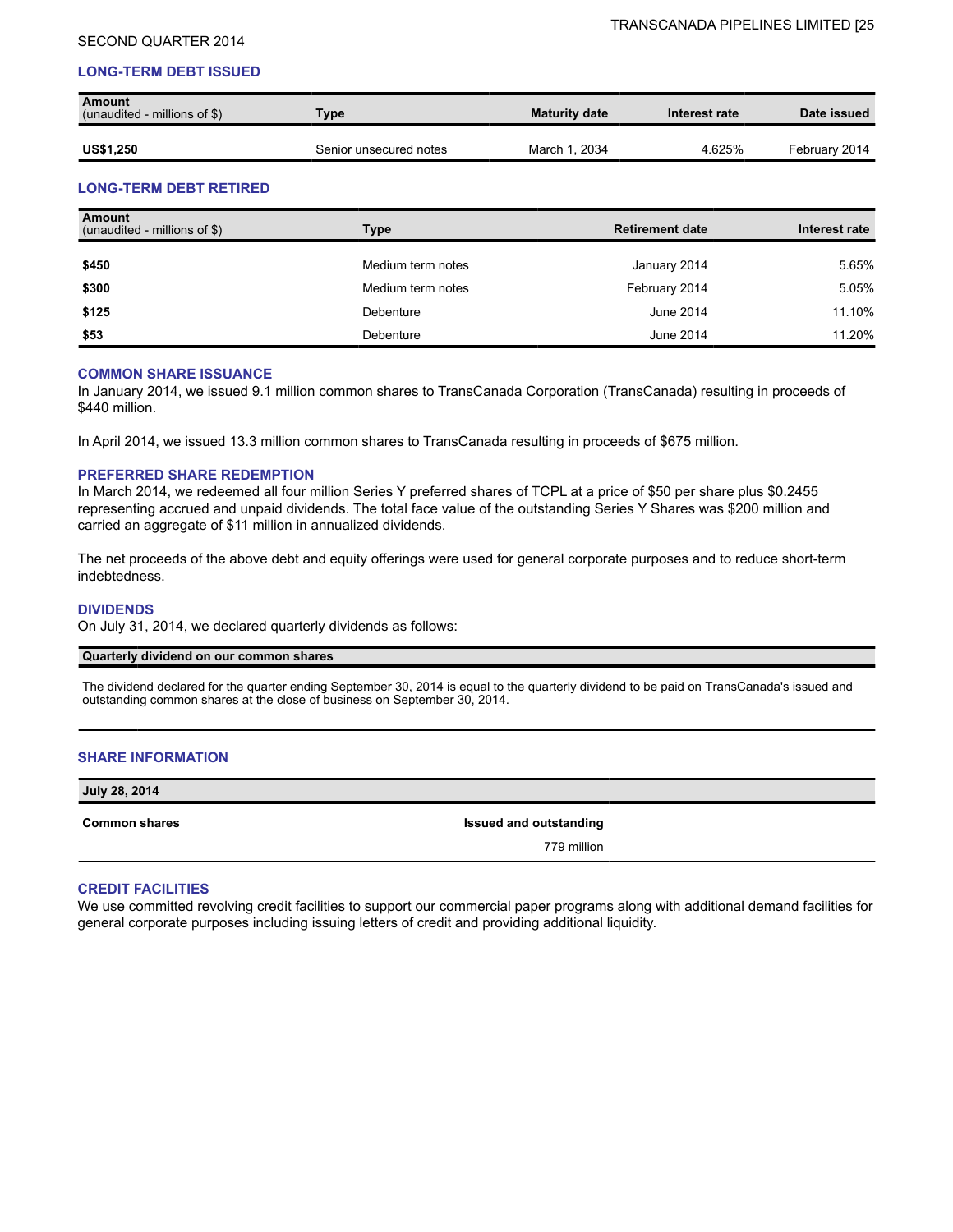At June 30, 2014, we had \$6.5 billion in unsecured credit facilities, including:

| Amount          | Unused<br>capacity        | <b>Borrower</b>                                    | <b>Description and Use</b>                                                                                                                                                          | <b>Matures</b> |
|-----------------|---------------------------|----------------------------------------------------|-------------------------------------------------------------------------------------------------------------------------------------------------------------------------------------|----------------|
| \$3.0 billion   | \$3.0 billion             | <b>TCPL</b>                                        | Committed, syndicated, revolving, extendible credit facility that<br>supports TCPL's Canadian commercial paper program                                                              | December 2018  |
| US\$1.0 billion | <b>US\$1.0</b><br>billion | <b>TCPL USA</b>                                    | Committed, syndicated, revolving, extendible credit facility that is<br>used for TCPL USA general corporate purposes                                                                | November 2014  |
| US\$1.0 billion | <b>US\$1.0</b><br>billion | TransCanada<br>American Investments<br>Ltd. (TAIL) | Committed, syndicated, revolving, extendible credit facility that<br>supports the TAIL U.S. commercial paper program.                                                               | November 2014  |
| \$1.3 billion   | \$0.3 billion             | TCPL.<br><b>TCPL USA</b>                           | Demand lines for issuing letters of credit and as a source of<br>additional liquidity. At June 30, 2014, we had \$1.0 billion<br>outstanding in letters of credit under these lines | Demand         |

See Financial risks and financial instruments for more information about liquidity, market and other risks.

## **RELATED PARTY DEBT FINANCING**

Related party debt consists of amounts due to/from affiliates.

|                 | Amount        | For                                                                                                                                                                                                          | <b>Matures</b> |
|-----------------|---------------|--------------------------------------------------------------------------------------------------------------------------------------------------------------------------------------------------------------|----------------|
| Discount Notes  | \$2.7 billion | Discount notes issued to TransCanada; used for general<br>corporate purposes.                                                                                                                                | 2014           |
| Credit Facility | \$0.1 billion | Demand revolving credit facility arrangement with<br>TransCanada.                                                                                                                                            | n/a            |
| Credit Facility | \$0.8 billion | TransCanada Energy Investments Ltd. unsecured credit<br>facility agreement; used to repay indebtedness, make<br>partner contributions to Bruce A, and for working capital and<br>general corporate purposes. | 2014           |

## **CONTRACTUAL OBLIGATIONS**

Our capital commitments have decreased by approximately \$1 billion since December 31, 2013 primarily due to the completion or advancement of capital projects. Our other purchase obligations have decreased by approximately \$400 million since December 31, 2013 primarily due to re-contracting for natural gas storage services in Alberta for a shorter period and a reduced average volume. There were no other material changes to our contractual obligations in second quarter 2014 or to payments due in the next five years or after. See the MD&A in our 2013 Annual Report for more information about our contractual obligations.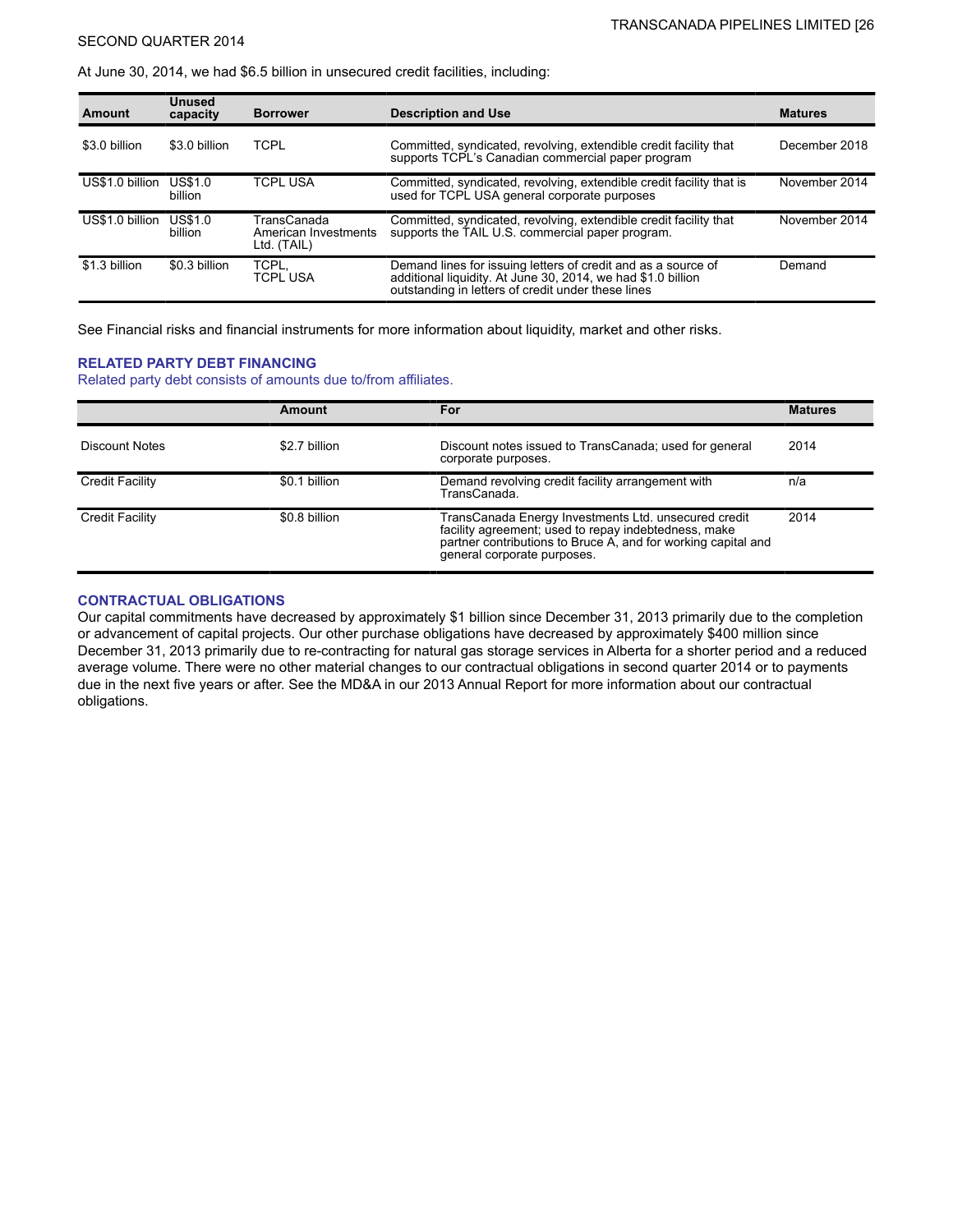# Financial risks and financial instruments

We are exposed to liquidity risk, counterparty credit risk and market risk, and have strategies, policies and limits in place to mitigate their impact on our earnings, cash flow and, ultimately, shareholder value. These are designed to ensure our risks and related exposures are in line with our business objectives and risk tolerance.

See our 2013 Annual Report for more information about the risks we face in our business. Our risks have not changed substantially since December 31, 2013.

## **LIQUIDITY RISK**

We manage our liquidity risk by continuously forecasting our cash requirements for a rolling twelve month period and making sure we have adequate cash balances, cash flow from operations, committed and demand credit facilities and access to capital markets to meet our operating, financing and capital expenditure obligations under both normal and stressed economic conditions.

## **COUNTERPARTY CREDIT RISK**

We have exposure to counterparty credit risk in the following areas:

- accounts receivable
- the fair value of derivative assets
- notes receivable.

We review our accounts receivable regularly and record allowances for doubtful accounts using the specific identification method. At June 30, 2014 we had not incurred any significant credit losses and had no significant amounts past due or impaired. We had a credit risk concentration of \$211 million with one counterparty at June 30, 2014 (December 31, 2013 - \$240 million). This amount is secured by a guarantee from the counterparty's parent company and we anticipate collecting the full amount.

We have significant credit and performance exposure to financial institutions because they hold cash deposits and provide committed credit lines and letters of credit that help manage our exposure to counterparties and provide liquidity in commodity, foreign exchange and interest rate derivative markets.

## **FOREIGN EXCHANGE AND INTEREST RATE RISK**

Certain of our businesses generate income in U.S. dollars, but since we report in Canadian dollars, changes in the value of the U.S. dollar against the Canadian dollar can affect our net income. As our U.S. dollar-denominated operations continue to grow, our exposure to changes in currency exchange rates increases. Some of this risk is offset by interest expense on U.S. dollardenominated debt and by using foreign exchange derivatives.

We have floating interest rate debt which subjects us to interest rate cash flow risk. We manage this using a combination of interest rate swaps and options.

## **Average exchange rate - U.S. to Canadian dollars**

| second quarter 2014 | 1.09 |
|---------------------|------|
| second quarter 2013 | 1.03 |

The impact of changes in the value of the U.S. dollar on our U.S. dollar-denominated operations is significantly offset by other U.S. dollar-denominated items, as set out in the table below.

## **Significant U.S. dollar-denominated amounts**

|                                                              | three months ended June 30 |       | six months ended June 30 |       |
|--------------------------------------------------------------|----------------------------|-------|--------------------------|-------|
| (unaudited - millions of US\$)                               | 2014                       | 2013  | 2014                     | 2013  |
|                                                              |                            |       |                          |       |
| U.S. and International Natural Gas Pipelines comparable EBIT | 140                        | 101   | 351                      | 301   |
| U.S. Liquids Pipelines comparable EBIT                       | 133                        | 95    | 262                      | 189   |
| U.S. Power comparable EBIT                                   | 61                         | 57    | 120                      | 96    |
| Interest expense on U.S. dollar-denominated long-term debt   | (216)                      | (185) | (423)                    | (373) |
| Capitalized interest on U.S. capital expenditures            | 43                         | 49    | 95                       | 93    |
| U.S. non-controlling interests and other                     | (53)                       | (39)  | (132)                    | (87)  |
|                                                              | 108                        | 78    | 273                      | 219   |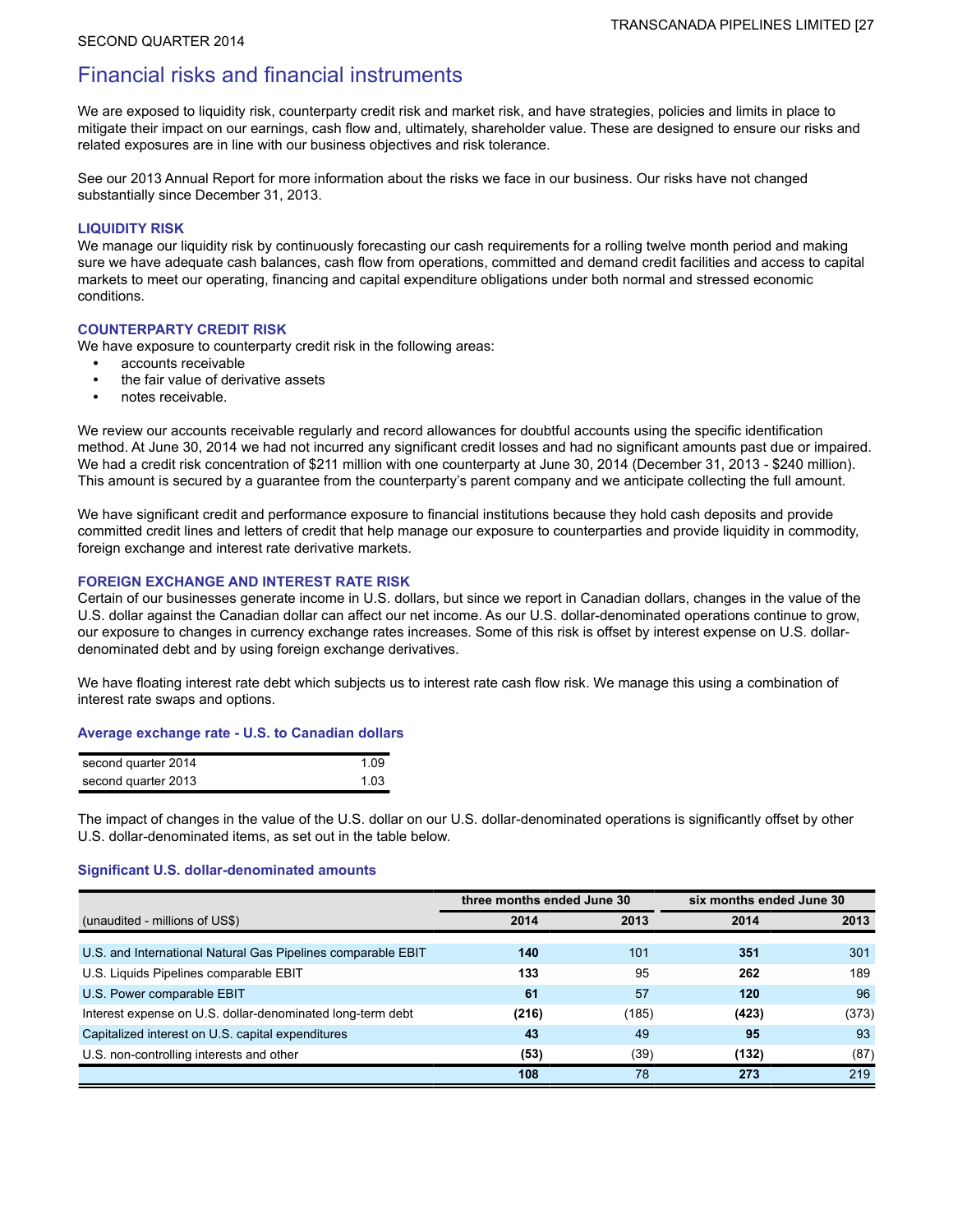#### **NET INVESTMENT IN FOREIGN OPERATIONS**

We hedge our net investment in foreign operations (on an after-tax basis) with U.S. dollar-denominated debt, cross-currency interest rate swaps, foreign exchange forward contracts and foreign exchange options. The fair values and notional amounts for the derivatives designated as a net investment hedge were as follows:

|                                                | June 30, 2014  |                                           | December 31, 2013 |                                           |
|------------------------------------------------|----------------|-------------------------------------------|-------------------|-------------------------------------------|
| (unaudited - millions of $$$ )                 | Fair value $1$ | <b>Notional or</b><br>principal<br>amount | Fair value        | <b>Notional or</b><br>principal<br>amount |
| Asset/(liability)                              |                |                                           |                   |                                           |
| U.S. dollar cross-currency swaps               |                |                                           |                   |                                           |
| (maturing 2014 to 2019) <sup>2</sup>           | (186)          | <b>US 3,250</b>                           | (201)             | <b>US 3,800</b>                           |
| U.S. dollar foreign exchange forward contracts |                |                                           |                   |                                           |
| (maturing 2014)                                | (14)           | <b>US 300</b>                             | (11)              | <b>US 850</b>                             |
|                                                | (200)          | <b>US 3,550</b>                           | (212)             | <b>US 4,650</b>                           |

Fair values equal carrying values.

2 Net income in the three and six months ended June 30, 2014 included net realized gains of \$5 million and \$11 million, respectively, (2013 - gains of \$7 million and \$14 million, respectively) related to the interest component of cross-currency swaps.

#### **U.S. dollar-denominated debt designated as a net investment hedge**

| (unaudited - millions of \$) | June 30, 2014             | <b>December 31, 2013</b> |
|------------------------------|---------------------------|--------------------------|
| Carrying value               | <b>15,600 (US 14,600)</b> | 14,200 (US 13,400)       |
| Fair value                   | 18,200 (US 17,100)        | 16,000 (US 15,000)       |

The balance sheet classification of the fair value of derivatives used to hedge our net investment in foreign operations is as follows:

| (unaudited - millions of $\$\$ ) | June 30, 2014 | December 31, 2013 |
|----------------------------------|---------------|-------------------|
|                                  |               |                   |
| Other current assets             |               | 5.                |
| Intangible and other assets      |               |                   |
| Accounts payable and other       | (57)          | (50)              |
| Other long-term liabilities      | (149)         | (167)             |
|                                  | (200)         | (212)             |

#### **FINANCIAL INSTRUMENTS**

All financial instruments, including both derivative and non-derivative instruments, are recorded on the balance sheet at fair value unless they were entered into and continue to be held for the purpose of receipt or delivery in accordance with our normal purchase and sales exemptions and are documented as such. In addition, fair value accounting is not required for other financial instruments that qualify for certain accounting exemptions.

#### **Non-derivative financial instruments**

#### **Fair value of non-derivative financial instruments**

The fair value of our notes receivable is calculated by discounting future payments of interest and principal using forward interest rates. The fair value of long-term debt has been estimated using an income approach based on quoted market prices for the same or similar debt instruments from external data providers. The fair value of available for sale assets has been calculated using quoted market prices where available. Credit risk has been taken into consideration when calculating the fair value of nonderivative financial instruments.

Certain non-derivative financial instruments including cash and cash equivalents, accounts receivable, due from affiliates, intangible and other assets, notes payable, accounts payable and other, due to affiliates, accrued interest and other long-term liabilities have carrying amounts that equal their fair value due to the nature of the item or the short time to maturity.

#### **Derivative instruments**

We use derivative instruments to reduce volatility associated with fluctuations in commodity prices, interest rates and foreign exchange rates. We apply hedge accounting to derivative instruments that qualify. The effective portion of the change in the fair value of hedging derivatives for cash flow hedges and hedges of our net investment in foreign operations are recorded in OCI in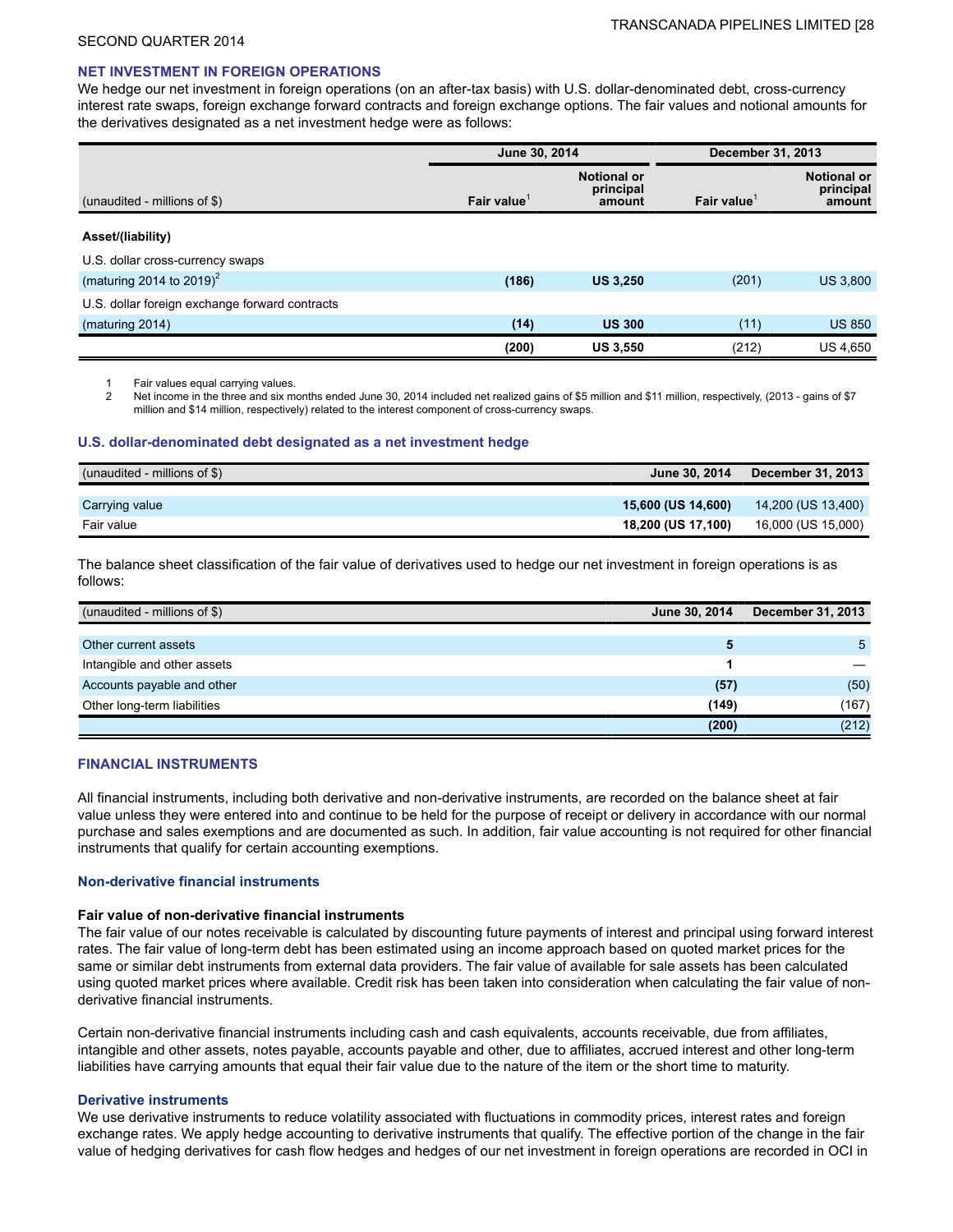the period of change. Any ineffective portion is recognized in net income in the same financial category as the underlying transaction. The change in the fair value of derivative instruments that have been designated as fair value hedges are recorded in net income in interest income and other and interest expense.

Derivative instruments that are not designated or do not qualify for hedge accounting treatment have been entered into as economic hedges to manage our exposure to market risk (held for trading). Changes in the fair value of held for trading derivative instruments are recorded in net income in the period of change. This may expose us to increased variability in reported operating results since the fair value of the held for trading derivative instruments can fluctuate significantly from period to period.

The recognition of gains and losses on derivatives for Canadian natural gas regulated pipelines exposures is determined through the regulatory process. Gains and losses arising from changes in the fair value of derivatives accounted for as part of RRA, including those that qualify for hedge accounting treatment, can be recovered through the tolls charged by us. As a result, these gains and losses are deferred as regulatory assets or regulatory liabilities and are refunded to or collected from the ratepayers in subsequent years when the derivative settles.

#### **Fair value of derivative instruments**

The fair value of foreign exchange and interest rate derivatives has been calculated using the income approach which uses current market rates and applies a discounted cash flow valuation model. The fair value of power and natural gas derivatives have been calculated using quoted market prices where available. In the absence of quoted market prices, third-party broker quotes or other valuation techniques have been used. Credit risk has been taken into consideration when calculating the fair value of derivative instruments.

#### **Balance sheet presentation of derivative instruments**

The balance sheet classification of the fair value of the derivative instruments is as follows:

| (unaudited - millions of $$$ ) | June 30, 2014 | December 31, 2013 |
|--------------------------------|---------------|-------------------|
|                                |               |                   |
| Other current assets           | 354           | 395               |
| Intangible and other assets    | 127           | 112               |
| Accounts payable and other     | (404)         | (357)             |
| Other long-term liabilities    | (236)         | (255)             |
|                                | (159)         | (105)             |

#### **The effect of derivative instruments on the consolidated statement of income**

The following summary does not include hedges of our net investment in foreign operations.

|                                                                | three months ended June 30 |                | six months ended June 30 |      |  |
|----------------------------------------------------------------|----------------------------|----------------|--------------------------|------|--|
| (unaudited - millions of \$, pre-tax)                          | 2014                       | 2013           | 2014                     | 2013 |  |
| Derivative instruments held for trading <sup>1</sup>           |                            |                |                          |      |  |
| Amount of unrealized gains/(losses) in the period              |                            |                |                          |      |  |
| Power                                                          | 6                          | 5              | 15                       | (3)  |  |
| Natural gas                                                    | (14)                       | (21)           | (21)                     | (12) |  |
| Foreign exchange                                               | 25                         | (10)           | 23                       | (16) |  |
| Amount of realized (losses)/gains in the period                |                            |                |                          |      |  |
| Power                                                          | (3)                        | (29)           | (31)                     | (36) |  |
| Natural gas                                                    | (4)                        | (5)            | 46                       | (7)  |  |
| Foreign exchange                                               | (1)                        | (6)            | (18)                     | (7)  |  |
| Derivative instruments in hedging relationships <sup>2,3</sup> |                            |                |                          |      |  |
| Amount of realized gains/(losses) in the period                |                            |                |                          |      |  |
| Power                                                          | (4)                        | (84)           | 188                      | (11) |  |
| Natural gas                                                    |                            | (1)            |                          | (1)  |  |
| Interest                                                       | 1                          | $\overline{2}$ | 2                        | 4    |  |

1 Realized and unrealized gains and losses on held for trading derivative instruments used to purchase and sell power and natural gas are included net in energy revenues. Realized and unrealized gains and losses on interest rate and foreign exchange held for trading derivative instruments are included net in interest expense and interest income and other, respectively.

2 At June 30, 2014, all hedging relationships were designated as cash flow hedges except for interest rate derivative financial instruments designated as fair value hedges with a fair value of \$5 million (2013 - \$7 million) and a notional amount of US\$300 million (2013 - US\$200 million). For the three and six months ended June 30, 2014, net realized gains on fair value hedges were \$2 million and \$3 million, respectively (2013 - \$2 million and \$4 million, respectively) and were included in interest expense. For the three and six months ended June 30, 2014 and 2013, we did not record any amounts in net income related to ineffectiveness for fair value hedges.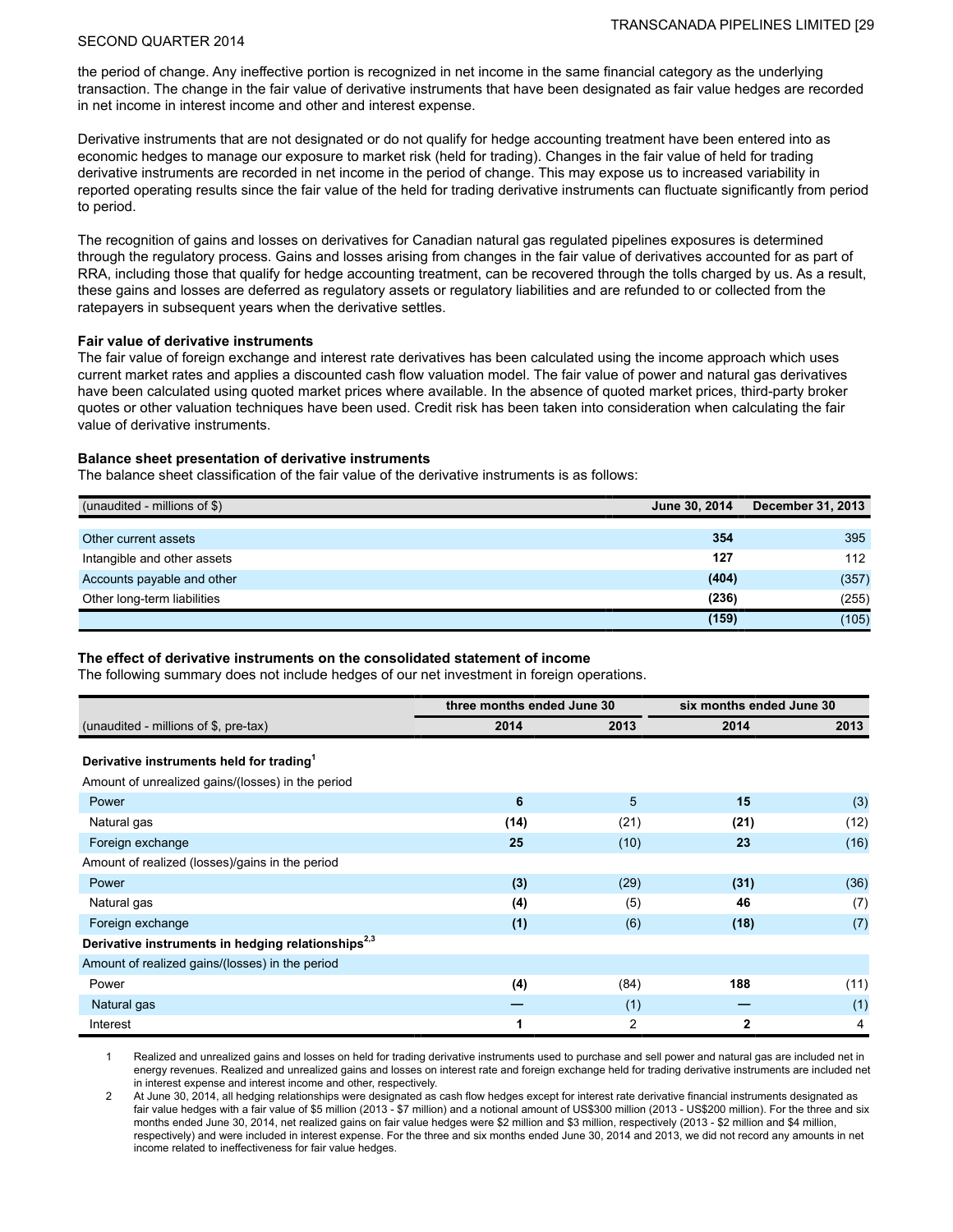3 The effective portion of the change in fair value of derivative instruments in hedging relationships is initially recognized in OCI and reclassified to energy revenues, interest expense and interest income and other, as appropriate, as the original hedged item settles. For the three and six months ended June 30, 2014 and 2013, there were no gains or losses included in net income relating to discontinued cash flow hedges where it was probable that the anticipated transaction would not occur.

## **Derivatives in cash flow hedging relationships**

The components of the Condensed consolidated statement of OCI related to derivatives in cash flow hedging relationships is as follows:

|                                                                                                                          | three months ended June 30 |                |       | six months ended June 30 |  |  |
|--------------------------------------------------------------------------------------------------------------------------|----------------------------|----------------|-------|--------------------------|--|--|
| (unaudited - millions of \$, pre-tax)                                                                                    | 2014                       | 2013           | 2014  | 2013                     |  |  |
| Change in fair value of derivative instruments recognized in<br>OCI (effective portion)                                  |                            |                |       |                          |  |  |
| Power                                                                                                                    | (7)                        | (70)           | 34    | (34)                     |  |  |
| Natural gas                                                                                                              | (1)                        |                | (1)   |                          |  |  |
| Foreign exchange                                                                                                         |                            | $\overline{2}$ | 10    | 4                        |  |  |
| Interest                                                                                                                 | (1)                        |                | (1)   |                          |  |  |
|                                                                                                                          | (9)                        | (68)           | 42    | (30)                     |  |  |
| Reclassification of (losses)/gains on derivative instruments<br>from AOCI to net income (effective portion) <sup>1</sup> |                            |                |       |                          |  |  |
| Power $^2$                                                                                                               | (1)                        | 12             | (109) |                          |  |  |
| Natural gas                                                                                                              | 2                          | 2              | 2     | 2                        |  |  |
| <b>Interest</b>                                                                                                          | 3                          | 4              | 8     | 8                        |  |  |
|                                                                                                                          | 4                          | 18             | (99)  | 11                       |  |  |
| Gains/(losses) on derivative instruments recognized in<br>earnings (ineffective portion)                                 |                            |                |       |                          |  |  |
| Power                                                                                                                    | 3                          | (2)            | (10)  | (7)                      |  |  |
|                                                                                                                          | 3                          | (2)            | (10)  | (7)                      |  |  |

1 No amounts have been excluded from the assessment of hedge effectiveness. Amounts in parentheses indicate losses recorded to OCI.

2 Reported within Energy revenues on the condensed consolidated statement of income.

#### **Credit risk related contingent features of derivative instruments**

Derivatives contracts often contain financial assurance provisions that may require us to provide collateral if a credit risk related contingent event occurs (for example, if our credit rating is downgraded to non-investment grade).

Based on contracts in place and market prices at June 30, 2014, the aggregate fair value of all derivative contracts with credit risk related contingent features that were in a net liability position was \$17 million (December 31, 2013 - \$16 million), with collateral provided in the normal course of business of nil (December 31, 2013 – nil). If the credit risk related contingent features in these agreements had been triggered on June 30, 2014, we would have been required to provide collateral of \$17 million (December 31, 2013 - \$16 million) to our counterparties. Collateral may also need to be provided should the fair value of derivative instruments exceed pre-defined contractual exposure limit thresholds.

We feel we have sufficient liquidity in the form of cash and undrawn committed revolving bank lines to meet these contingent obligations should they arise.

## Other information

## **CONTROLS AND PROCEDURES**

Management, including our President and CEO and our CFO, evaluated the effectiveness of our disclosure controls and procedures as at June 30, 2014, as required by the Canadian securities regulatory authorities and by the SEC, and concluded that our disclosure controls and procedures are effective at a reasonable assurance level.

There were no changes in second quarter 2014 that had or are likely to have a material impact on our internal control over financial reporting, other than noted below.

Effective January 1, 2014, management implemented an ERP system. As a result of the ERP system, certain processes supporting our internal control over financial reporting have changed. Management will continue to monitor the effectiveness of these processes going forward.

## **CRITICAL ACCOUNTING ESTIMATES AND ACCOUNTING POLICY CHANGES**

When we prepare financial statements that conform with U.S. GAAP, we are required to make estimates and assumptions that affect the timing and amount we record for our assets, liabilities, revenues and expenses because these items may be affected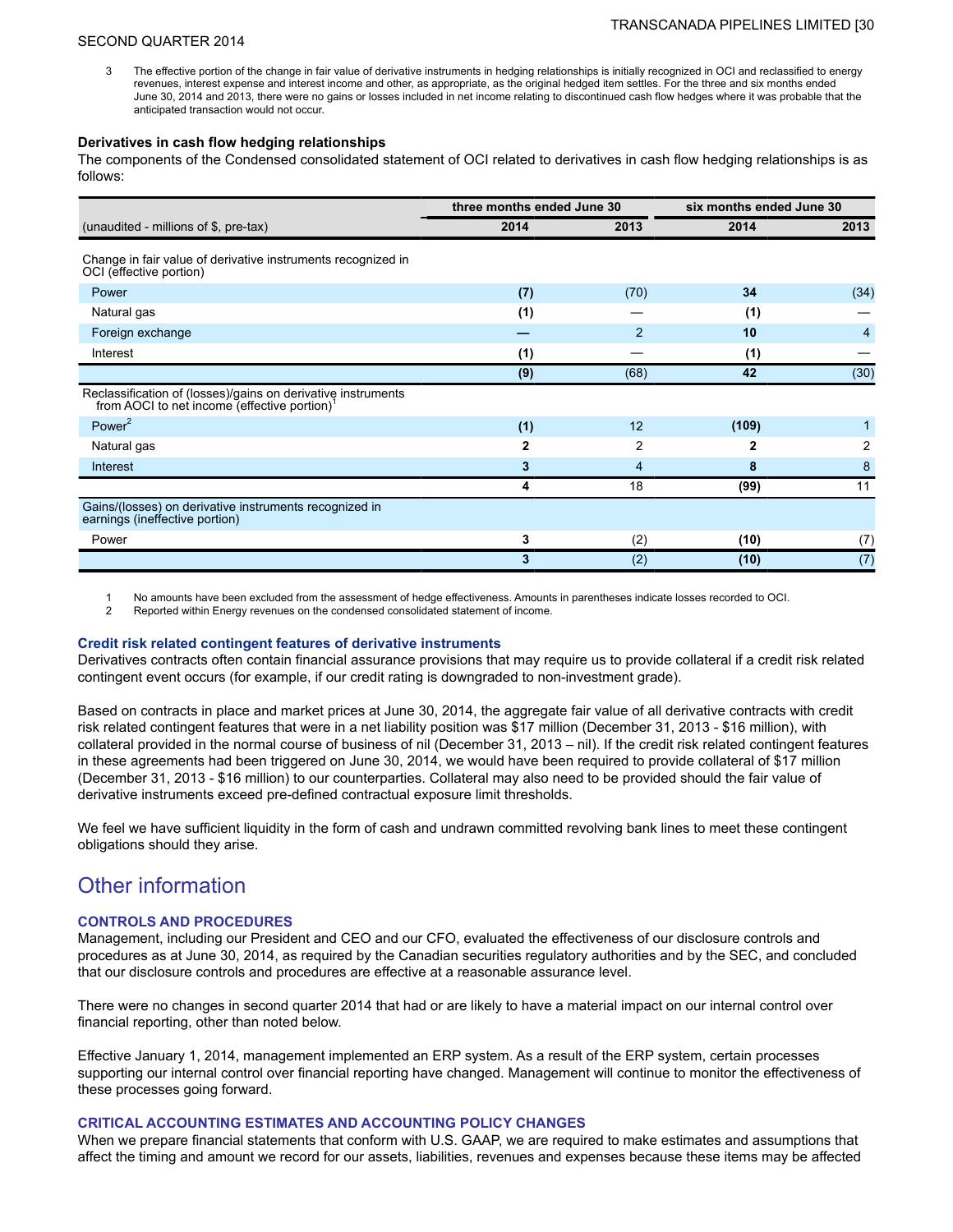by future events. We base the estimates and assumptions on the most current information available, using our best judgement. We also regularly assess the assets and liabilities themselves. You can find a summary of our critical accounting estimates in our 2013 Annual Report.

Our significant accounting policies have remained unchanged since December 31, 2013 other than described below. You can find a summary of our significant accounting policies in our 2013 Annual Report.

#### **Changes in accounting policies for 2014**

#### **Obligations resulting from joint and several liability arrangements**

In February 2013, the FASB issued guidance for recognizing, measuring, and disclosing obligations resulting from joint and several liability arrangements when the total amount of the obligation is fixed at the reporting date. Debt arrangements, other contractual obligations, and settled litigation and judicial rulings are examples of these obligations. This new guidance was effective January 1, 2014. There was no material impact on our consolidated financial statements as a result of applying this new standard.

#### **Foreign currency matters - cumulative translation adjustment**

In March 2013, the FASB issued amended guidance related to the release of the cumulative translation adjustment into net income when a parent either sells a part or all of its investment in a foreign entity or no longer holds a controlling financial interest in a subsidiary or group of assets that is a business. This new guidance was effective prospectively from January 1, 2014 and will be applied for all applicable transactions after that date.

#### **Unrecognized tax benefit**

In July 2013, the FASB issued amended guidance on the financial statement presentation of an unrecognized tax benefit when a net operating loss carryforward, a similar tax loss, or a tax credit carryforward exists. This new guidance was effective January 1, 2014. There was no material impact on our consolidated financial statements as a result of applying this new standard.

#### **Future accounting changes**

#### **Reporting discontinued operations**

In April 2014, the FASB issued amended guidance on the reporting of discontinued operations. The criteria of what will qualify as a discontinued operation has changed and there are expanded disclosures required. This new guidance is effective from January 1, 2015 and will be applied prospectively. We do not expect the adoption of this new standard to have a material impact on our consolidated financial statements.

#### **Revenue from contracts with customers**

In May 2014, the FASB issued new guidance on Revenue from Contracts with Customers. This guidance supersedes the current revenue recognition requirements and most industry-specific guidance. This new guidance requires that an entity recognize revenue to depict the transfer of promised goods or services to customers in an amount that reflects the consideration to which the company expects to be entitled in exchange for those goods or services. This new guidance is effective from January 1, 2017 with two methods in which the amendment can be applied: (1) retrospectively to each prior reporting period presented, or (2) retrospectively with the cumulative effect recognized at the date of initial application. Early application is not permitted. We are currently evaluating the impact of the adoption of this ASU and have not yet determined the effect on our consolidated financial statements.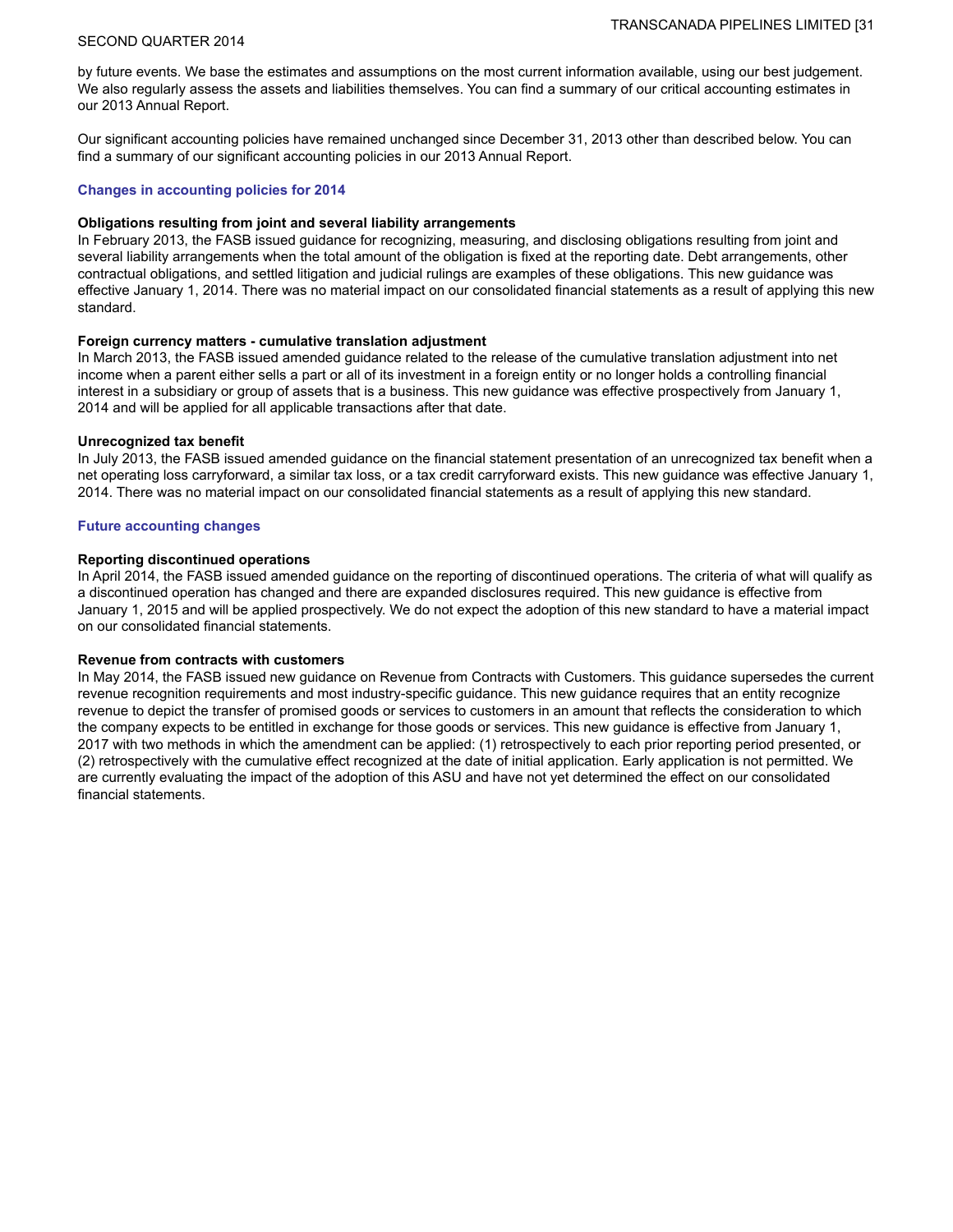# Reconciliation of non-GAAP measures

|                                                            | three months ended June 30 |       | six months ended June 30 |              |
|------------------------------------------------------------|----------------------------|-------|--------------------------|--------------|
| (unaudited - millions of \$)                               | 2014                       | 2013  | 2014                     | 2013         |
| <b>EBITDA</b>                                              | 1,279                      | 1,125 | 2,664                    | 2,344        |
| Cancarb gain on sale                                       | (108)                      |       | (108)                    |              |
| Niska contract termination                                 | 41                         |       | 41                       |              |
| NEB decision - 2012                                        |                            |       |                          | (55)         |
| Non-comparable risk management activities affecting EBITDA | 5                          | 18    | 16                       | 22           |
| <b>Comparable EBITDA</b>                                   | 1,217                      | 1,143 | 2,613                    | 2,311        |
| Comparable depreciation and amortization                   | (399)                      | (356) | (792)                    | (710)        |
| <b>Comparable EBIT</b>                                     | 818                        | 787   | 1,821                    | 1,601        |
| Other income statement items                               |                            |       |                          |              |
| Comparable interest expense                                | (305)                      | (268) | (591)                    | (539)        |
| Comparable interest income and other                       | 39                         | 8     | 41                       | 36           |
| Comparable income tax expense                              | (162)                      | (131) | (385)                    | (289)        |
| Net income attributable to non-controlling interests       | (31)                       | (18)  | (83)                     | (43)         |
| Preferred share dividends                                  |                            | (5)   | (2)                      | (11)         |
| <b>Comparable earnings</b>                                 | 359                        | 373   | 801                      | 755          |
| Specific items (net of tax):                               |                            |       |                          |              |
| Cancarb gain on sale                                       | 99                         |       | 99                       |              |
| Niska contract termination                                 | (31)                       |       | (31)                     |              |
| NEB decision - 2012                                        |                            |       |                          | 84           |
| Part VI.I income tax adjustment                            |                            | 25    |                          | 25           |
| Risk management activities <sup>1</sup>                    | 16                         | (17)  | 6                        | (25)         |
| Net income attributable to common shares                   | 443                        | 381   | 875                      | 839          |
| Comparable depreciation and amortization                   | (399)                      | (356) | (792)                    | (710)        |
| Specific item:                                             |                            |       |                          |              |
| NEB decision - 2012                                        |                            |       |                          | (13)         |
| <b>Depreciation and amortization</b>                       | (399)                      | (356) | (792)                    | (723)        |
| <b>Comparable interest expense</b>                         | (305)                      | (268) | (591)                    | (539)        |
| Specific item:                                             |                            |       |                          |              |
| NEB decision - 2012                                        |                            |       |                          | (1)          |
| Interest expense                                           | (305)                      | (268) | (591)                    | (540)        |
|                                                            |                            |       |                          |              |
| Comparable interest income and other                       | 39                         | 8     | 41                       | 36           |
| Specific items:                                            |                            |       |                          |              |
| NEB decision - 2012                                        |                            |       |                          | $\mathbf{1}$ |
| Risk management activities <sup>1</sup>                    | 25                         | (9)   | 23                       | (15)         |
| Interest income and other                                  | 64                         | (1)   | 64                       | 22           |
| Comparable income tax expense                              | (162)                      | (131) | (385)                    | (289)        |
| Specific items:                                            |                            |       |                          |              |
| Cancarb gain on sale                                       | (9)                        |       | (9)                      |              |
| Niska contract termination                                 | 10                         |       | $10$                     |              |
| Canadian restructuring proposal - 2012                     |                            |       |                          | 42           |
| Part VI.I income tax adjustment                            |                            | 25    | —                        | 25           |
| NEB decision - 2012                                        |                            |       |                          |              |
| Risk management activities <sup>1</sup>                    | (4)                        | 10    | (1)                      | 12           |
| Income tax expense                                         | (165)                      | (96)  | (385)                    | (210)        |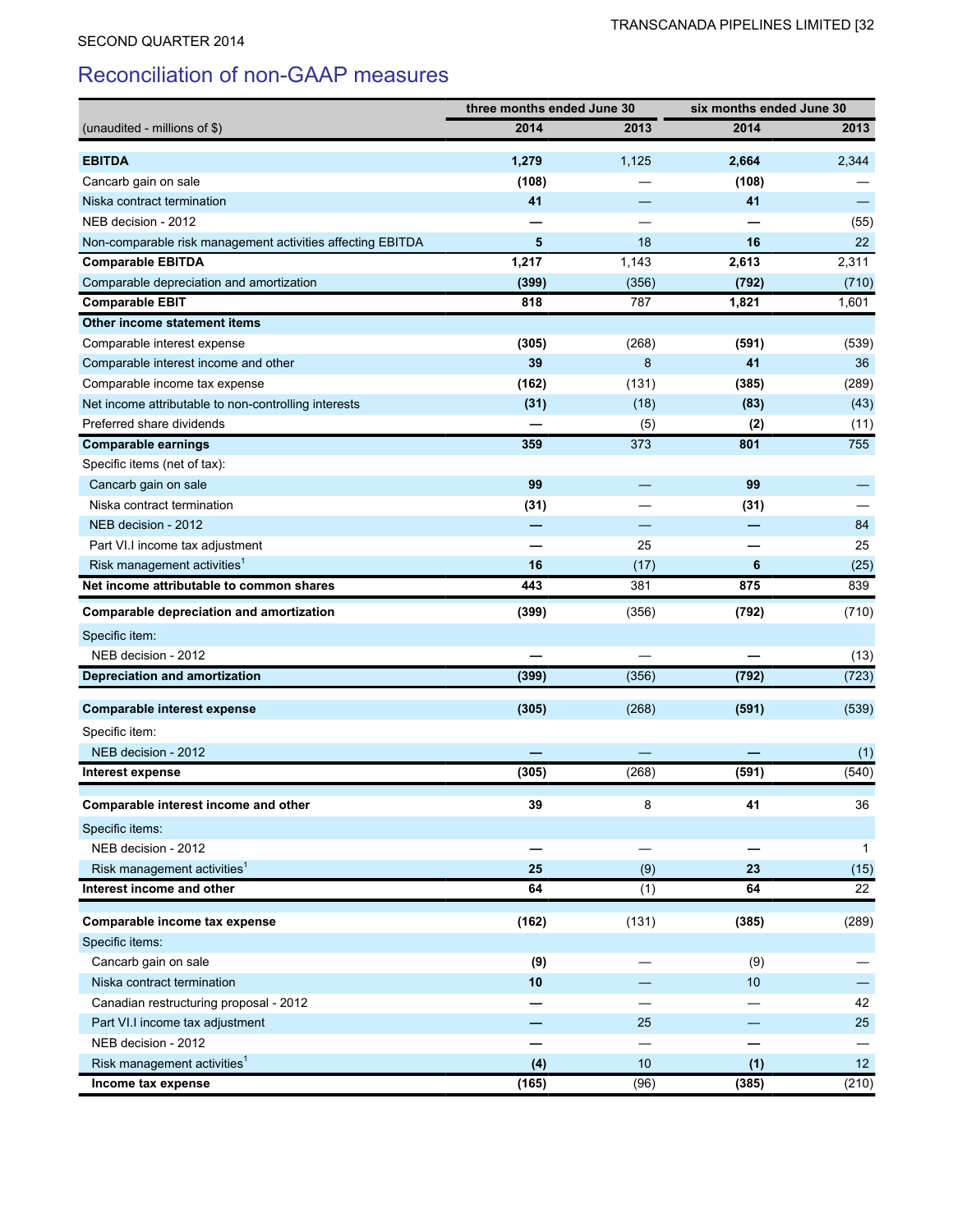| <b>Risk management activities</b>                     | three months ended<br>June 30 |                 | six months ended June<br>30 |      |
|-------------------------------------------------------|-------------------------------|-----------------|-----------------------------|------|
| (unaudited - millions of \$)                          | 2014                          | 2013            | 2014                        | 2013 |
| <b>Canadian Power</b>                                 | (2)                           | (4)             | (2)                         | (6)  |
| U.S. Power                                            | (9)                           | (18)            | (11)                        | (17) |
| <b>Natural Gas Storage</b>                            | 6                             | 4               | (3)                         |      |
| Foreign exchange                                      | 25                            | (9)             | 23                          | (15) |
| Income tax attributable to risk management activities | (4)                           | 10 <sup>°</sup> | (1)                         | 12   |
| Total gains/(losses) from risk management activities  | 16                            | (17)            |                             | (25) |

## **Comparable EBITDA and EBIT by business segment**

| three months ended June 30, 2014<br>(unaudited - millions of \$)     | <b>Natural Gas</b><br><b>Pipelines</b> | Liquids<br>Pipelines <sup>1</sup> | Energy | Corporate | <b>Total</b> |
|----------------------------------------------------------------------|----------------------------------------|-----------------------------------|--------|-----------|--------------|
|                                                                      |                                        |                                   |        |           |              |
| <b>EBITDA</b>                                                        | 759                                    | 249                               | 293    | (22)      | 1,279        |
| Cancarb gain on sale                                                 |                                        |                                   | (108)  |           | (108)        |
| Niska contract termination                                           |                                        |                                   | 41     |           | 41           |
| Non-comparable risk management activities affecting<br><b>EBITDA</b> |                                        |                                   | 5      |           | 5            |
| <b>Comparable EBITDA</b>                                             | 759                                    | 249                               | 231    | (22)      | 1,217        |
| Comparable depreciation and amortization                             | (263)                                  | (54)                              | (77)   | (5)       | (399)        |
| <b>Comparable EBIT</b>                                               | 496                                    | 195                               | 154    | (27)      | 818          |

| three months ended June 30, 2013<br>(unaudited - millions of \$)     | <b>Natural Gas</b><br><b>Pipelines</b> | Liguids<br>Pipelines <sup>1</sup> | Energy | Corporate | <b>Total</b> |
|----------------------------------------------------------------------|----------------------------------------|-----------------------------------|--------|-----------|--------------|
| <b>EBITDA</b>                                                        | 644                                    | 186                               | 312    | (17)      | 1.125        |
| Non-comparable risk management activities affecting<br><b>EBITDA</b> |                                        |                                   | 18     |           | 18           |
| <b>Comparable EBITDA</b>                                             | 644                                    | 186                               | 330    | (17)      | 1,143        |
| Comparable depreciation and amortization                             | (245)                                  | (37)                              | (69)   | (5)       | (356)        |
| <b>Comparable EBIT</b>                                               | 399                                    | 149                               | 261    | (22)      | 787          |

| six months ended June 30, 2014<br>(unaudited - millions of \$)       | <b>Natural Gas</b><br><b>Pipelines</b> | Liquids<br>Pipelines <sup>1</sup> | Energy | Corporate | <b>Total</b> |
|----------------------------------------------------------------------|----------------------------------------|-----------------------------------|--------|-----------|--------------|
| <b>EBITDA</b>                                                        | 1,607                                  | 490                               | 627    | (60)      | 2,664        |
| Cancarb gain on sale                                                 |                                        |                                   | (108)  |           | (108)        |
| Niska contract termination                                           |                                        |                                   | 41     |           | 41           |
| Non-comparable risk management activities affecting<br><b>EBITDA</b> |                                        |                                   | 16     |           | 16           |
| <b>Comparable EBITDA</b>                                             | 1,607                                  | 490                               | 576    | (60)      | 2,613        |
| Comparable depreciation and amortization                             | (525)                                  | (103)                             | (154)  | (10)      | (792)        |
| <b>Comparable EBIT</b>                                               | 1,082                                  | 387                               | 422    | (70)      | 1,821        |

| six months ended June 30, 2013<br>(unaudited - millions of \$)       | <b>Natural Gas</b><br><b>Pipelines</b> | Liquids<br>Pipelines <sup>1</sup> | Energy | Corporate | <b>Total</b> |
|----------------------------------------------------------------------|----------------------------------------|-----------------------------------|--------|-----------|--------------|
| <b>EBITDA</b>                                                        | 1,445                                  | 365                               | 585    | (51)      | 2,344        |
| NEB decision - 2012                                                  | (55)                                   |                                   |        |           | (55)         |
| Non-comparable risk management activities affecting<br><b>EBITDA</b> |                                        |                                   | 22     |           | 22           |
| <b>Comparable EBITDA</b>                                             | 1.390                                  | 365                               | 607    | (51)      | 2,311        |
| Comparable depreciation and amortization                             | (485)                                  | (74)                              | (143)  | (8)       | (710)        |
| <b>Comparable EBIT</b>                                               | 905                                    | 291                               | 464    | (59)      | .601         |

1 Previously Oil Pipelines.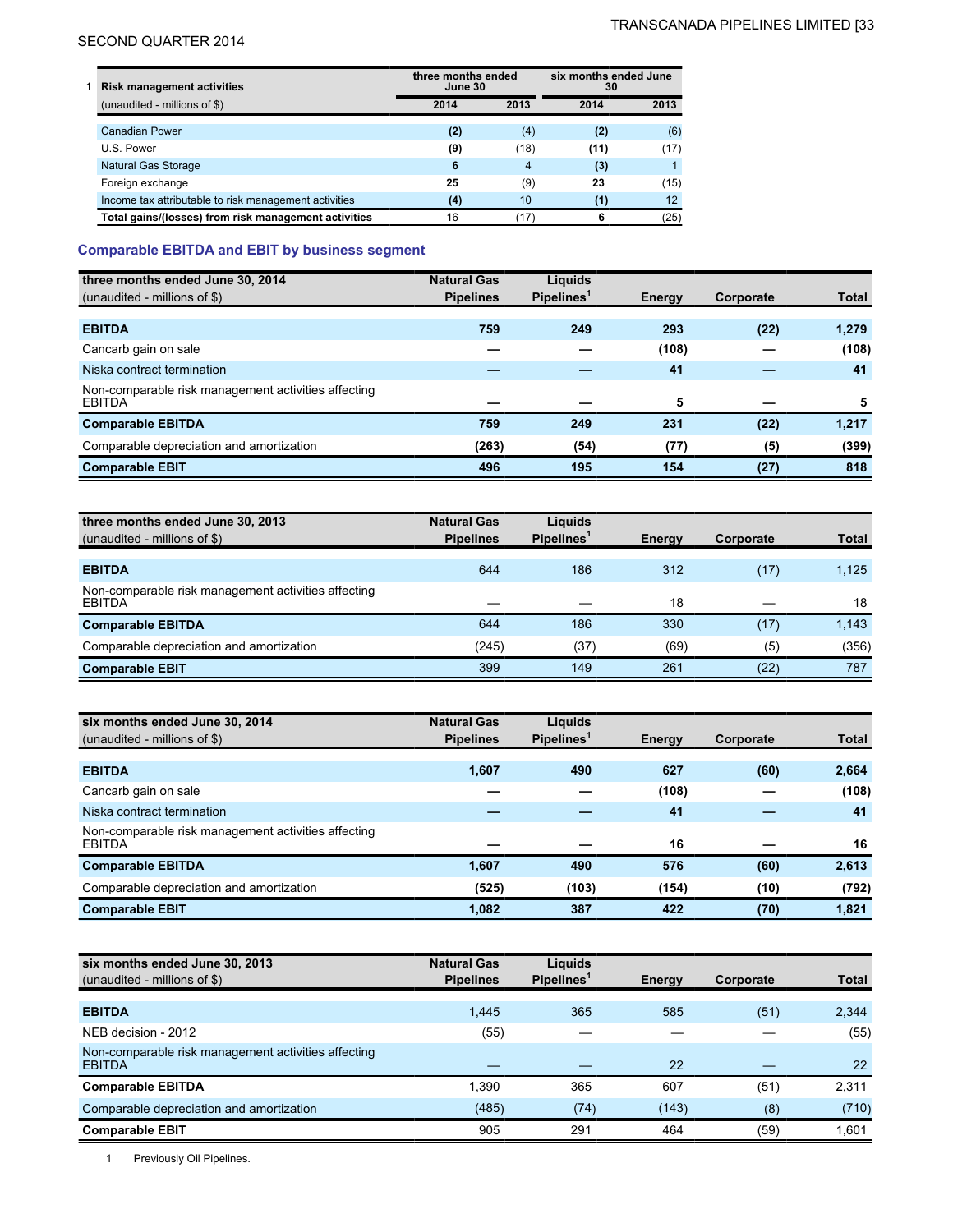# QUARTERLY RESULTS

## **SELECTED QUARTERLY CONSOLIDATED FINANCIAL DATA**

|                                                        | 2014   |              |               | 2013         |        |              | 2012          |              |
|--------------------------------------------------------|--------|--------------|---------------|--------------|--------|--------------|---------------|--------------|
| (unaudited - millions of \$, except per share amounts) | Second | <b>First</b> | <b>Fourth</b> | <b>Third</b> | Second | <b>First</b> | <b>Fourth</b> | <b>Third</b> |
|                                                        |        |              |               |              |        |              |               |              |
| <b>Revenues</b>                                        | 2.234  | 2.884        | 2.332         | 2.204        | 2.009  | 2.252        | 2.089         | 2,126        |
| Net income attributable to common shares               | 443    | 432          | 436           | 494          | 381    | 458          | 315           | 379          |
| Comparable earnings                                    | 359    | 442          | 426           | 460          | 373    | 382          | 327           | 359          |
| Share statistics                                       |        |              |               |              |        |              |               |              |
| Net income per common share - basic and diluted        | \$0.57 | \$0.57       | \$0.58        | \$0.66       | \$0.51 | \$0.62       | \$0.43        | \$0.51       |

## **FACTORS AFFECTING QUARTERLY FINANCIAL INFORMATION BY BUSINESS SEGMENT**

Quarter-over-quarter revenues and net income sometimes fluctuate. The causes of these fluctuations vary across our business segments.

In Natural Gas Pipelines, quarter-over-quarter revenues and net income from the Canadian regulated pipelines generally remain relatively stable during any fiscal year. Our U.S. natural gas pipelines are generally seasonal in nature with higher earnings in the winter months as a result of increased customer demands. Over the long term, however, results from both our Canadian and U.S. natural gas pipelines fluctuate because of:

- regulatory decisions
- negotiated settlements with shippers
- acquisitions and divestitures
- developments outside of the normal course of operations
- newly constructed assets being placed in service.

In Liquids Pipelines, annual revenues and net income are based on contracted crude oil transportation and uncommitted spot transportation. Quarter-over-quarter revenues and net income during any particular fiscal year remain relatively stable.

In Energy, quarter-over-quarter revenues and net income are affected by:

- weather
- customer demand
- market prices
- capacity prices and payments
- planned and unplanned plant outages
- acquisitions and divestitures
- certain fair value adjustments
- developments outside of the normal course of operations
- newly constructed assets being placed in service
- requlatory decisions.

## **FACTORS AFFECTING FINANCIAL INFORMATION BY QUARTER**

We calculate comparable measures by adjusting certain GAAP and non-GAAP measures for specific items we believe are significant but not reflective of our underlying operations in the period.

Comparable earnings exclude the unrealized gains and losses from changes in the fair value of certain derivatives used to reduce our exposure to certain financial and commodity price risks. These derivatives provide effective economic hedges, but do not meet the criteria for hedge accounting. As a result, the changes in fair value are recorded in net income. As these amounts do not accurately reflect the gains and losses that will be realized at settlement, we do not consider them part of our underlying operations.

In second quarter 2014, comparable earnings excluded a \$99 million after-tax gain on the sale of Cancarb Limited and a \$31 million after-tax loss related to the termination of the Niska Gas Storage contract.

In second quarter 2013, comparable earnings excluded a \$25 million favourable income tax adjustment due to the enactment of Canadian Federal tax legislation relating to Part VI.I tax in June 2013.

In first quarter 2013, comparable earnings excluded \$84 million of net income in 2013 related to 2012 from the NEB decision (RH-003-2011).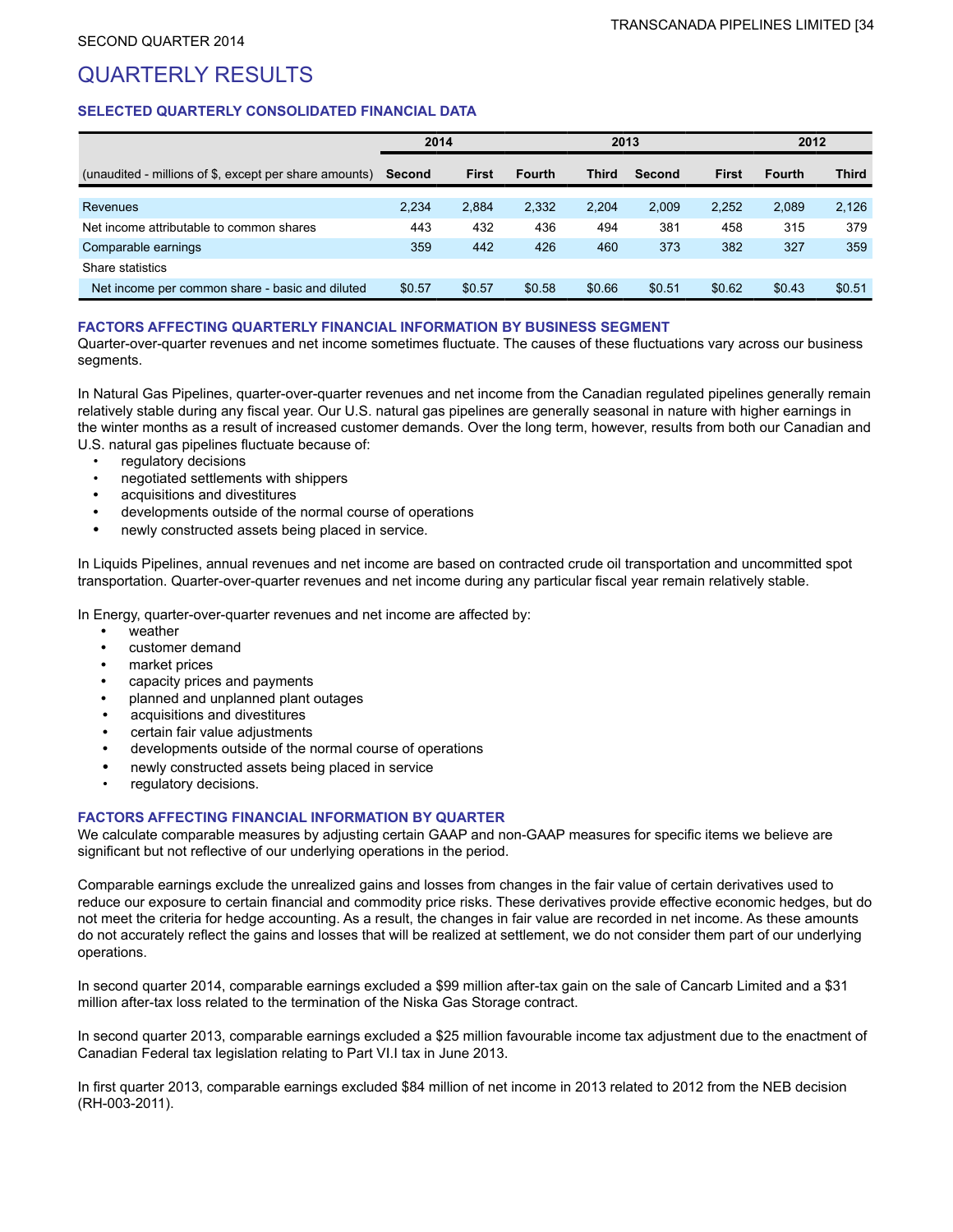# Condensed consolidated statement of income

|                                                      | three months ended June 30 |              | six months ended June 30 |       |  |
|------------------------------------------------------|----------------------------|--------------|--------------------------|-------|--|
| (unaudited - millions of Canadian \$)                | 2014                       | 2013         | 2014                     | 2013  |  |
| <b>Revenues</b>                                      |                            |              |                          |       |  |
| Natural gas pipelines                                | 1,154                      | 1,031        | 2,369                    | 2,188 |  |
| Liquids pipelines                                    | 366                        | 278          | 725                      | 549   |  |
| Energy                                               | 714                        | 700          | 2,024                    | 1,524 |  |
|                                                      | 2,234                      | 2,009        | 5,118                    | 4,261 |  |
| <b>Income from Equity Investments</b>                | 68                         | 153          | 203                      | 246   |  |
| <b>Operating and Other Expenses</b>                  |                            |              |                          |       |  |
| Plant operating costs and other                      | 684                        | 648          | 1,489                    | 1,289 |  |
| Commodity purchases resold                           | 328                        | 283          | 1,034                    | 659   |  |
| Property taxes                                       | 119                        | 106          | 242                      | 215   |  |
| Depreciation and amortization                        | 399                        | 356          | 792                      | 723   |  |
| Gain on sale of assets                               | (108)                      |              | (108)                    |       |  |
|                                                      | 1,422                      | 1,393        | 3,449                    | 2,886 |  |
| <b>Financial Charges/(Income)</b>                    |                            |              |                          |       |  |
| Interest expense                                     | 305                        | 268          | 591                      | 540   |  |
| Interest income and other                            | (64)                       | $\mathbf{1}$ | (64)                     | (22)  |  |
|                                                      | 241                        | 269          | 527                      | 518   |  |
| Income before Income Taxes                           | 639                        | 500          | 1,345                    | 1,103 |  |
| <b>Income Tax Expense</b>                            |                            |              |                          |       |  |
| Current                                              | 23                         | (36)         | 82                       | 43    |  |
| Deferred                                             | 142                        | 132          | 303                      | 167   |  |
|                                                      | 165                        | 96           | 385                      | 210   |  |
| <b>Net Income</b>                                    | 474                        | 404          | 960                      | 893   |  |
| Net income attributable to non-controlling interests | 31                         | 18           | 83                       | 43    |  |
| Net Income Attributable to Controlling Interests     | 443                        | 386          | 877                      | 850   |  |
| Preferred share dividends                            |                            | 5            | $\overline{2}$           | 11    |  |
| <b>Net Income Attributable to Common Shares</b>      | 443                        | 381          | 875                      | 839   |  |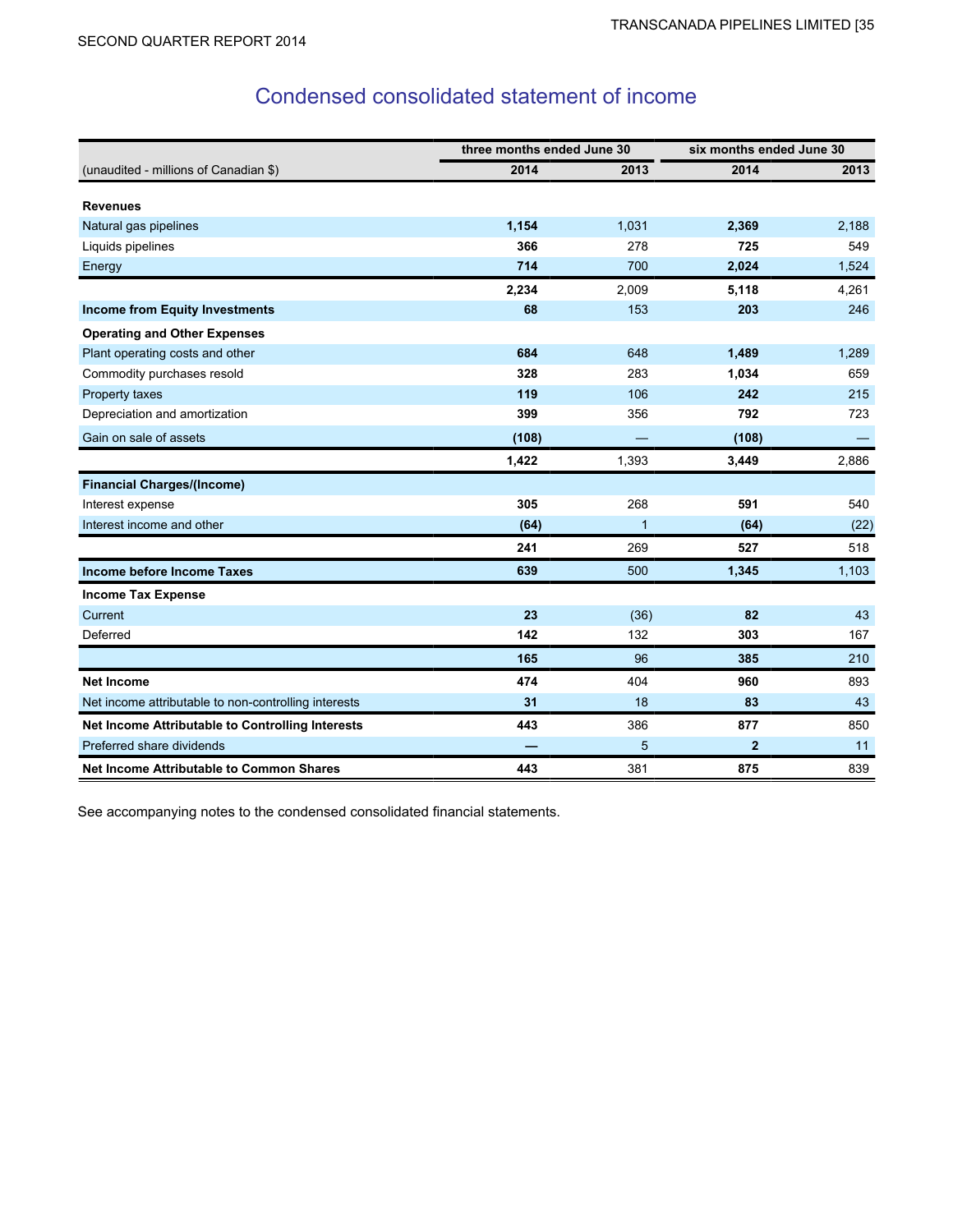# Condensed consolidated statement of comprehensive income

|                                                                                                                                               | three months ended June 30 |       | six months ended June 30 |       |  |  |
|-----------------------------------------------------------------------------------------------------------------------------------------------|----------------------------|-------|--------------------------|-------|--|--|
| (unaudited - millions of Canadian \$)                                                                                                         | 2014                       | 2013  | 2014                     | 2013  |  |  |
| <b>Net Income</b>                                                                                                                             | 474                        | 404   | 960                      | 893   |  |  |
| Other Comprehensive Income, Net of Income Taxes                                                                                               |                            |       |                          |       |  |  |
| Foreign currency translation gains and losses on net<br>investment in foreign operations                                                      | (190)                      | 225   | 50                       | 336   |  |  |
| Change in fair value of net investment hedges                                                                                                 | 79                         | (135) | (48)                     | (184) |  |  |
| Change in fair value of cash flow hedges                                                                                                      | (4)                        | (44)  | 27                       | (23)  |  |  |
| Reclassification to Net Income of gains and losses on cash<br>flow hedges                                                                     | $\overline{2}$             | 11    | (60)                     | 7     |  |  |
| Reclassification to Net Income of actuarial gains and losses<br>and prior service costs on pension and other post-retirement<br>benefit plans | 5                          | 6     | 9                        | 12    |  |  |
| Other comprehensive income/(losses) on equity investments                                                                                     | $\mathbf{2}$               | (2)   | 2                        | (3)   |  |  |
| Other comprehensive (loss)/income (Note 8)                                                                                                    | (106)                      | 61    | (20)                     | 145   |  |  |
| <b>Comprehensive Income</b>                                                                                                                   | 368                        | 465   | 940                      | 1,038 |  |  |
| Comprehensive (loss)/income attributable to non-controlling<br>interests                                                                      | (8)                        | 55    | 88                       | 100   |  |  |
| <b>Comprehensive Income Attributable to Controlling</b><br><b>Interests</b>                                                                   | 376                        | 410   | 852                      | 938   |  |  |
| Preferred share dividends                                                                                                                     |                            | 5     | $\mathbf{2}$             | 11    |  |  |
| <b>Comprehensive Income Attributable to Common Shares</b>                                                                                     | 376                        | 405   | 850                      | 927   |  |  |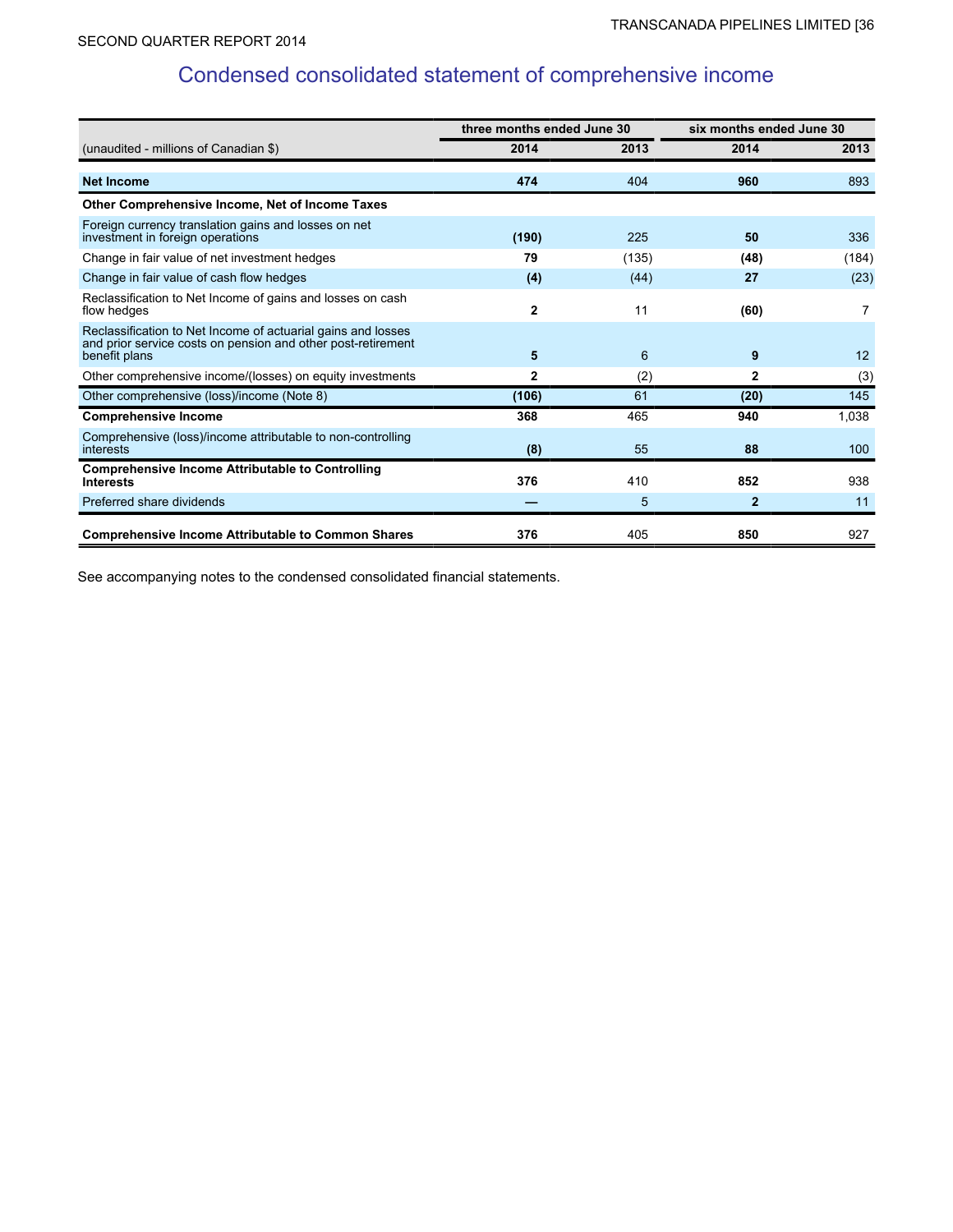# Condensed consolidated statement of cash flows

|                                                                                       | three months ended June 30 |          | six months ended June 30 |          |  |
|---------------------------------------------------------------------------------------|----------------------------|----------|--------------------------|----------|--|
| (unaudited - millions of Canadian \$)                                                 | 2014                       | 2013     | 2014                     | 2013     |  |
| <b>Cash Generated from Operations</b>                                                 |                            |          |                          |          |  |
| Net income                                                                            | 474                        | 404      | 960                      | 893      |  |
| Depreciation and amortization                                                         | 399                        | 356      | 792                      | 723      |  |
| Deferred income taxes                                                                 | 142                        | 132      | 303                      | 167      |  |
| Income from equity investments                                                        | (68)                       | (153)    | (203)                    | (246)    |  |
| Distributed earnings received from equity investments                                 | 84                         | 180      | 254                      | 264      |  |
| Employee post-retirement benefits funding lower than<br>expense                       | $\overline{2}$             | 11       | 12                       | 26       |  |
| Gain on sale of assets                                                                | (108)                      |          | (108)                    |          |  |
| Other                                                                                 | (6)                        | 19       | 7                        | 34       |  |
| Decrease/(increase) in operating working capital                                      | 208                        | (127)    | 82                       | (335)    |  |
| Net cash provided by operations                                                       | 1,127                      | 822      | 2,099                    | 1,526    |  |
| <b>Investing Activities</b>                                                           |                            |          |                          |          |  |
| Capital expenditures                                                                  | (967)                      | (1, 109) | (1,745)                  | (2,038)  |  |
| Equity investments                                                                    | (40)                       | (39)     | (129)                    | (71)     |  |
| Acquisitions                                                                          |                            | (55)     |                          | (55)     |  |
| Proceeds from sale of assets, net of transactions costs                               | 187                        |          | 187                      |          |  |
| Deferred amounts and other                                                            | (94)                       | (144)    | (117)                    | (164)    |  |
| Net cash used in investing activities                                                 | (914)                      | (1, 347) | (1, 804)                 | (2, 328) |  |
| <b>Financing Activities</b>                                                           |                            |          |                          |          |  |
| Dividends on common and preferred shares                                              | (340)                      | (330)    | (669)                    | (646)    |  |
| Distributions paid to non-controlling interests                                       | (47)                       | (30)     | (88)                     | (59)     |  |
| Advances (to)/from parent, net                                                        | (683)                      | 36       | (683)                    | 111      |  |
| Notes payable issued/(repaid), net                                                    | 225                        | 1,388    | (522)                    | 559      |  |
| Long-term debt issued, net of issue costs                                             | 16                         | 10       | 1,380                    | 744      |  |
| Repayment of long-term debt                                                           | (205)                      | (695)    | (982)                    | (709)    |  |
| Common shares issued, net of issue costs                                              | 675                        |          | 1,115                    | 499      |  |
| Partnership units of subsidiary issued, net of issue costs                            |                            | 384      |                          | 384      |  |
| Preferred shares redeemed                                                             |                            |          | (200)                    |          |  |
| Net cash (used in)/provided by financing activities                                   | (359)                      | 763      | (649)                    | 883      |  |
| <b>Effect of Foreign Exchange Rate Changes on Cash and</b><br><b>Cash Equivalents</b> | (17)                       | 14       | 16                       | 22       |  |
| (Decrease)/increase in Cash and Cash Equivalents                                      | (163)                      | 252      | (338)                    | 103      |  |
| <b>Cash and Cash Equivalents</b>                                                      |                            |          |                          |          |  |
| Beginning of period                                                                   | 720                        | 388      | 895                      | 537      |  |
| <b>Cash and Cash Equivalents</b>                                                      |                            |          |                          |          |  |
| End of period                                                                         | 557                        | 640      | 557                      | 640      |  |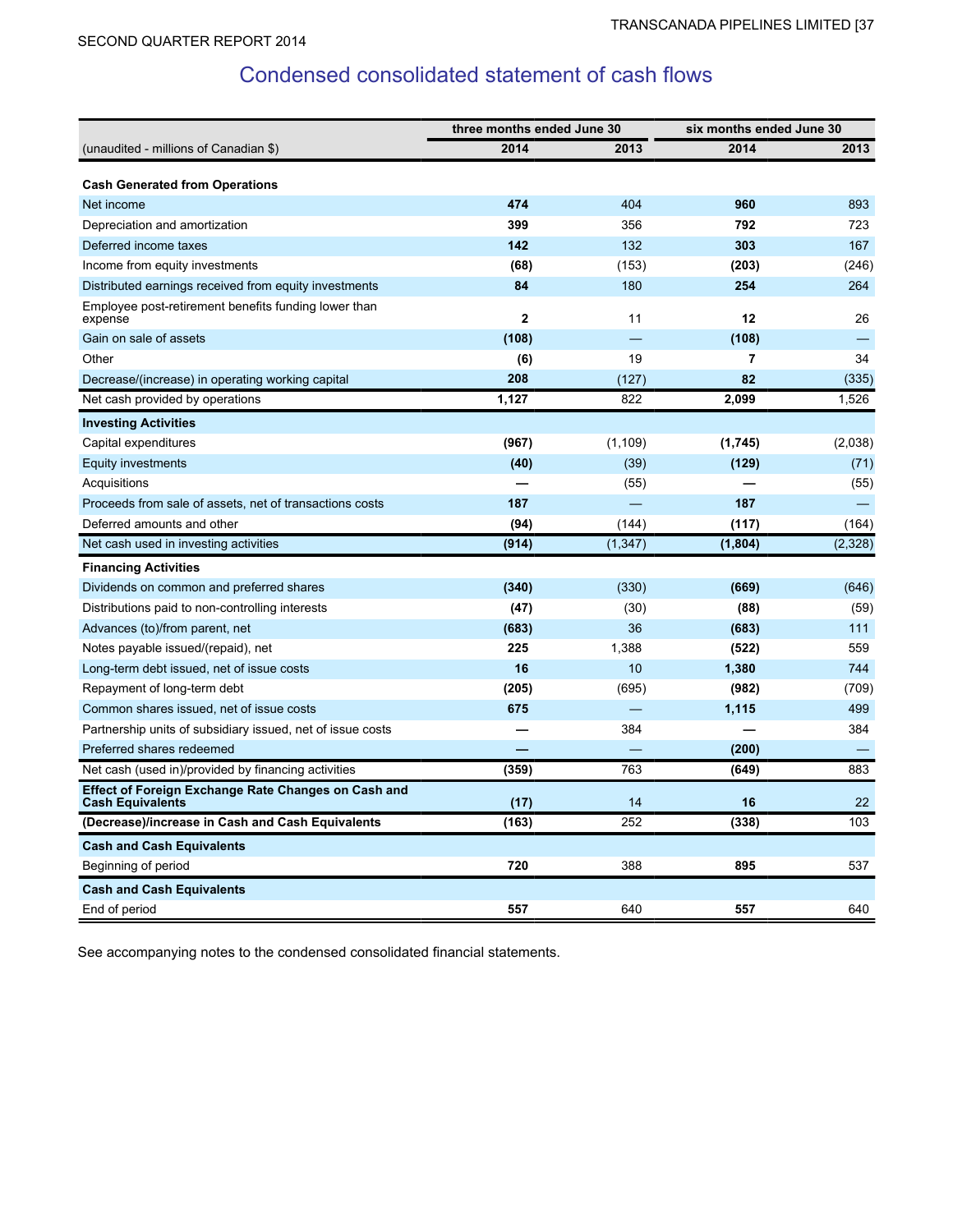# Condensed consolidated balance sheet

|                                                    |                                                                           | <b>June 30,</b> | December 31, |
|----------------------------------------------------|---------------------------------------------------------------------------|-----------------|--------------|
| (unaudited - millions of Canadian \$)              |                                                                           | 2014            | 2013         |
| <b>ASSETS</b>                                      |                                                                           |                 |              |
|                                                    |                                                                           |                 |              |
| <b>Current Assets</b><br>Cash and cash equivalents |                                                                           | 557             | 895          |
| Accounts receivable                                |                                                                           | 1,169           | 1,165        |
| Due from affiliates                                |                                                                           | 2,807           | 2,721        |
| Inventories                                        |                                                                           | 252             | 251          |
| Other                                              |                                                                           | 1,049           | 845          |
|                                                    |                                                                           | 5,834           | 5,877        |
| <b>Plant, Property and</b><br>Equipment,           | net of accumulated depreciation of \$18,551 and \$17,851,<br>respectively | 38,456          | 37,606       |
| <b>Equity Investments</b>                          |                                                                           | 5,719           | 5,759        |
| <b>Regulatory Assets</b>                           |                                                                           | 1,610           | 1,735        |
| Goodwill                                           |                                                                           | 3,712           | 3,696        |
| <b>Intangible and Other Assets</b>                 |                                                                           | 2,216           | 1,953        |
|                                                    |                                                                           | 57,547          | 56,626       |
| <b>LIABILITIES</b>                                 |                                                                           |                 |              |
| <b>Current Liabilities</b>                         |                                                                           |                 |              |
| Notes payable                                      |                                                                           | 1,343           | 1,842        |
| Accounts payable and other                         |                                                                           | 2,335           | 2,141        |
| Due to affiliates                                  |                                                                           | 842             | 1,439        |
| Accrued interest                                   |                                                                           | 390             | 389          |
| Current portion of long-term debt                  |                                                                           | 1,518           | 973          |
|                                                    |                                                                           | 6,428           | 6,784        |
| <b>Regulatory Liabilities</b>                      |                                                                           | 233             | 229          |
| <b>Other Long-Term Liabilities</b>                 |                                                                           | 632             | 656          |
| <b>Deferred Income Tax Liabilities</b>             |                                                                           | 4,890           | 4,564        |
| Long-Term Debt                                     |                                                                           | 21,774          | 21,892       |
| <b>Junior Subordinated Notes</b>                   |                                                                           | 1,067           | 1,063        |
|                                                    |                                                                           | 35,024          | 35,188       |
| <b>EQUITY</b>                                      |                                                                           |                 |              |
| Common shares, no par value                        |                                                                           | 16,320          | 15,205       |
| Issued and outstanding:                            | June 30, 2014 - 779 million shares                                        |                 |              |
|                                                    | December 31, 2013 - 757 million shares                                    |                 |              |
| Preferred shares                                   |                                                                           |                 | 194          |
| Additional paid-in capital                         |                                                                           | 429             | 431          |
| Retained earnings                                  |                                                                           | 5,320           | 5,125        |
| Accumulated other comprehensive loss (Note 8)      |                                                                           | (959)           | (934)        |
| <b>Controlling Interests</b>                       |                                                                           | 21,110          | 20,021       |
| Non-controlling interests                          |                                                                           | 1,413           | 1,417        |
|                                                    |                                                                           | 22,523          | 21,438       |
|                                                    |                                                                           | 57,547          | 56,626       |
|                                                    |                                                                           |                 |              |

**Contingencies and Guarantees** (Note 11)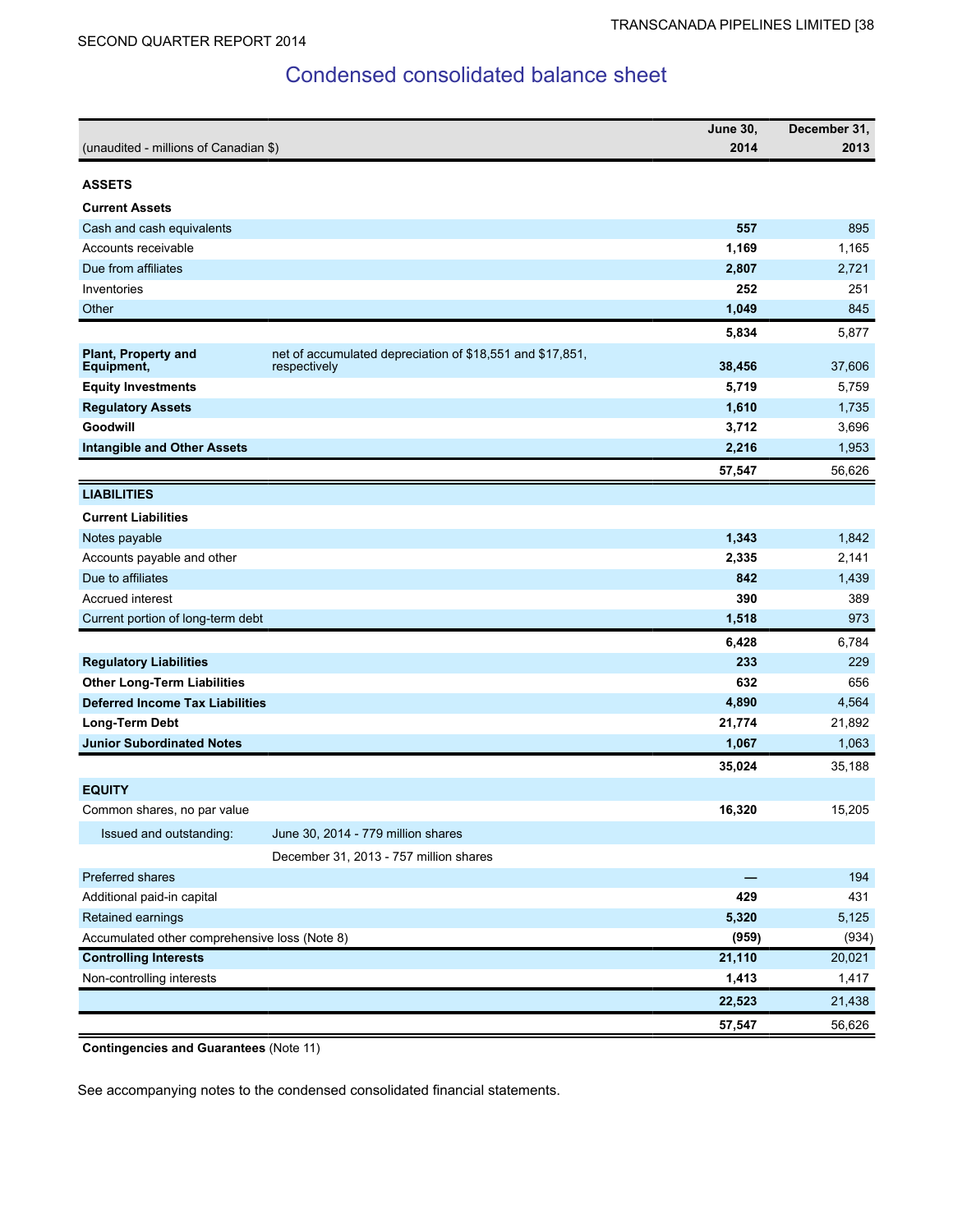# Condensed consolidated statement of equity

|                                                                      | six months ended June 30 |                |
|----------------------------------------------------------------------|--------------------------|----------------|
| (unaudited - millions of Canadian \$)                                | 2014                     | 2013           |
| <b>Common Shares</b>                                                 |                          |                |
| Balance at beginning of period                                       | 15,205                   | 14,306         |
| Shares issued on exercise of stock options                           | 1,115                    | 499            |
| Balance at end of period                                             | 16,320                   | 14,805         |
| <b>Preferred Shares</b>                                              |                          |                |
| Balance at beginning of period                                       | 194                      | 389            |
| Redemption of preferred shares                                       | (194)                    |                |
| Balance at end of period                                             |                          | 389            |
| <b>Additional Paid-In Capital</b>                                    |                          |                |
| Balance at beginning of period                                       | 431                      | 400            |
| Dilution impact from TC PipeLines, LP units issued                   |                          | 29             |
| Redemption of preferred shares                                       | (6)                      |                |
| Other                                                                | 4                        | 3              |
| Balance at end of period                                             | 429                      | 432            |
| <b>Retained Earnings</b>                                             |                          |                |
| Balance at beginning of period                                       | 5,125                    | 4,657          |
| Net income attributable to controlling interests                     | 877                      | 850            |
| Common share dividends                                               | (680)                    | (650)          |
| Preferred share dividends                                            | (2)                      | (11)           |
| Balance at end of period                                             | 5,320                    | 4,846          |
| <b>Accumulated Other Comprehensive Loss</b>                          |                          |                |
| Balance at beginning of period                                       | (934)                    | (1,448)        |
| Other comprehensive (loss)/income                                    | (25)                     | 88             |
| Balance at end of period                                             | (959)                    | (1,360)        |
| <b>Equity Attributable to Controlling Interests</b>                  | 21,110                   | 19,112         |
| <b>Equity Attributable to Non-Controlling Interests</b>              |                          |                |
| Balance at beginning of period                                       | 1,417                    | 1,036          |
| Net income attributable to non-controlling interests                 |                          |                |
| TC PipeLines, LP                                                     | 74                       | 36             |
| Portland                                                             | 9                        | $\overline{7}$ |
| Other comprehensive income attributable to non-controlling interests | 5                        | 57             |
| Issuance of TC PipeLines, LP units                                   |                          |                |
| Proceeds, net of issue costs                                         |                          | 384            |
| Decrease in TCPL's ownership                                         |                          | (47)           |
| Distributions to non-controlling interests                           | (90)                     | (59)           |
| Foreign exchange and other                                           | (2)                      | 9              |
| Balance at end of period                                             | 1,413                    | 1,423          |
| <b>Total Equity</b>                                                  | 22,523                   | 20,535         |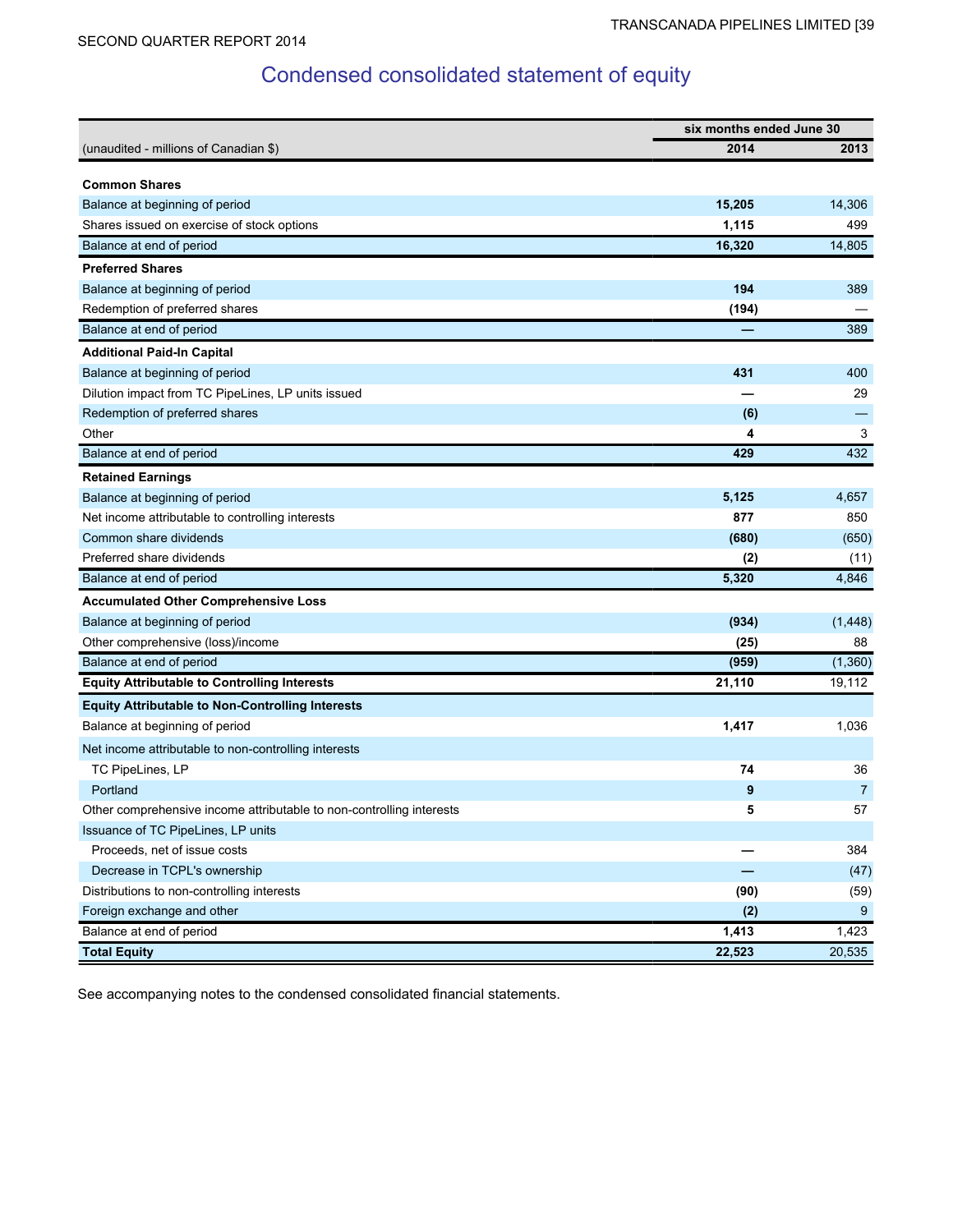# Notes to condensed consolidated financial statements (unaudited)

# 1. Basis of presentation

These condensed consolidated financial statements of TransCanada PipeLines Limited (TCPL or the Company) have been prepared by management in accordance with U.S. GAAP. The accounting policies applied are consistent with those outlined in TCPL's annual audited consolidated financial statements for the year ended December 31, 2013. Capitalized and abbreviated terms that are used but not otherwise defined herein are identified in TCPL's 2013 Annual Report.

These condensed consolidated financial statements reflect adjustments, all of which are normal recurring adjustments that are, in the opinion of management, necessary to reflect the financial position and results of operations for the respective periods. These condensed consolidated financial statements do not include all disclosures required in the annual financial statements and should be read in conjunction with the 2013 audited consolidated financial statements included in TCPL's 2013 Annual Report. Certain comparative figures have been reclassified to conform with the current period's presentation.

Earnings for interim periods may not be indicative of results for the fiscal year in the Company's Natural Gas Pipelines segment due to the timing of regulatory decisions and seasonal fluctuations in short-term throughput volumes on U.S. pipelines. Earnings for interim periods may also not be indicative of results for the fiscal year in the Company's Energy segment due to the impact of seasonal weather conditions on customer demand and market pricing in certain of the Company's investments in electrical power generation plants and non-regulated gas storage facilities.

## **USE OF ESTIMATES AND JUDGEMENTS**

In preparing these financial statements, TCPL is required to make estimates and assumptions that affect both the amount and timing of recording assets, liabilities, revenues and expenses since the determination of these items may be dependent on future events. The Company uses the most current information available and exercises careful judgement in making these estimates and assumptions. In the opinion of management, these condensed consolidated financial statements have been properly prepared within reasonable limits of materiality and within the framework of the Company's significant accounting policies included in the consolidated financial statements for the year ended December 31, 2013, except as described in Note 2, Changes in accounting policies.

## 2. Changes in accounting policies

## **CHANGES IN ACCOUNTING POLICIES FOR 2014**

## **Obligations resulting from joint and several liability arrangements**

In February 2013, the FASB issued guidance for recognizing, measuring, and disclosing obligations resulting from joint and several liability arrangements when the total amount of the obligation is fixed at the reporting date. Debt arrangements, other contractual obligations, and settled litigation and judicial rulings are examples of these obligations. This new guidance was effective January 1, 2014. There was no material impact on the Company's consolidated financial statements as a result of applying this new standard.

## **Foreign currency matters - cumulative translation adjustment**

In March 2013, the FASB issued amended guidance related to the release of the cumulative translation adjustment into net income when a parent either sells a part or all of its investment in a foreign entity or no longer holds a controlling financial interest in a subsidiary or group of assets that is a business. This new guidance was effective prospectively from January 1, 2014 and will be applied for all applicable transactions after that date.

## **Unrecognized tax benefit**

In July 2013, the FASB issued amended guidance on the financial statement presentation of an unrecognized tax benefit when a net operating loss carryforward, a similar tax loss, or a tax credit carryforward exists. This new guidance was effective January 1, 2014. There was no material impact on the Company's consolidated financial statements as a result of applying this new standard.

## **FUTURE ACCOUNTING CHANGES**

## **Reporting discontinued operations**

In April 2014, the FASB issued amended guidance on the reporting of discontinued operations. The criteria of what will qualify as a discontinued operation has changed and there are expanded disclosures required. This new guidance is effective from January 1, 2015 and will be applied prospectively. The Company does not expect the adoption of this new standard to have a material impact on its consolidated financial statements.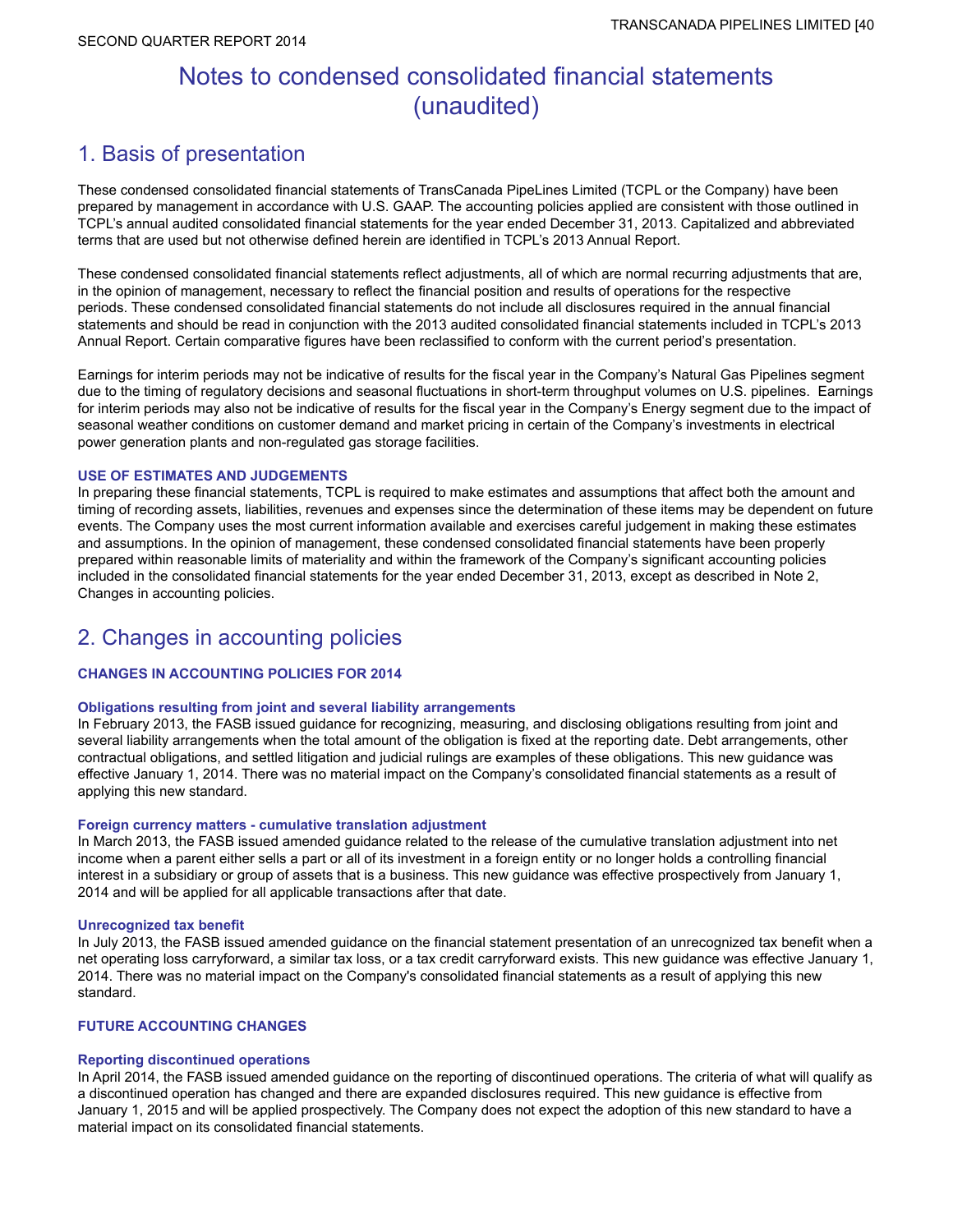#### SECOND QUARTER REPORT 2014

#### **Revenue from contracts with customers**

In May 2014, the FASB issued new guidance on Revenue from Contracts with Customers. This guidance supersedes the current revenue recognition requirements and most industry-specific guidance. This new guidance requires that an entity recognize revenue to depict the transfer of promised goods or services to customers in an amount that reflects the consideration to which the company expects to be entitled in exchange for those goods or services. This new guidance is effective from January 1, 2017 with two methods in which the amendment can be applied: (1) retrospectively to each prior reporting period presented, or (2) retrospectively with the cumulative effect recognized at the date of initial application. Early application is not permitted. The Company is currently evaluating the impact of the adoption of this ASU and has not yet determined the effect on its consolidated financial statements.

# 3. Segmented information

| three months ended June 30                           | <b>Natural Gas</b><br><b>Pipelines</b> |       | <b>Liquids</b><br>Pipelines <sup>1</sup> |                               | <b>Energy</b> |       | Corporate |      | <b>Total</b> |       |
|------------------------------------------------------|----------------------------------------|-------|------------------------------------------|-------------------------------|---------------|-------|-----------|------|--------------|-------|
| (unaudited - millions of Canadian \$)                | 2014                                   | 2013  | 2014                                     | 2013                          | 2014          | 2013  | 2014      | 2013 | 2014         | 2013  |
|                                                      |                                        |       |                                          |                               |               |       |           |      |              |       |
| Revenues                                             | 1,154                                  | 1,031 | 366                                      | 278                           | 714           | 700   |           |      | 2,234        | 2,009 |
| Income from equity investments                       | 37                                     | 29    |                                          |                               | 31            | 124   |           |      | 68           | 153   |
| Plant operating costs and other                      | (348)                                  | (339) | (100)                                    | (82)                          | (214)         | (210) | (22)      | (17) | (684)        | (648) |
| Commodity purchases resold                           |                                        |       |                                          | $\overbrace{\phantom{13333}}$ | (328)         | (283) |           |      | (328)        | (283) |
| Property taxes                                       | (84)                                   | (77)  | (17)                                     | (10)                          | (18)          | (19)  | -         | —    | (119)        | (106) |
| Depreciation and amortization                        | (263)                                  | (245) | (54)                                     | (37)                          | (77)          | (69)  | (5)       | (5)  | (399)        | (356) |
| Gain on sale of assets                               |                                        |       |                                          |                               | 108           |       |           |      | 108          |       |
| Segmented earnings                                   | 496                                    | 399   | 195                                      | 149                           | 216           | 243   | (27)      | (22) | 880          | 769   |
| Interest expense                                     |                                        |       |                                          |                               |               |       |           |      | (305)        | (268) |
| Interest income and other                            |                                        |       |                                          |                               |               |       |           |      | 64           | (1)   |
| Income before income taxes                           |                                        |       |                                          |                               |               |       |           |      | 639          | 500   |
| Income tax expense                                   |                                        |       |                                          |                               |               |       |           |      | (165)        | (96)  |
| Net income                                           |                                        |       |                                          |                               |               |       |           |      | 474          | 404   |
| Net income attributable to non-controlling interests |                                        |       |                                          |                               |               |       |           |      | (31)         | (18)  |
| Net income attributable to controlling interests     |                                        |       |                                          |                               |               |       |           |      | 443          | 386   |
| Preferred share dividends                            |                                        |       |                                          |                               |               |       |           |      |              | (5)   |
| Net income attributable to common shares             |                                        |       |                                          |                               |               |       |           |      | 443          | 381   |

1 Previously Oil Pipelines.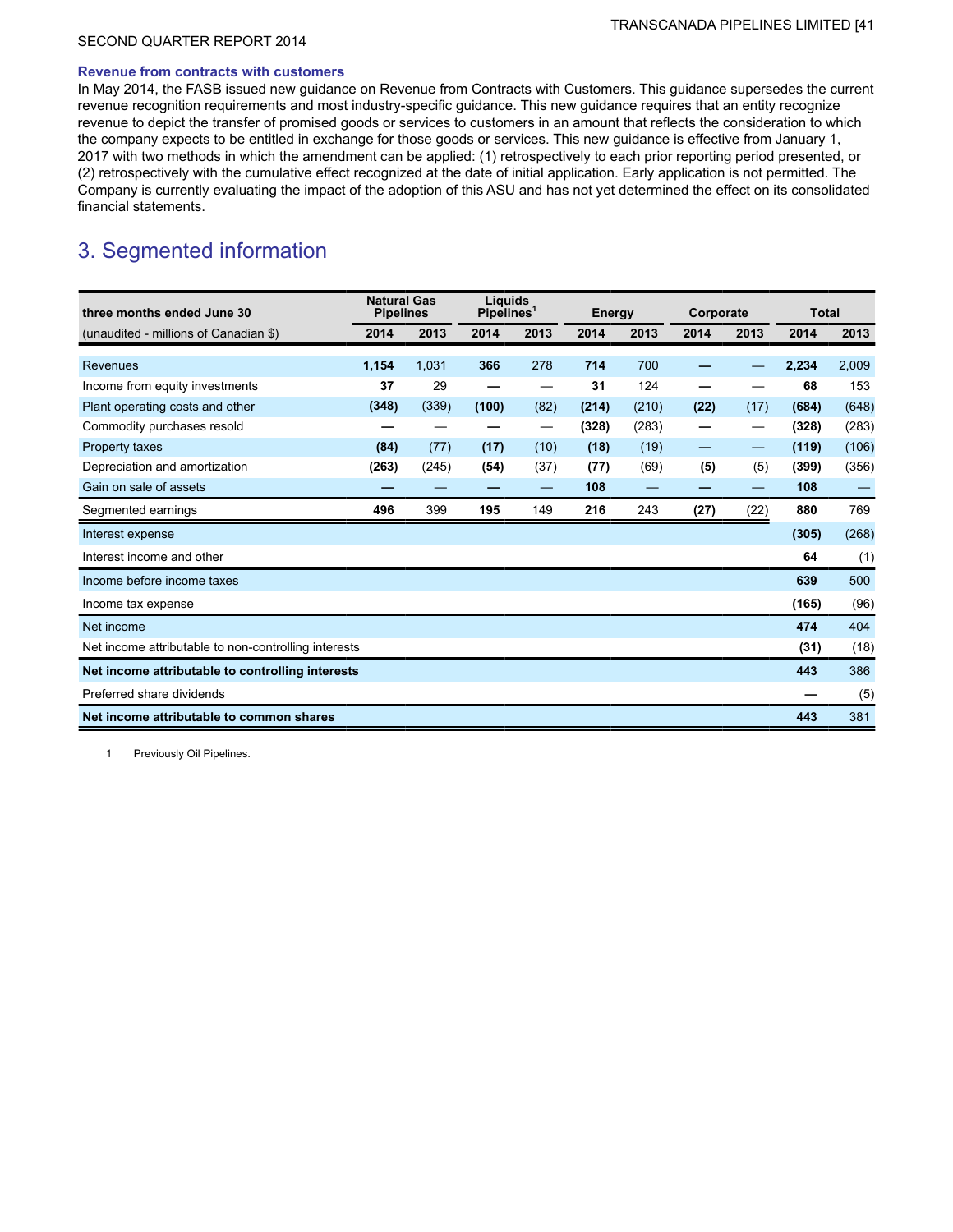## SECOND QUARTER REPORT 2014

| six months ended June 30                             | <b>Natural Gas</b><br><b>Pipelines</b> |       | Liquids<br>Pipelines <sup>1</sup> |       | Energy   |       | Corporate |      | <b>Total</b> |         |
|------------------------------------------------------|----------------------------------------|-------|-----------------------------------|-------|----------|-------|-----------|------|--------------|---------|
| (unaudited - millions of Canadian \$)                | 2014                                   | 2013  | 2014                              | 2013  | 2014     | 2013  | 2014      | 2013 | 2014         | 2013    |
| Revenues                                             | 2.369                                  | 2,188 | 725                               | 549   | 2,024    | 1,524 |           |      | 5,118        | 4,261   |
| Income from equity investments                       | 89                                     | 69    | –                                 |       | 114      | 177   |           |      | 203          | 246     |
| Plant operating costs and other                      | (681)                                  | (657) | (201)                             | (161) | (547)    | (420) | (60)      | (51) | (1,489)      | (1,289) |
| Commodity purchases resold                           |                                        |       |                                   |       | (1, 034) | (659) |           |      | (1, 034)     | (659)   |
| Property taxes                                       | (170)                                  | (155) | (34)                              | (23)  | (38)     | (37)  | -         |      | (242)        | (215)   |
| Depreciation and amortization                        | (525)                                  | (498) | (103)                             | (74)  | (154)    | (143) | (10)      | (8)  | (792)        | (723)   |
| Gain on sale of assets                               |                                        |       |                                   |       | 108      |       |           | —    | 108          |         |
| Segmented earnings                                   | 1,082                                  | 947   | 387                               | 291   | 473      | 442   | (70)      | (59) | 1,872        | 1,621   |
| Interest expense                                     |                                        |       |                                   |       |          |       |           |      | (591)        | (540)   |
| Interest income and other                            |                                        |       |                                   |       |          |       |           |      | 64           | 22      |
| Income before income taxes                           |                                        |       |                                   |       |          |       |           |      | 1,345        | 1,103   |
| Income tax expense                                   |                                        |       |                                   |       |          |       |           |      | (385)        | (210)   |
| Net income                                           |                                        |       |                                   |       |          |       |           |      | 960          | 893     |
| Net income attributable to non-controlling interests |                                        |       |                                   |       |          |       |           |      | (83)         | (43)    |
| Net income attributable to controlling interests     |                                        |       |                                   |       |          |       |           |      | 877          | 850     |
| Preferred share dividends                            |                                        |       |                                   |       |          |       |           |      | (2)          | (11)    |
| Net income attributable to common shares             |                                        |       |                                   |       |          |       |           |      | 875          | 839     |

1 Previously Oil Pipelines.

## **TOTAL ASSETS**

| (unaudited - millions of Canadian \$) | June 30, 2014 | <b>December 31, 2013</b> |
|---------------------------------------|---------------|--------------------------|
|                                       |               |                          |
| <b>Natural Gas Pipelines</b>          | 25,406        | 25,165                   |
| Liquids Pipelines <sup>1</sup>        | 14,189        | 13,253                   |
| Energy                                | 13,580        | 13,747                   |
| Corporate                             | 4,372         | 4,461                    |
|                                       | 57,547        | 56,626                   |

1 Previously Oil Pipelines.

## 4. Asset disposition

The sale of Cancarb Limited and its related power generation facility was completed on April 15, 2014 for aggregate gross proceeds of \$190 million. TCPL recognized a gain on the sale of \$108 million (\$99 million after tax) for the three and six months ended June 30, 2014. This gain has been presented separately on the consolidated statement of income.

## 5. Income taxes

At June 30, 2014, the total unrecognized tax benefit of uncertain tax positions was approximately \$15 million (December 31, 2013 - \$19 million). TCPL recognizes interest and penalties related to income tax uncertainties in income tax expense. Included in net tax expense for the three and six months ended June 30, 2014 is \$1 million and nil, respectively, of income for the reversal of interest expense and nil for penalties (June 30, 2013 - nil and \$1 million, respectively, of interest expense and nil for penalties). At June 30, 2014, the Company had \$5 million accrued for interest expense and nil accrued for penalties (December 31, 2013 - \$5 million accrued for interest expense and nil for penalties).

The effective tax rates for the six-month periods ended June 30, 2014 and 2013 were 29 per cent and 19 per cent, respectively. The higher effective tax rate in 2014 compared to 2013 was primarily the result of the impact of the 2013 NEB decision (RH-003-2011), changes in the proportion of income earned between Canadian and foreign jurisdictions as well as higher flowthrough taxes in 2014 on Canadian regulated pipelines, partially offset by the disposition of Cancarb Limited in 2014.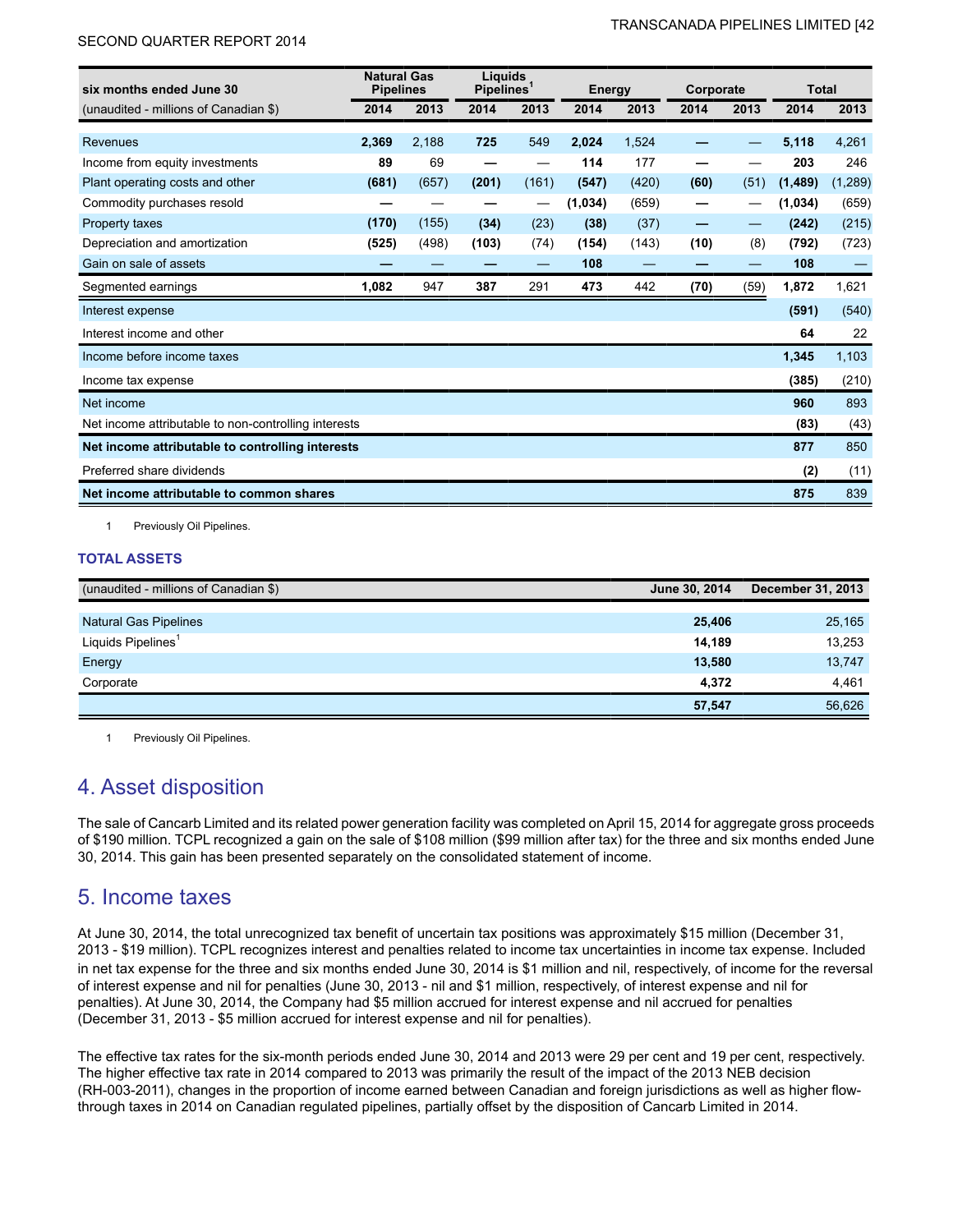## 6. Long-term debt

In the three and six months ended June 30, 2014, TCPL capitalized interest related to capital projects of \$63 million and \$142 million, respectively (2013 - \$60 million and \$115 million, respectively).

## **LONG-TERM DEBT ISSUED**

| Amount                           |                        |                      |               |               |
|----------------------------------|------------------------|----------------------|---------------|---------------|
| (unaudited - millions of $\$\$ ) | Type                   | <b>Maturity date</b> | Interest rate | Date issued   |
| <b>US\$1,250</b>                 | Senior unsecured notes | March 1, 2034        | 4.625%        | February 2014 |

## **LONG-TERM DEBT RETIRED**

| <b>Amount</b>                         |                   |                        |               |
|---------------------------------------|-------------------|------------------------|---------------|
| (unaudited - millions of Canadian \$) | Type              | <b>Retirement date</b> | Interest rate |
|                                       |                   |                        |               |
| \$450                                 | Medium term notes | January 2014           | 5.65%         |
| \$300                                 | Medium term notes | February 2014          | 5.05%         |
| \$125                                 | Debenture         | June 2014              | 11.10%        |
| \$53                                  | Debenture         | June 2014              | 11.20%        |

## 7. Equity and share capital

## **COMMON SHARE ISSUANCE**

In January 2014, we issued 9.1 million common shares to TransCanada Corporation (TransCanada) resulting in proceeds of \$440 million.

In April 2014, we issued 13.3 million common shares to TransCanada resulting in proceeds of \$675 million.

## **PREFERRED SHARE REDEMPTION**

On March 5, 2014, TCPL redeemed all of the four million outstanding 5.60 per cent cumulative redeemable first preferred shares Series Y at a price of \$50 per share plus \$0.2455 representing accrued and unpaid dividends to the redemption date.

## 8. Other comprehensive income/(loss) and accumulated other comprehensive loss

Components of other comprehensive income/(loss) including non-controlling interests and the related tax effects are as follows:

| three months ended June 30, 2014                                                                                                        | <b>Before tax</b> | Income tax<br>recovery/ | Net of tax |
|-----------------------------------------------------------------------------------------------------------------------------------------|-------------------|-------------------------|------------|
| (unaudited - millions of Canadian \$)                                                                                                   | amount            | (expense)               | amount     |
| Foreign currency translation gains and losses on net investment in foreign<br>operations                                                | (140)             | (50)                    | (190)      |
| Change in fair value of net investment hedges                                                                                           | 107               | (28)                    | 79         |
| Change in fair value of cash flow hedges                                                                                                | (9)               | 5                       | (4)        |
| Reclassification to net income of gains and losses on cash flow hedges                                                                  | 4                 | (2)                     | 2          |
| Reclassification to net income of actuarial gains and losses and prior service costs on pension and other post-retirement benefit plans |                   | (2)                     | 5          |
| Other comprehensive income on equity investments                                                                                        |                   |                         |            |
| Other comprehensive loss                                                                                                                | (30)              | (76)                    | (106)      |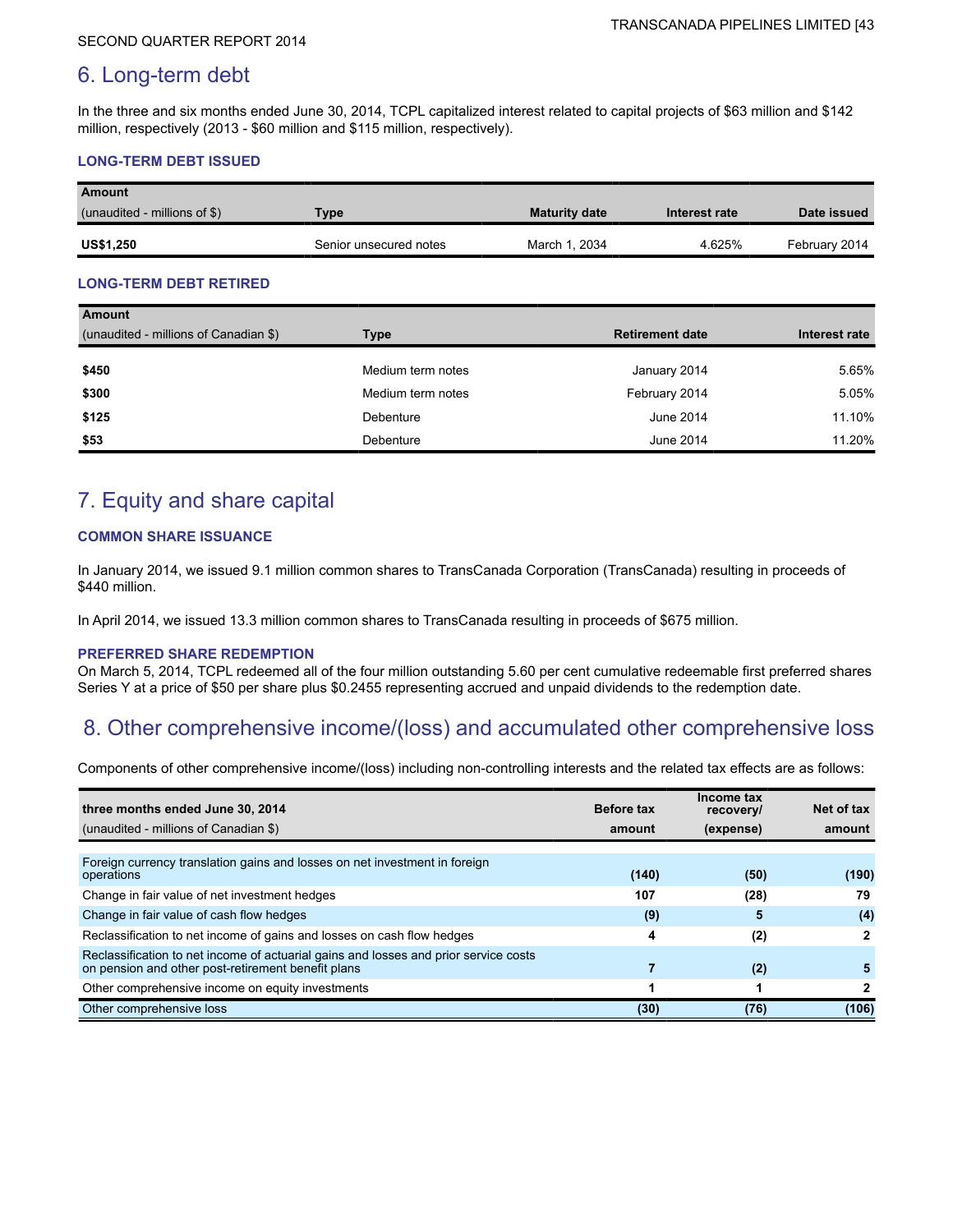#### SECOND QUARTER REPORT 2014

| three months ended June 30, 2013                                                                                                           | <b>Before tax</b> | Income tax<br>recovery/ | Net of tax     |
|--------------------------------------------------------------------------------------------------------------------------------------------|-------------------|-------------------------|----------------|
| (unaudited - millions of Canadian \$)                                                                                                      | amount            | (expense)               | amount         |
|                                                                                                                                            |                   |                         |                |
| Foreign currency translation gains and losses on net investment in foreign<br>operations                                                   | 170               | 55                      | 225            |
| Change in fair value of net investment hedges                                                                                              | (182)             | 47                      | (135)          |
| Change in fair value of cash flow hedges                                                                                                   | (68)              | 24                      | (44)           |
| Reclassification to net income of gains and losses on cash flow hedges                                                                     | 18                | (7)                     | 11             |
| Reclassification to net income of actuarial gains and losses and prior service costs<br>on pension and other post-retirement benefit plans | $\overline{7}$    | (1)                     | 6              |
| Other comprehensive loss on equity investments                                                                                             | (3)               | 1                       | (2)            |
| Other comprehensive (loss)/income                                                                                                          | (58)              | 119                     | 61             |
|                                                                                                                                            |                   |                         |                |
| six months ended June 30, 2014                                                                                                             | <b>Before tax</b> | Income tax<br>recovery/ | Net of tax     |
| (unaudited - millions of Canadian \$)                                                                                                      | amount            | (expense)               | amount         |
| Foreign currency translation gains and losses on net investment in foreign                                                                 |                   |                         |                |
| operations                                                                                                                                 | 51                | (1)                     | 50             |
| Change in fair value of net investment hedges                                                                                              | (64)              | 16                      | (48)           |
| Change in fair value of cash flow hedges                                                                                                   | 42                | (15)                    | 27             |
| Reclassification to net income of gains and losses on cash flow hedges                                                                     | (99)              | 39                      | (60)           |
| Reclassification to net income of actuarial gains and losses and prior service costs<br>on pension and other post-retirement benefit plans | 13                | (4)                     | 9              |
| Other comprehensive income on equity investments                                                                                           | 1                 | 1                       | $\overline{2}$ |
| Other comprehensive (loss)/income                                                                                                          | (56)              | 36                      | (20)           |
|                                                                                                                                            |                   |                         |                |
| six months ended June 30, 2013                                                                                                             | <b>Before tax</b> | Income tax<br>recovery/ | Net of tax     |
| (unaudited - millions of Canadian \$)                                                                                                      | amount            | (expense)               | amount         |
| Foreign currency translation gains and losses on net investment in foreign<br>operations                                                   | 247               | 89                      | 336            |
| Change in fair value of net investment hedges                                                                                              | (248)             | 64                      | (184)          |
| Change in fair value of cash flow hedges                                                                                                   | (30)              | $\overline{7}$          | (23)           |
| Reclassification to net income of gains and losses on cash flow hedges                                                                     | 11                | (4)                     | 7              |
| Reclassification to net income of actuarial gains and losses and prior service costs<br>on pension and other post-retirement benefit plans | 17                | (5)                     | 12             |
| Other comprehensive loss on equity investments                                                                                             | (4)               | 1                       | (3)            |
| Other comprehensive (loss)/income                                                                                                          | (7)               | 152                     | 145            |

The changes in accumulated other comprehensive loss by component are as follows:

| three months ended June 30, 2014<br>(unaudited - millions of Canadian \$)      | Currency<br>translation<br>adjustments | <b>Cash flow</b><br>hedges | Pension and<br>OPEB plan<br>adjustments | <b>Equity</b><br><b>Investments</b> | Total <sup>1</sup> |
|--------------------------------------------------------------------------------|----------------------------------------|----------------------------|-----------------------------------------|-------------------------------------|--------------------|
| AOCI balance at April 1, 2014                                                  | (560)                                  | (35)                       | (193)                                   | (104)                               | (892)              |
| Other comprehensive loss before reclassifications <sup>2</sup>                 | (72)                                   | (4)                        |                                         |                                     | (76)               |
| Amounts reclassified from accumulated other<br>comprehensive loss <sup>3</sup> |                                        |                            | 5                                       |                                     |                    |
| Net current period other comprehensive (loss)/income                           | (72)                                   | (2)                        | 5                                       |                                     | (67)               |
| AOCI balance at June 30, 2014                                                  | (632)                                  | (37)                       | (188)                                   | (102)                               | (959)              |

1 All amounts are net of tax. Amounts in parentheses indicate losses recorded to OCI.

2 Other comprehensive income before reclassifications on currency translation adjustments is net of non-controlling interest losses of \$39 million. 3 Gains related to cash flow hedges reported in AOCI and expected to be reclassified to net income in the next 12 months are estimated to be \$9 million (\$4 million, net of tax) at June 30, 2014. These estimates assume constant commodity prices, interest rates and foreign exchange rates over time, however, the amounts reclassified will vary based on the actual value of these factors at the date of settlement.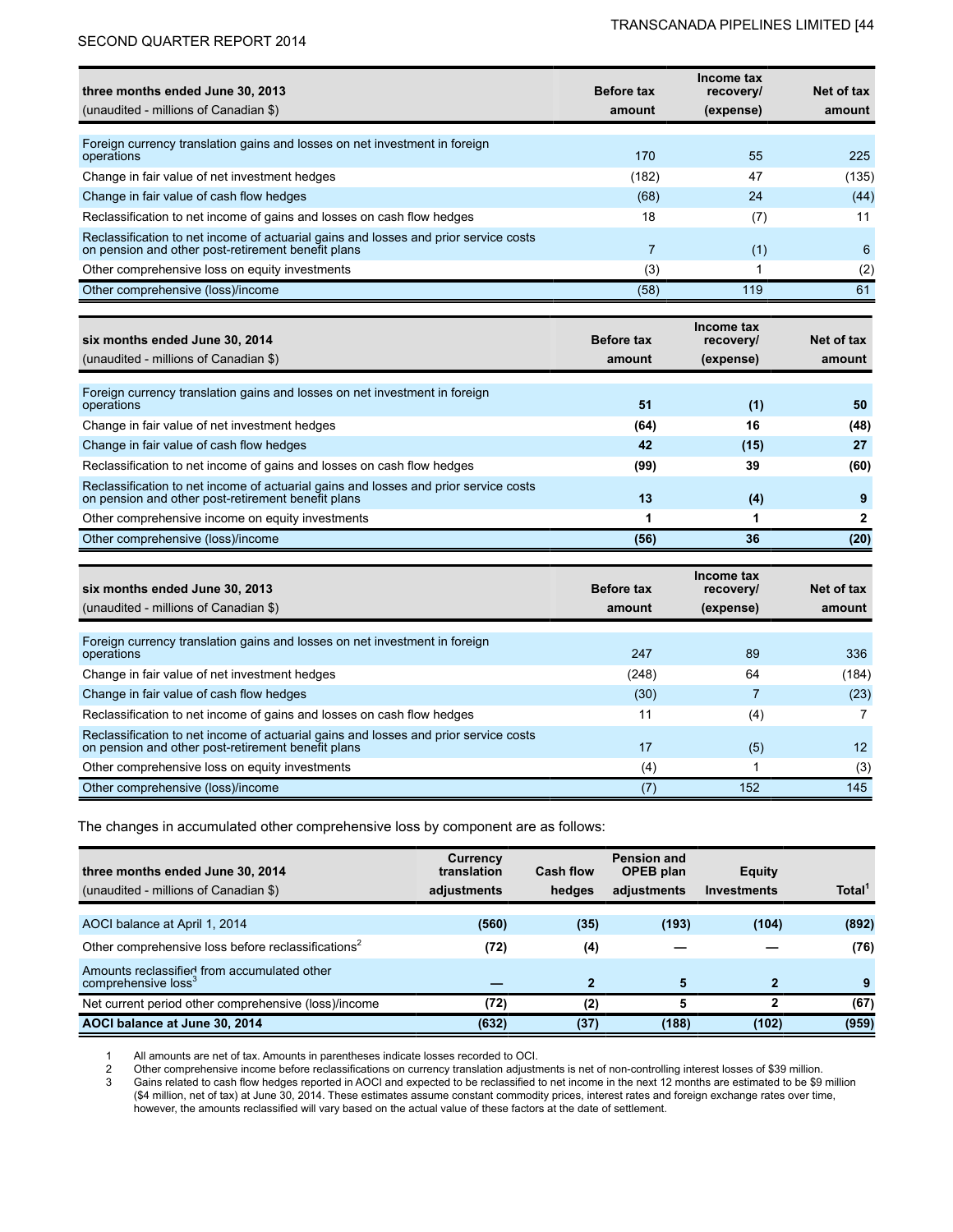## SECOND QUARTER REPORT 2014

| six months ended June 30, 2014                                                 | Currency<br>translation | <b>Cash flow</b> | Pension and<br>OPEB plan | <b>Equity</b>      |                    |
|--------------------------------------------------------------------------------|-------------------------|------------------|--------------------------|--------------------|--------------------|
| (unaudited - millions of Canadian \$)                                          | adiustments             | hedges           | adjustments              | <b>Investments</b> | Total <sup>1</sup> |
| AOCI balance at January 1, 2014                                                | (629)                   | (4)              | (197)                    | (104)              | (934)              |
| Other comprehensive (loss)/income before reclassifications <sup>2</sup>        | (3)                     | 27               |                          |                    | 24                 |
| Amounts reclassified from accumulated other<br>comprehensive loss <sup>3</sup> |                         | (60)             | 9                        |                    | (49)               |
| Net current period other comprehensive (loss)/income                           | (3)                     | (33)             | 9                        | າ                  | (25)               |
| AOCI balance at June 30, 2014                                                  | (632)                   | (37)             | (188)                    | (102)              | (959)              |

1 All amounts are net of tax. Amounts in parentheses indicate losses recorded to OCI.<br>2 Other comprehensive (loss)/income before reclassifications on currency translation a

2 Other comprehensive (loss)/income before reclassifications on currency translation adjustments is net of non-controlling interest gains of \$5 million. 3 Losses related to cash flow hedges reported in AOCI and expected to be reclassified to net income in the next 12 months are estimated to be \$9 million (\$4 million, net of tax) at June 30, 2014. These estimates assume constant commodity prices, interest rates and foreign exchange rates over time, however, the amounts reclassified will vary based on the actual value of these factors at the date of settlement.

Details about reclassifications out of accumulated other comprehensive loss are as follows:

|                                                                   | <b>Amounts reclassified from</b><br>accumulated other comprehensive loss <sup>1</sup> | <b>Affected line item</b><br>in the condensed |                                     |
|-------------------------------------------------------------------|---------------------------------------------------------------------------------------|-----------------------------------------------|-------------------------------------|
| (unaudited - millions of Canadian \$)                             | three months ended<br>June 30, 2014                                                   | six months ended<br>June 30, 2014             | consolidated<br>statement of income |
| Cash flow hedges                                                  |                                                                                       |                                               |                                     |
| Power and natural gas                                             | (1)                                                                                   | 107                                           | Revenue (Energy)                    |
| Interest                                                          | (3)                                                                                   | (8)                                           | Interest expense                    |
|                                                                   | (4)                                                                                   | 99                                            | Total before tax                    |
|                                                                   | $\mathbf{2}$                                                                          | (39)                                          | Income tax expense                  |
|                                                                   | (2)                                                                                   | 60                                            | Net of tax                          |
| Pension and other post-retirement plan adjustments                |                                                                                       |                                               |                                     |
| Amortization of actuarial loss and past service cost <sup>2</sup> | (7)                                                                                   | (13)                                          | Total before tax                    |
|                                                                   | $\overline{2}$                                                                        | 4                                             | Income tax expense                  |
|                                                                   | (5)                                                                                   | (9)                                           | Net of tax                          |
| <b>Equity Investments</b>                                         |                                                                                       |                                               |                                     |
| Equity income                                                     | (1)                                                                                   | (1)                                           | Income from Equity<br>Investments   |
|                                                                   | (1)                                                                                   | (1)                                           | Income tax expense                  |
|                                                                   | (2)                                                                                   | (2)                                           | Net of tax                          |

1 All amounts in parentheses indicate expenses to the condensed consolidated statement of income.<br>2 These accumulated other comprehensive loss components are included in the computation of net b

2 These accumulated other comprehensive loss components are included in the computation of net benefit cost. Refer to Note 9 for additional detail.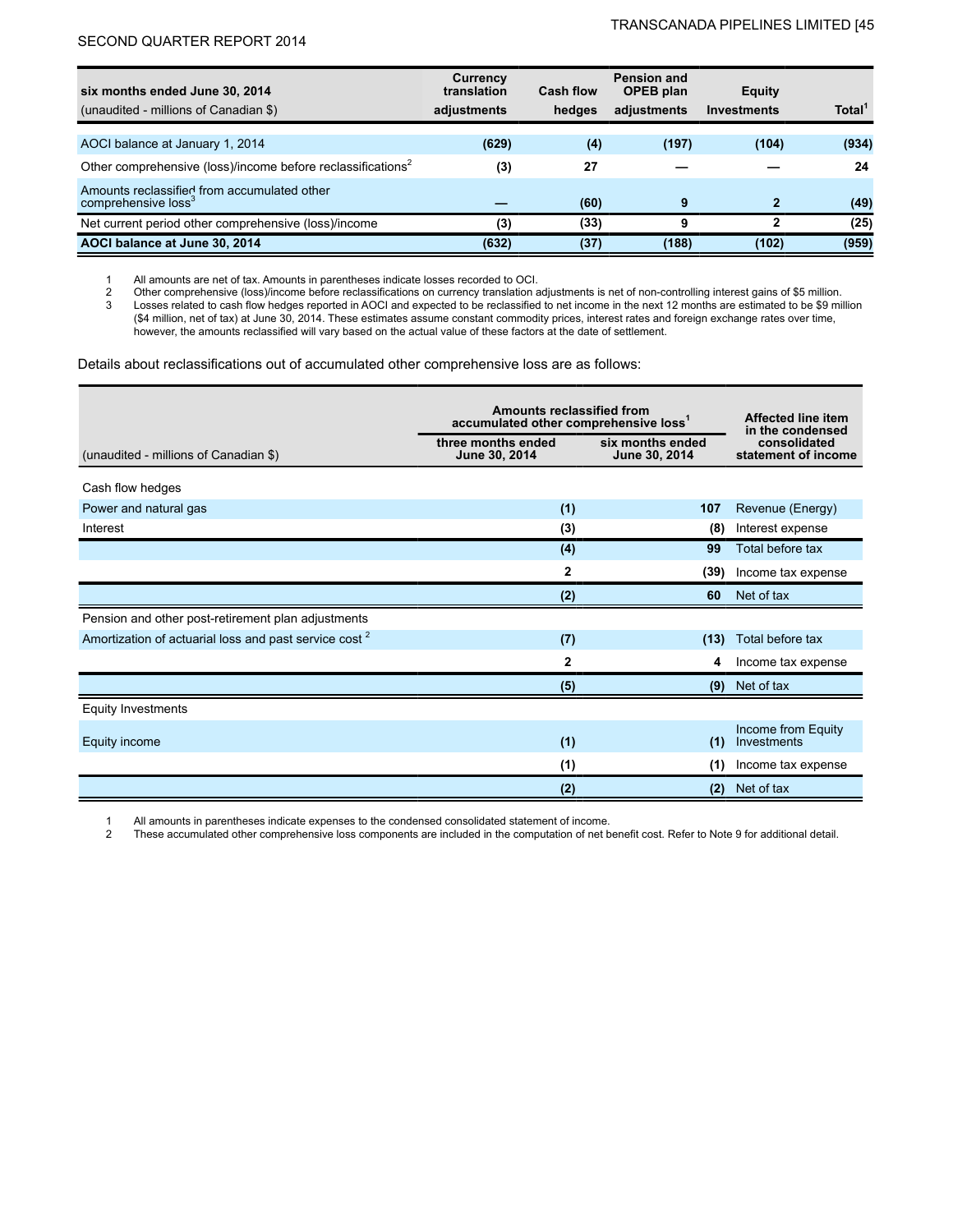# 9. Employee post-retirement benefits

The net benefit cost recognized for the Company's defined benefit pension plans and other post-retirement benefit plans is as follows:

|                                                                          | three months ended June 30   |      |                                        |      |                              | six months ended June 30 |                                        |      |
|--------------------------------------------------------------------------|------------------------------|------|----------------------------------------|------|------------------------------|--------------------------|----------------------------------------|------|
|                                                                          | <b>Pension benefit plans</b> |      | Other post-retirement<br>benefit plans |      | <b>Pension benefit plans</b> |                          | Other post-retirement<br>benefit plans |      |
| (unaudited - millions of Canadian \$)                                    | 2014                         | 2013 | 2014                                   | 2013 | 2014                         | 2013                     | 2014                                   | 2013 |
| Service cost                                                             | 21                           | 22   |                                        |      | 43                           | 41                       |                                        |      |
| Interest cost                                                            | 28                           | 23   | 3                                      | 2    | 56                           | 47                       | 5                                      | 4    |
| Expected return on plan assets                                           | (34)                         | (29) | (1)                                    | (1)  | (69)                         | (58)                     | (1)                                    | (1)  |
| Amortization of actuarial loss                                           | 6                            | 6    |                                        |      | 11                           | 15                       |                                        |      |
| Amortization of past service cost                                        |                              |      |                                        |      |                              |                          |                                        |      |
| Amortization of regulatory asset                                         | 4                            | 8    |                                        | 1    | 9                            | 15                       |                                        |      |
| Amortization of transitional obligation<br>related to regulated business |                              |      |                                        |      |                              |                          |                                        |      |
| Net benefit cost recognized                                              | 26                           | 31   | 3                                      | 3    | 51                           | 61                       |                                        |      |

# 10. Risk management and financial instruments

## **RISK MANAGEMENT OVERVIEW**

TCPL has exposure to counterparty credit risk and market risk, and has strategies, policies and limits in place to manage the impact of these risks on earnings, cash flow and, ultimately, shareholder value.

## **COUNTERPARTY CREDIT RISK**

TCPL's maximum counterparty credit exposure with respect to financial instruments at the balance sheet date, without taking into account security held, consisted of accounts receivable, portfolio investments recorded at fair value, the fair value of derivative assets and notes, and loans and advances receivable. The majority of counterparty credit exposure is with counterparties that are investment grade or the exposure is supported by financial assurances provided by investment grade parties. The Company regularly reviews its accounts receivable and records an allowance for doubtful accounts as necessary using the specific identification method. At June 30, 2014, there were no significant amounts past due or impaired, and there were no significant credit losses during the period.

At June 30, 2014, the Company had a credit risk concentration of \$211 million (December 31, 2013 - \$240 million) due from one counterparty. This amount is expected to be fully collectible and is secured by a guarantee from the counterparty's investment grade parent company.

## **NET INVESTMENT IN FOREIGN OPERATIONS**

The Company hedges its net investment in foreign operations (on an after-tax basis) with U.S. dollar-denominated debt, crosscurrency interest rate swaps, foreign exchange forward contracts and foreign exchange options.

## **U.S. dollar-denominated debt designated as a net investment hedge**

| (unaudited - millions of Canadian \$) | June 30, 2014      | December 31, 2013  |
|---------------------------------------|--------------------|--------------------|
|                                       |                    |                    |
| Carrying value                        | 15,600 (US 14,600) | 14,200 (US 13,400) |
| Fair value                            | 18,200 (US 17,100) | 16,000 (US 15,000) |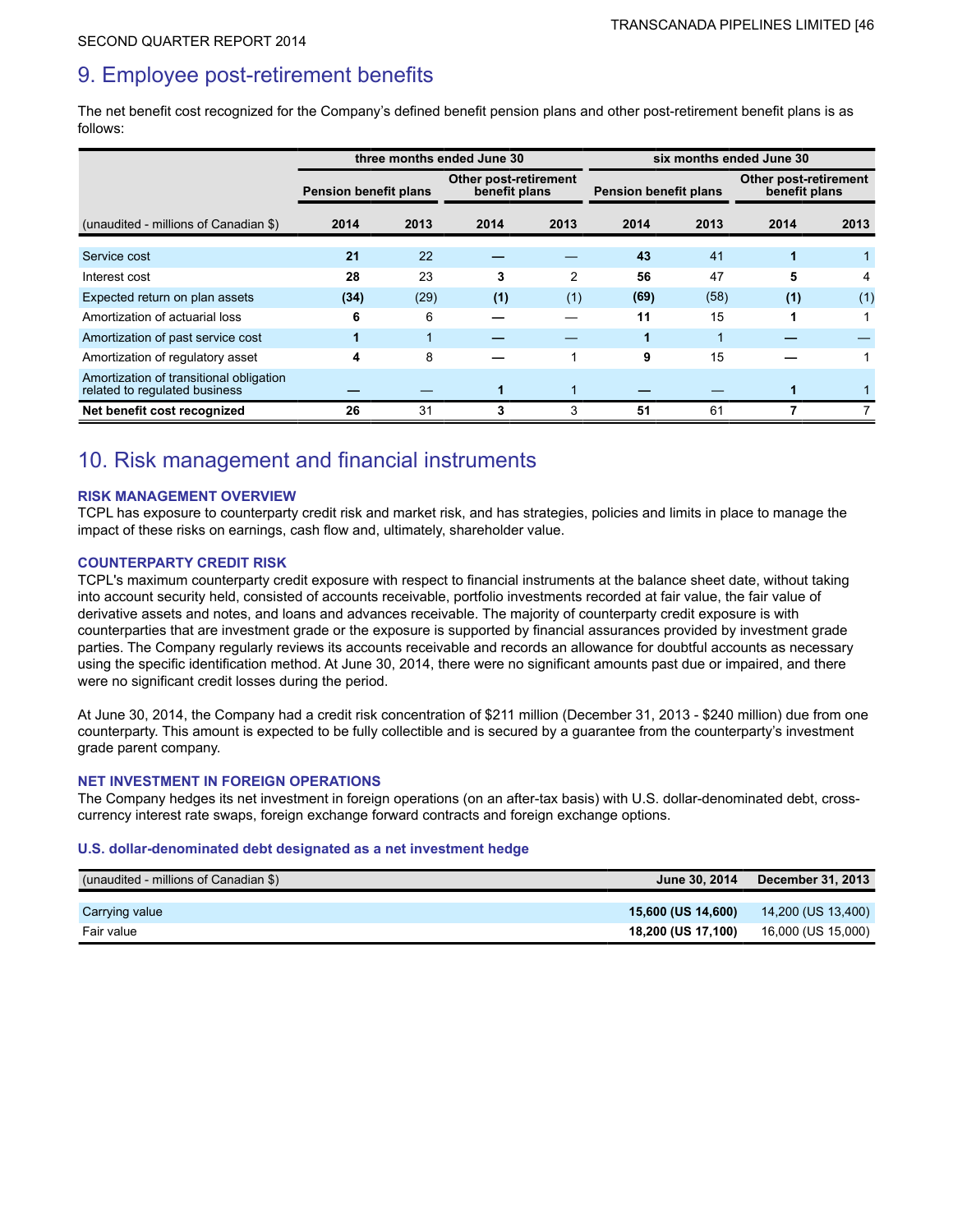## **Derivatives designated as a net investment hedge**

|                                                | June 30, 2014           |                                        | December 31, 2013       |                                        |
|------------------------------------------------|-------------------------|----------------------------------------|-------------------------|----------------------------------------|
| (unaudited - millions of Canadian \$)          | Fair Value <sup>1</sup> | <b>Notional or</b><br>principal amount | Fair value <sup>1</sup> | <b>Notional or</b><br>principal amount |
| Asset/(liability)                              |                         |                                        |                         |                                        |
| U.S. dollar cross-currency interest rate swaps |                         |                                        |                         |                                        |
| (maturing 2014 to 2019) <sup>2</sup>           | (186)                   | <b>US 3,250</b>                        | (201)                   | <b>US 3,800</b>                        |
| U.S. dollar foreign exchange forward contracts |                         |                                        |                         |                                        |
| (maturing 2014)                                | (14)                    | <b>US 300</b>                          | (11)                    | <b>US 850</b>                          |
|                                                | (200)                   | <b>US 3,550</b>                        | (212)                   | <b>US 4,650</b>                        |

1 Fair values equal carrying values.

2 Net income in the three and six months ended June 30, 2014 included net realized gains of \$5 million and \$11 million, respectively, (2013 - gains of \$7 million and \$14 million, respectively) related to the interest component of cross-currency swaps which is included in interest expense.

#### **Balance sheet presentation of net investment hedges**

The balance sheet classification of the fair value of derivatives used to hedge the Company's net investment in foreign operations is as follows:

| (unaudited - millions of Canadian \$) | June 30, 2014 | <b>December 31, 2013</b> |
|---------------------------------------|---------------|--------------------------|
|                                       |               |                          |
| Other current assets                  |               | 5.                       |
| Intangible and other assets           |               |                          |
| Accounts payable and other            | (57)          | (50)                     |
| Other long-term liabilities           | (149)         | (167)                    |
|                                       | (200)         | (212)                    |

## **FINANCIAL INSTRUMENTS**

#### **Non-derivative financial instruments**

#### **Fair value of non-derivative financial instruments**

The fair value of the Company's notes receivables is calculated by discounting future payments of interest and principal using forward interest rates. The fair value of long-term debt is estimated using an income approach based on quoted market prices for the same or similar debt instruments from external data service providers. The fair value of available for sale assets has been calculated using quoted market prices where available. Credit risk has been taken into consideration when calculating the fair value of non-derivative instruments.

Certain non-derivative financial instruments included in cash and cash equivalents, accounts receivable, due from affiliates, intangible and other assets, notes payable, accounts payable and other, accrued interest, due to affiliates and other long-term liabilities have carrying amounts that equal their fair value due to the nature of the item or the short time to maturity and would be classified in Level II of the fair value hierarchy.

#### **Balance sheet presentation of non-derivative financial instruments**

The following table details the fair value of the non-derivative financial instruments, excluding those where carrying amounts equal fair value, and would be classified in Level II of the fair value hierarchy:

|                                           | June 30, 2014      |               | <b>December 31, 2013</b> |               |  |
|-------------------------------------------|--------------------|---------------|--------------------------|---------------|--|
| (unaudited - millions of Canadian \$)     | Carrying<br>amount | Fair<br>value | Carrying<br>amount       | Fair<br>value |  |
|                                           |                    |               |                          |               |  |
| Notes receivable and other <sup>1</sup>   | 196                | 235           | 226                      | 269           |  |
| Available for sale assets <sup>2</sup>    | 46                 | 46            | 47                       | 47            |  |
| Current and long-term debt <sup>3,4</sup> | (23, 292)          | (27, 819)     | (22, 865)                | (26, 134)     |  |
| Junior subordinated notes                 | (1,067)            | (1, 111)      | (1,063)                  | (1,093)       |  |
|                                           | (24, 117)          | (28, 649)     | (23, 655)                | (26, 911)     |  |

1 Notes receivable are included in other current assets and intangible and other assets on the condensed consolidated balance sheet.

2 Available for sale assets are included in intangible and other assets on the condensed consolidated balance sheet.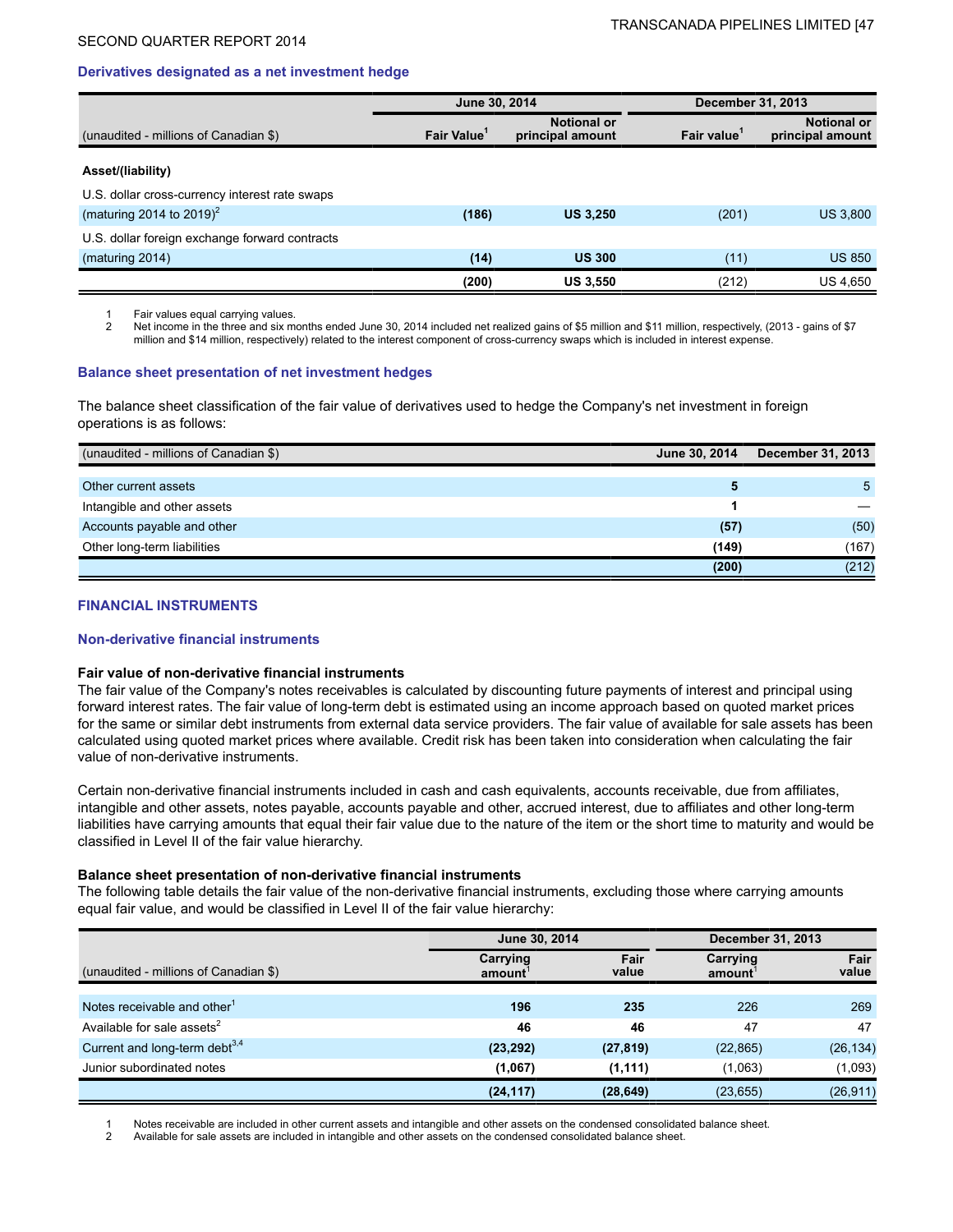#### SECOND QUARTER REPORT 2014

- 3 Long-term debt is recorded at amortized cost, except for US\$300 million (December 31, 2013 US\$200 million) that is attributed to hedged risk and recorded at fair value.
- 4 Consolidated net income for the three and six months ended June 30, 2014 included gains of \$1 million and losses of \$5 million, respectively, (2013 gains of \$3 million and losses of \$7 million, respectively) for fair value adjustments attributable to the hedged interest rate risk associated with interest rate swap fair value hedging relationships on US\$300 million of long-term debt at June 30, 2014 (December 31, 2013 - US\$200 million). There were no other unrealized gains or losses from fair value adjustments to the non-derivative financial instruments.

#### **Derivative instruments**

#### **Fair value of derivative instruments**

The fair value of foreign exchange and interest rate derivatives has been calculated using the income approach which uses current market rates and applies a discounted cash flow valuation model. The fair value of power and natural gas derivatives and available for sale assets has been calculated using quoted market prices where available. In the absence of quoted market prices, third-party broker quotes or other valuation techniques have been used. Credit risk has been taken into consideration when calculating the fair value of derivative instruments.

Where possible, derivative instruments are designated as hedges, but in some cases, even though the derivatives are considered to be effective economic hedges, they do not meet the specific criteria for hedge accounting treatment and are accounted for at fair value with changes in fair value recorded in net income in the period of change. This may expose the Company to increased variability in reported earnings because the fair value of the derivative instruments can fluctuate significantly from period to period.

#### **Balance sheet presentation of derivative instruments**

The balance sheet classification of the fair value of the derivative instruments is as follows:

| (unaudited - millions of Canadian \$) | June 30, 2014 | December 31, 2013 |
|---------------------------------------|---------------|-------------------|
|                                       |               |                   |
| Other current assets                  | 354           | 395               |
| Intangible and other assets           | 127           | 112               |
| Accounts payable and other            | (404)         | (357)             |
| Other long-term liabilities           | (236)         | (255)             |
|                                       | (159)         | (105)             |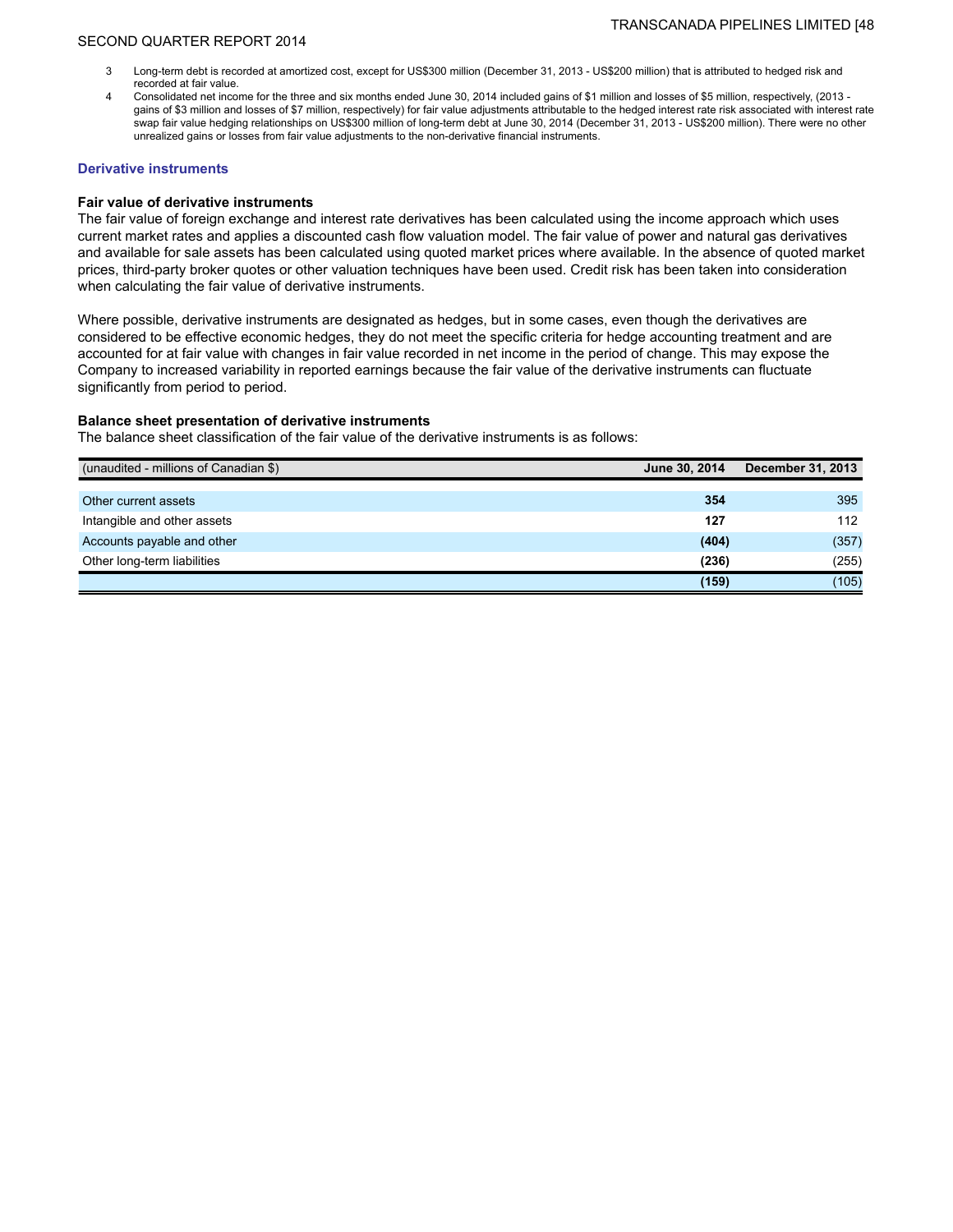#### **2014 derivative instruments summary**

The following summary does not include hedges of our net investment in foreign operations.

| (unaudited - millions of Canadian \$, unless noted otherwise) | <b>Power</b> | <b>Natural</b><br>gas | Foreign<br>exchange | <b>Interest</b> |
|---------------------------------------------------------------|--------------|-----------------------|---------------------|-----------------|
| Derivative instruments held for trading <sup>1</sup>          |              |                       |                     |                 |
| Fair values <sup>2,3</sup>                                    |              |                       |                     |                 |
| Assets                                                        | \$314        | \$51                  | \$14                | \$5             |
| Liabilities                                                   | (\$320)      | (\$70)                | (\$2)               | ( \$5)          |
| Notional values <sup>3</sup>                                  |              |                       |                     |                 |
| Volumes <sup>4</sup>                                          |              |                       |                     |                 |
| Purchases                                                     | 41,098       | 99                    |                     |                 |
| Sales                                                         | 39,010       | 50                    |                     |                 |
| U.S. dollars                                                  |              |                       | <b>US 1,516</b>     | <b>US 100</b>   |
| Net unrealized gains/(losses) in the period <sup>5</sup>      |              |                       |                     |                 |
| three months ended June 30, 2014                              | \$6          | (\$14)                | \$25                | $s-$            |
| six months ended June 30, 2014                                | \$15         | (\$21)                | \$23                | \$—             |
| Net realized (losses)/gains in the period <sup>5</sup>        |              |                       |                     |                 |
| three months ended June 30, 2014                              | ( \$3)       | (\$4)                 | ( \$1)              | s—              |
| six months ended June 30, 2014                                | (\$31)       | \$46                  | ( \$18)             | \$—             |
| Maturity dates <sup>3</sup>                                   | 2014-2017    | 2014-2020             | 2014                | 2016            |
| Derivative instruments in hedging relationships6,7            |              |                       |                     |                 |
| Fair values <sup>2,3</sup>                                    |              |                       |                     |                 |
| <b>Assets</b>                                                 | \$86         | $s-$                  | $s-$                | \$5             |
| Liabilities                                                   | (\$35)       | $s-$                  | \$—                 | (\$2)           |
| Notional values <sup>3</sup>                                  |              |                       |                     |                 |
| Volumes <sup>4</sup>                                          |              |                       |                     |                 |
| Purchases                                                     | 10,102       |                       |                     |                 |
| Sales                                                         | 6,034        |                       |                     |                 |
| U.S. dollars                                                  |              |                       |                     | <b>US 450</b>   |
| Net realized (losses)/gains in the period <sup>5</sup>        |              |                       |                     |                 |
| three months ended June 30, 2014                              | (\$4)        | \$—                   | \$—                 | \$1             |
| six months ended June 30, 2014                                | \$188        | \$—                   | \$—                 | \$2             |
| Maturity dates <sup>3</sup>                                   | 2014-2018    |                       |                     | 2015-2018       |

1 All derivative instruments held for trading have been entered into for risk management purposes and are subject to the Company's risk management strategies, policies and limits. These include derivatives that have not been designated as hedges or do not qualify for hedge accounting treatment but have been entered into as economic hedges to manage the Company's exposures to market risk.

2 Fair values equal carrying values.<br>3 As at June 30, 2014.

As at June 30, 2014.

4 Volumes for power and natural gas derivatives are in GWh and Bcf, respectively.<br>5 Realized and unrealized gains and losses on held for trading derivative instrumer

Realized and unrealized gains and losses on held for trading derivative instruments used to purchase and sell power and natural gas are included net in revenues. Realized and unrealized gains and losses on interest rate and foreign exchange derivative financial instruments held for trading are included in interest expense and interest income and other, respectively. The effective portion of the change in fair value of derivative instruments in hedging relationships is initially recognized in OCI and reclassified to revenues, interest expense and interest income and other, as appropriate, as the original hedged item settles.

6 All hedging relationships are designated as cash flow hedges except for interest rate derivative financial instruments designated as fair value hedges with a fair value of \$5 million and a notional amount of US\$300 million as at June 30, 2014. For the three and six months ended June 30, 2014, net realized gains on fair value hedges were \$2 million and \$3 million, respectively, and were included in interest expense. For the three and six months ended June 30, 2014, the Company did not record any amounts in net income related to ineffectiveness for fair value hedges.

7 For the three and six months ended June 30, 2014, there were no gains or losses included in net income for discontinued cash flow hedges where it was probable that the anticipated transaction would not occur.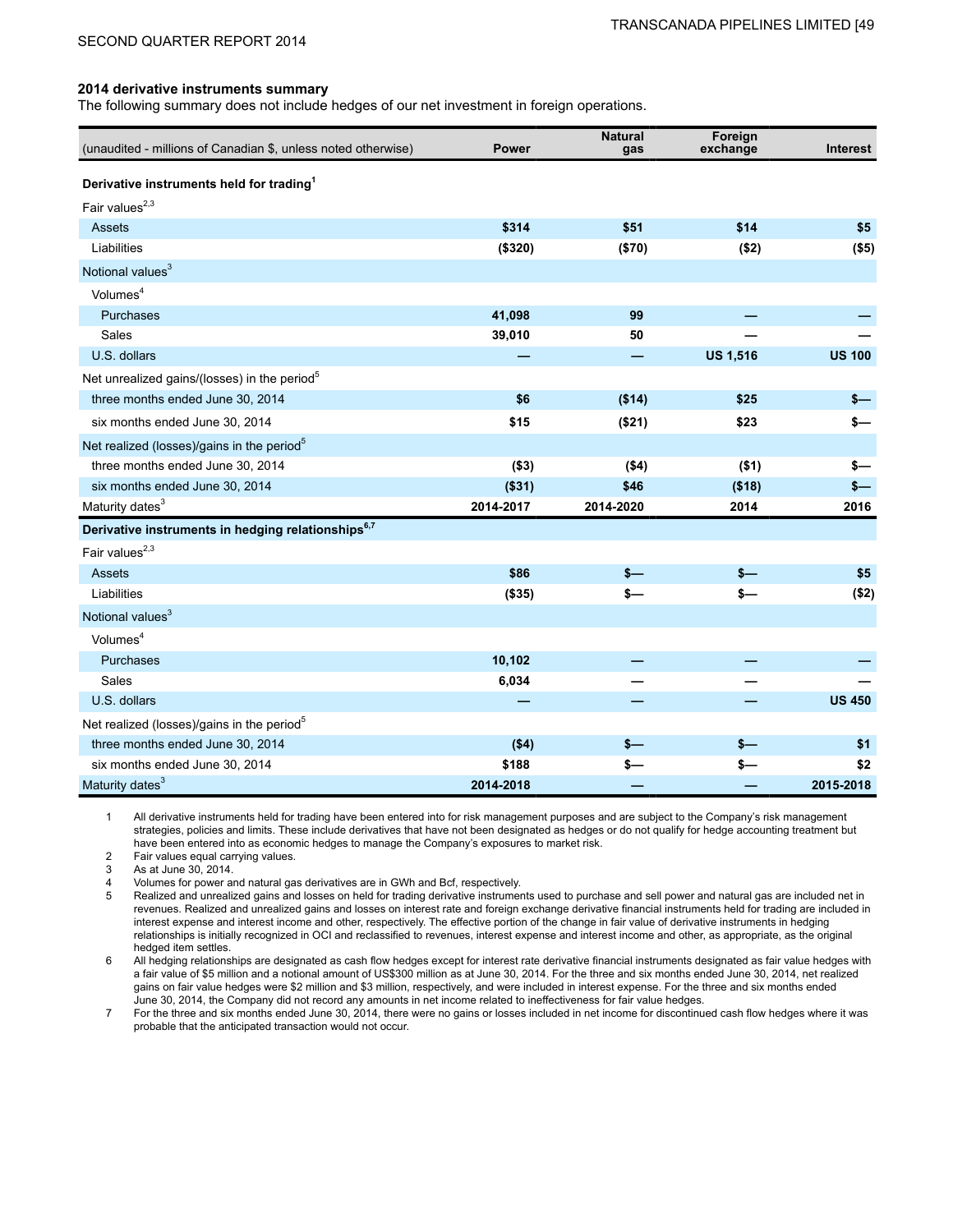#### **2013 derivative instruments summary**

The following summary does not include hedges of our net investment in foreign operations.

| (unaudited - millions of Canadian \$, unless noted otherwise) | Power     | <b>Natural</b><br>gas | Foreign<br>exchange | <b>Interest</b> |
|---------------------------------------------------------------|-----------|-----------------------|---------------------|-----------------|
| Derivative instruments held for trading <sup>1</sup>          |           |                       |                     |                 |
| Fair values <sup>2,3</sup>                                    |           |                       |                     |                 |
| Assets                                                        | \$265     | \$73                  | $s-$                | \$8             |
| Liabilities                                                   | (\$280)   | (\$72)                | (\$12)              | (\$7)           |
| Notional values <sup>3</sup>                                  |           |                       |                     |                 |
| Volumes <sup>4</sup>                                          |           |                       |                     |                 |
| Purchases                                                     | 29,301    | 88                    |                     |                 |
| Sales                                                         | 28,534    | 60                    |                     |                 |
| Canadian dollars                                              |           |                       |                     | 400             |
| U.S. dollars                                                  |           |                       | US 1,015            | <b>US 100</b>   |
| Net unrealized gains/(losses) in the period <sup>5</sup>      |           |                       |                     |                 |
| three months ended June 30, 2013                              | \$5       | (\$21)                | (\$10)              | \$—             |
| six months ended June 30, 2013                                | (\$3)     | (\$12)                | (\$16)              | $s-$            |
| Net realized losses in the period <sup>5</sup>                |           |                       |                     |                 |
| three months ended June 30, 2013                              | (\$29)    | (\$5)                 | $($ \$6)            | $s-$            |
| six months ended June 30, 2013                                | (\$36)    | (\$7)                 | (\$7)               | \$—             |
| Maturity dates <sup>3</sup>                                   | 2014-2017 | 2014-2016             | 2014                | 2014-2016       |
| Derivative instruments in hedging relationships 6,7           |           |                       |                     |                 |
| Fair values <sup>2,3</sup>                                    |           |                       |                     |                 |
| Assets                                                        | \$150     | $s-$                  | $s-$                | \$6             |
| Liabilities                                                   | (\$22)    | $s-$                  | (\$1)               | (\$1)           |
| Notional values <sup>3</sup>                                  |           |                       |                     |                 |
| Volumes <sup>4</sup>                                          |           |                       |                     |                 |
| Purchases                                                     | 9,758     |                       |                     |                 |
| <b>Sales</b>                                                  | 6,906     |                       |                     |                 |
| U.S. dollars                                                  |           |                       | <b>US 16</b>        | <b>US 350</b>   |
| Net realized (losses)/gains in the period <sup>5</sup>        |           |                       |                     |                 |
| three months ended June 30, 2013                              | (\$84)    | ( \$1)                | $s-$                | \$2             |
| six months ended June 30, 2013                                | (\$11)    | ( \$1)                | $s-$                | \$4             |
| Maturity dates <sup>3</sup>                                   | 2014-2018 |                       | 2014                | 2015-2018       |

1 All derivative instruments held for trading have been entered into for risk management purposes and are subject to the Company's risk management strategies, policies and limits. These include derivatives that have not been designated as hedges or do not qualify for hedge accounting treatment but have been entered into as economic hedges to manage the Company's exposures to market risk.

2 Fair values equal carrying values.<br>3 As at December 31 2013

As at December 31, 2013.

4 Volumes for power and natural gas derivatives are in GWh and Bcf, respectively.

5 Realized and unrealized gains and losses on held for trading derivative instruments used to purchase and sell power and natural gas are included net in revenues. Realized and unrealized gains and losses on interest rate and foreign exchange derivative financial instruments held for trading are included in interest expense and interest income and other, respectively. The effective portion of change in fair value of derivative instruments in hedging relationships is initially recognized in OCI and reclassified to revenues, interest expense and interest income and other, as appropriate, as the original hedged item settles.

6 All hedging relationships are designated as cash flow hedges except for interest rate derivative financial instruments designated as fair value hedges with a fair value of \$5 million and a notional amount of US\$200 million as at December 31, 2013. Net realized gains on fair value hedges for the three and six months ended June 30, 2013 were \$2 million and \$4 million, respectively, and were included in interest expense. For the three and six months ended June 30, 2013, the Company did not record any amounts in net income related to ineffectiveness for fair value hedges.

7 For the three and six months ended June 30, 2013, there were no gains or losses included in net income for discontinued cash flow hedges where it was probable that the anticipated transaction would not occur.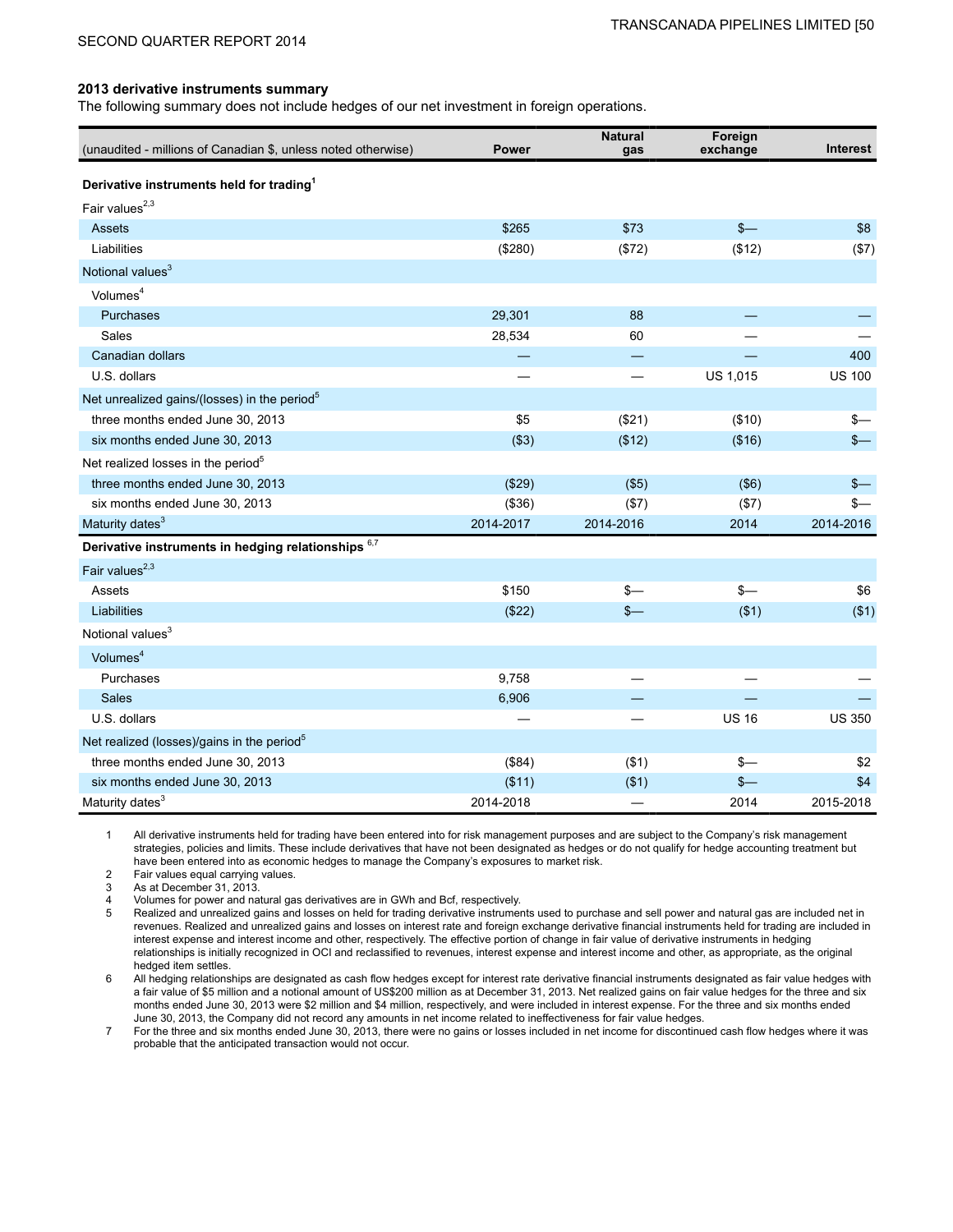## **Derivatives in cash flow hedging relationships**

The components of OCI (Note 8) related to derivatives in cash flow hedging relationships are as follows:

|                                                                                                                          |      | three months ended June 30<br>six months ended June 30 |       |      |
|--------------------------------------------------------------------------------------------------------------------------|------|--------------------------------------------------------|-------|------|
| (unaudited - millions of Canadian \$, pre-tax)                                                                           | 2014 | 2013                                                   | 2014  | 2013 |
| Change in fair value of derivative instruments recognized in<br>OCI (effective portion)                                  |      |                                                        |       |      |
| Power                                                                                                                    | (7)  | (70)                                                   | 34    | (34) |
| Natural gas                                                                                                              | (1)  |                                                        | (1)   |      |
| Foreign exchange                                                                                                         |      | $\overline{2}$                                         | 10    | 4    |
| Interest                                                                                                                 | (1)  |                                                        | (1)   |      |
|                                                                                                                          | (9)  | (68)                                                   | 42    | (30) |
| Reclassification of (losses)/gains on derivative instruments<br>from AOCI to net income (effective portion) <sup>1</sup> |      |                                                        |       |      |
| Power $2$                                                                                                                | (1)  | 12                                                     | (109) |      |
| Natural gas                                                                                                              | 2    | $\overline{2}$                                         | 2     | 2    |
| Interest                                                                                                                 | 3    | $\overline{4}$                                         | 8     | 8    |
|                                                                                                                          | 4    | 18                                                     | (99)  | 11   |
| Gains/(losses) on derivative instruments recognized in<br>earnings (ineffective portion)                                 |      |                                                        |       |      |
| Power                                                                                                                    | 3    | (2)                                                    | (10)  | (7)  |
|                                                                                                                          | 3    | (2)                                                    | (10)  | (7)  |

1 No amounts have been excluded from the assessment of hedge effectiveness. Amounts in parentheses indicate losses recorded to OCI.<br>2 Reported within Energy revenues on the condensed consolidated statement of income.

Reported within Energy revenues on the condensed consolidated statement of income.

#### **Offsetting of derivative instruments**

The Company enters into derivative contracts with the right to offset in the normal course of business as well as in the event of default. TCPL has no master netting agreements, however, similar contracts are entered into containing rights to offset. The Company has elected to present the fair value of derivative instruments with the right to offset on a gross basis in the balance sheet. The following table shows the impact on the presentation of the fair value of derivative instrument assets and liabilities had the Company elected to present these contracts on a net basis:

| at June 30, 2014<br>(unaudited - millions of Canadian \$) | <b>Gross derivative instruments</b><br>presented on the balance sheet | <b>Amounts available</b><br>for offset | <b>Net amounts</b> |
|-----------------------------------------------------------|-----------------------------------------------------------------------|----------------------------------------|--------------------|
| Derivative - Asset                                        |                                                                       |                                        |                    |
| Power                                                     | 400                                                                   | (317)                                  | 83                 |
| Natural gas                                               | 51                                                                    | (50)                                   | 1                  |
| Foreign exchange                                          | 20                                                                    | (20)                                   |                    |
| Interest                                                  | 10                                                                    | (1)                                    | 9                  |
| Total                                                     | 481                                                                   | (388)                                  | 93                 |
| Derivative - Liability                                    |                                                                       |                                        |                    |
| Power                                                     | (355)                                                                 | 317                                    | (38)               |
| Natural gas                                               | (70)                                                                  | 50                                     | (20)               |
| Foreign exchange                                          | (208)                                                                 | 20                                     | (188)              |
| Interest                                                  | (7)                                                                   |                                        | (6)                |
| Total                                                     | (640)                                                                 | 388                                    | (252)              |

1 Amounts available for offset do not include cash collateral pledged or received.

With respect to all financial arrangements, including the derivative instruments presented above, as at June 30, 2014, the Company had provided cash collateral of \$164 million and letters of credit of \$18 million to its counterparties. The Company held \$1 million in letters of credit on asset exposures at June 30, 2014.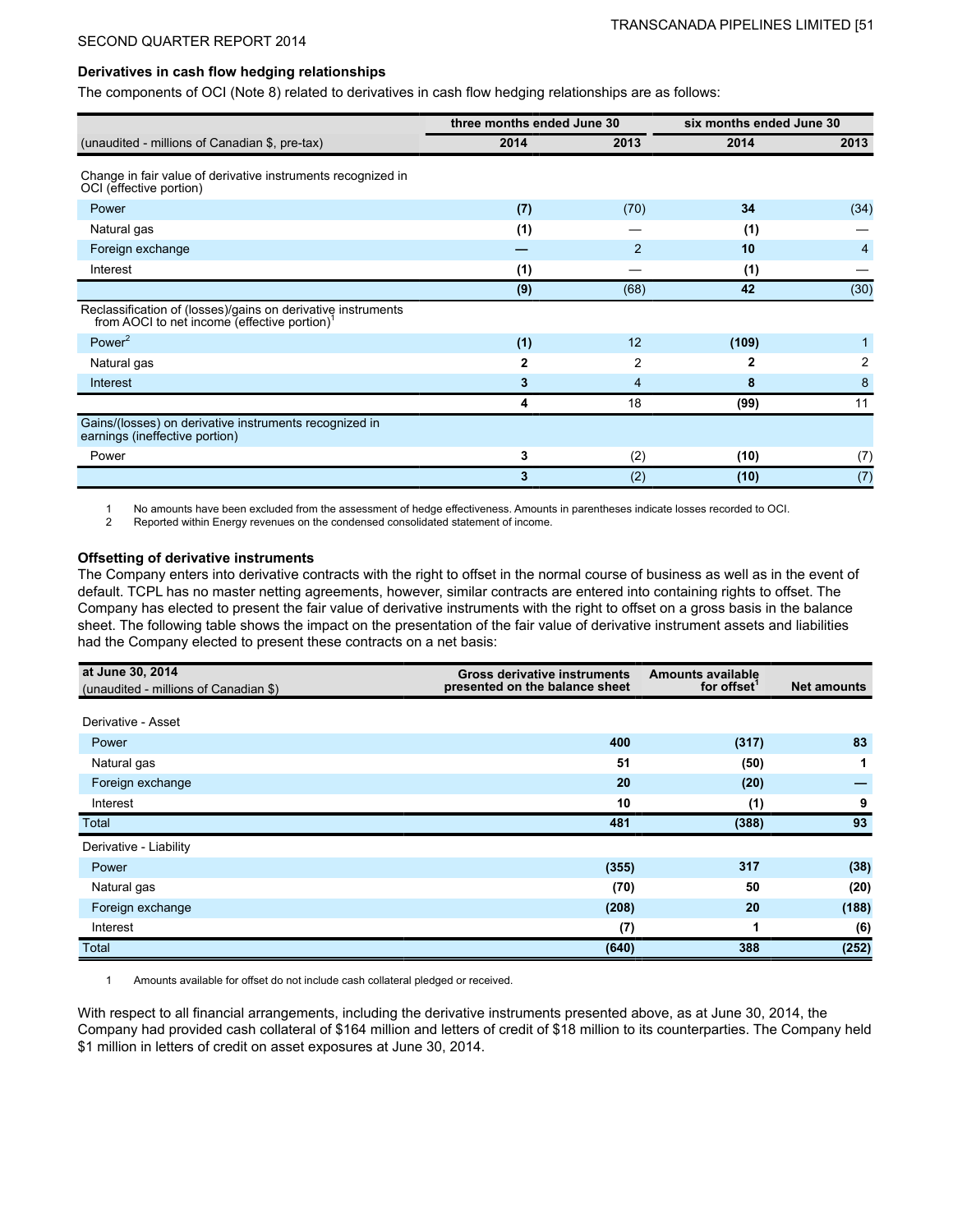#### SECOND QUARTER REPORT 2014

The following table shows the impact on the presentation of the fair value of derivative instrument assets and liabilities had the Company elected to present these contracts on a net basis as at December 31, 2013:

| at December 31, 2013                  | <b>Gross derivative instruments</b> | <b>Amounts available</b> |                    |  |
|---------------------------------------|-------------------------------------|--------------------------|--------------------|--|
| (unaudited - millions of Canadian \$) | presented on the balance sheet      | for offset               | <b>Net amounts</b> |  |
|                                       |                                     |                          |                    |  |
| Derivative - Asset                    |                                     |                          |                    |  |
| Power                                 | 415                                 | (277)                    | 138                |  |
| Natural gas                           | 73                                  | (61)                     | 12                 |  |
| Foreign exchange                      | 5                                   | (5)                      |                    |  |
| Interest                              | 14                                  | (2)                      | $12 \overline{ }$  |  |
| Total                                 | 507                                 | (345)                    | 162                |  |
| Derivative - Liability                |                                     |                          |                    |  |
| Power                                 | (302)                               | 277                      | (25)               |  |
| Natural gas                           | (72)                                | 61                       | (11)               |  |
| Foreign exchange                      | (230)                               | 5                        | (225)              |  |
| Interest                              | (8)                                 | $\overline{2}$           | (6)                |  |
| Total                                 | (612)                               | 345                      | (267)              |  |

1 Amounts available for offset do not include cash collateral pledged or received.

With respect to all financial arrangements, including the derivative instruments presented above as at December 31, 2013, the Company had provided cash collateral of \$67 million and letters of credit of \$85 million to its counterparties. The Company held \$11 million in cash collateral and \$32 million in letters of credit on asset exposures at December 31, 2013.

#### **Credit risk related contingent features of derivative instruments**

Derivative contracts entered into to manage market risk often contain financial assurance provisions that allow parties to the contracts to manage credit risk. These provisions may require collateral to be provided if a credit risk related contingent event occurs, such as a downgrade in the Company's credit rating to non-investment grade.

Based on contracts in place and market prices at June 30, 2014, the aggregate fair value of all derivative instruments with credit risk related contingent features that were in a net liability position was \$17 million (December 31, 2013 - \$16 million), for which the Company had provided collateral in the normal course of business of nil (December 31, 2013 - nil). If the credit risk related contingent features in these agreements were triggered on June 30, 2014, the Company would have been required to provide collateral of \$17 million (December 31, 2013 - \$16 million) to its counterparties. Collateral may also need to be provided should the fair value of derivative instruments exceed pre-defined contractual exposure limit thresholds.

The Company feels it has sufficient liquidity in the form of cash and undrawn committed revolving bank lines to meet these contingent obligations should they arise.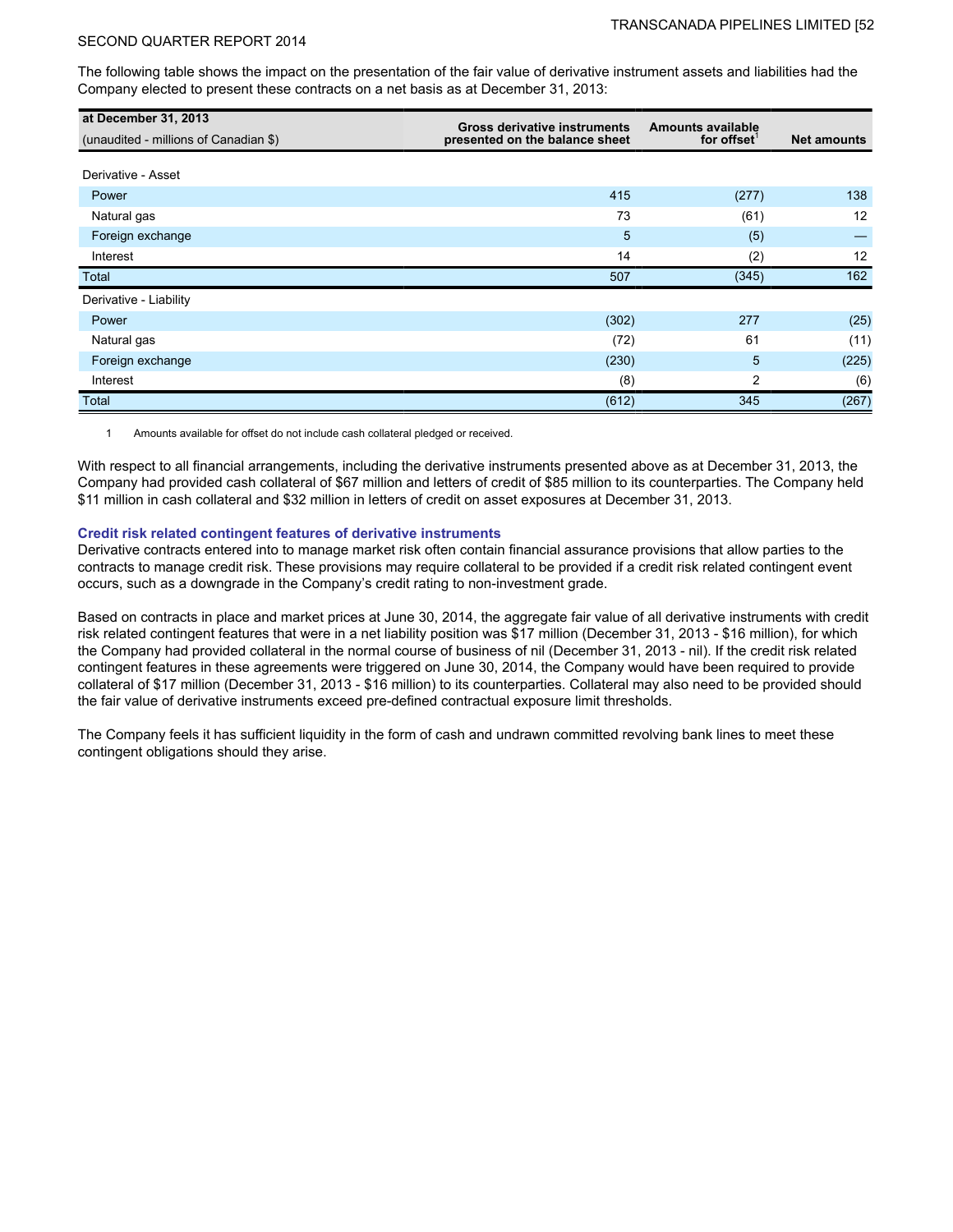#### **FAIR VALUE HIERARCHY**

The Company's assets and liabilities recorded at fair value have been classified into three categories based on the fair value hierarchy.

| <b>Levels</b> | How fair value has been determined                                                                                                                                                                                                                                                                                                                                                                                                                                                                                                                                                        |
|---------------|-------------------------------------------------------------------------------------------------------------------------------------------------------------------------------------------------------------------------------------------------------------------------------------------------------------------------------------------------------------------------------------------------------------------------------------------------------------------------------------------------------------------------------------------------------------------------------------------|
| Level I       | Quoted prices in active markets for identical assets and liabilities that the Company has the ability to access at the<br>measurement date.                                                                                                                                                                                                                                                                                                                                                                                                                                               |
| Level II      | Valuation based on the extrapolation of inputs, other than quoted prices included within Level I, for which all significant<br>inputs are observable directly or indirectly.                                                                                                                                                                                                                                                                                                                                                                                                              |
|               | Inputs include published exchange rates, interest rates, interest rate swap curves, yield curves and broker quotes from<br>external data service providers.                                                                                                                                                                                                                                                                                                                                                                                                                               |
|               | This category includes interest rate and foreign exchange derivative assets and liabilities where fair value is determined<br>using the income approach and power and natural gas commodity derivatives where fair value is determined using the<br>market approach.                                                                                                                                                                                                                                                                                                                      |
|               | Transfers between Level I and Level II would occur when there is a change in market circumstances.                                                                                                                                                                                                                                                                                                                                                                                                                                                                                        |
| Level III     | Valuation of assets and liabilities measured on a recurring basis using a market approach based on inputs that are<br>unobservable and significant to the overall fair value measurement. This category includes long-dated commodity<br>transactions in certain markets where liquidity is low. Long-term electricity prices are estimated using a third-party modeling<br>tool which takes into account physical operating characteristics of generation facilities in the markets in which we operate.                                                                                 |
|               | Model inputs include market fundamentals such as fuel prices, power supply additions and retirements, power demand,<br>seasonal hydro conditions and transmission constraints. Long-term North American natural gas prices are based on a view<br>of future natural gas supply and demand, as well as exploration and development costs. Significant decreases in fuel<br>prices or demand for electricity or natural gas, or increases in the supply of electricity or natural gas is expected to or may<br>result in a lower fair value measurement of contracts included in Level III. |
|               | Assets and liabilities measured at fair value can fluctuate between Level II and Level III depending on the proportion of the<br>value of the contract that extends beyond the time frame for which inputs are considered to be observable. As contracts<br>near maturity and observable market data becomes available, they are transferred out of Level III and into Level II.                                                                                                                                                                                                          |

The fair value of the Company's assets and liabilities measured on a recurring basis, including both current and non-current portions, are categorized as follows:

| at June 30, 2014                               | <b>Quoted prices in</b><br>active markets | <b>Significant other</b><br>observable inputs | <b>Significant</b><br>unobservable inputs |       |
|------------------------------------------------|-------------------------------------------|-----------------------------------------------|-------------------------------------------|-------|
| (unaudited - millions of Canadian \$, pre-tax) | (Level I) $1$                             | $(Level II)^T$                                | $(Level III)^T$                           | Total |
| Derivative instrument assets:                  |                                           |                                               |                                           |       |
| Power commodity contracts                      |                                           | 396                                           | 4                                         | 400   |
| Natural gas commodity contracts                | 33                                        | 18                                            |                                           | 51    |
| Foreign exchange contracts                     |                                           | 20                                            |                                           | 20    |
| Interest rate contracts                        |                                           | 10                                            |                                           | 10    |
| Derivative instrument liabilities:             |                                           |                                               |                                           |       |
| Power commodity contracts                      |                                           | (352)                                         | (3)                                       | (355) |
| Natural gas commodity contracts                | (32)                                      | (36)                                          | (2)                                       | (70)  |
| Foreign exchange contracts                     |                                           | (208)                                         |                                           | (208) |
| Interest rate contracts                        |                                           | (7)                                           |                                           | (7)   |
| Non-derivative financial instruments:          |                                           |                                               |                                           |       |
| Available for sale assets                      |                                           | 46                                            |                                           | 46    |
|                                                |                                           | (113)                                         | (1)                                       | (113) |

1 There were no transfers from Level I to Level II or from Level II to Level III for the six months ended June 30, 2014.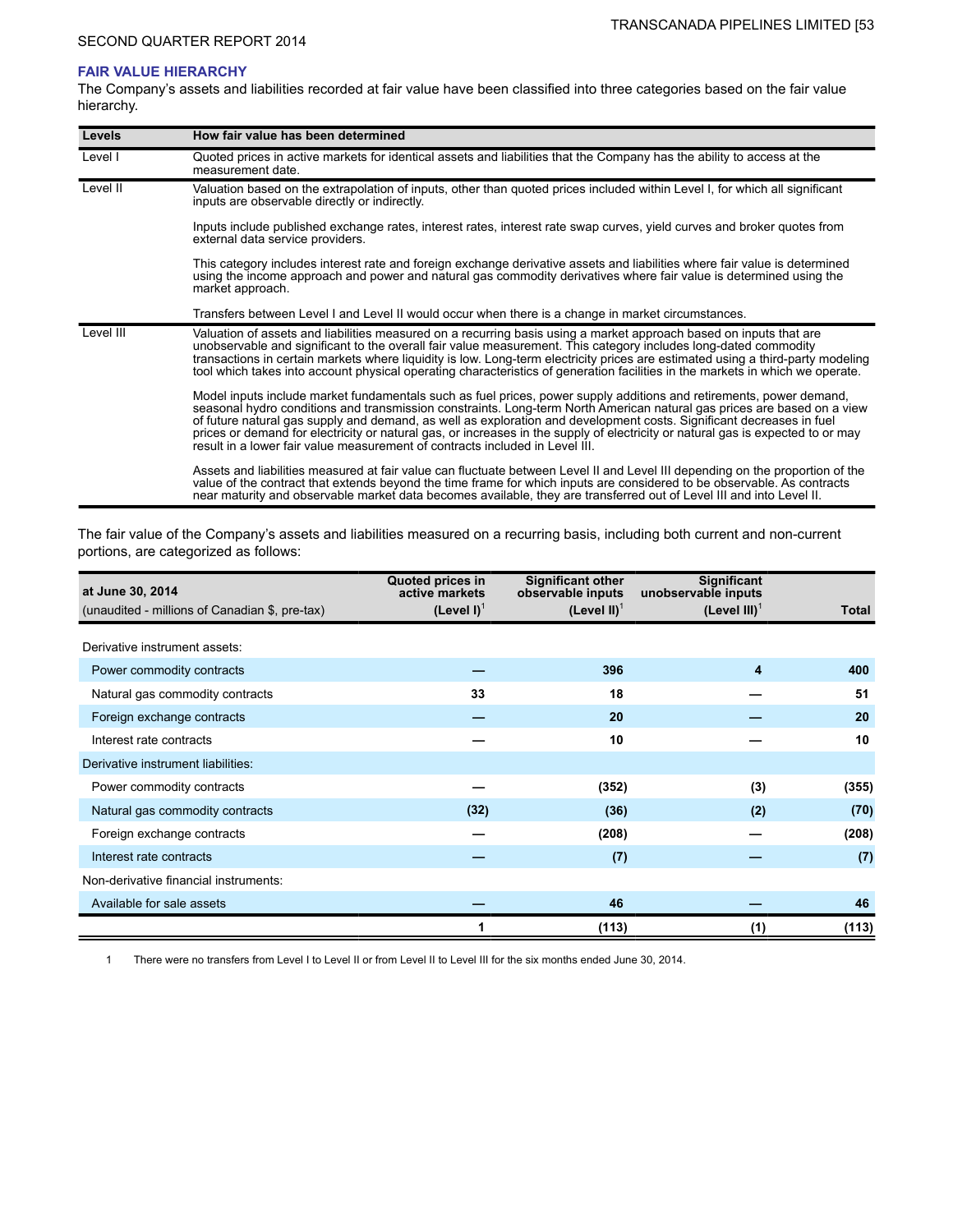### SECOND QUARTER REPORT 2014

The fair value of the Company's assets and liabilities measured on a recurring basis, including both current and non-current portions for 2013, are categorized as follows:

| at December 31, 2013                           | <b>Quoted prices in</b><br>active markets | <b>Significant other</b><br>observable inputs | <b>Significant</b><br>unobservable inputs |              |
|------------------------------------------------|-------------------------------------------|-----------------------------------------------|-------------------------------------------|--------------|
| (unaudited - millions of Canadian \$, pre-tax) | $(Level I)^T$                             | $(Level II)^T$                                | (Level $III$ ) <sup>1</sup>               | <b>Total</b> |
| Derivative instrument assets:                  |                                           |                                               |                                           |              |
| Power commodity contracts                      |                                           | 411                                           | 4                                         | 415          |
| Natural gas commodity contracts                | 48                                        | 25                                            |                                           | 73           |
| Foreign exchange contracts                     |                                           | $\overline{5}$                                |                                           | 5            |
| Interest rate contracts                        |                                           | 14                                            |                                           | 14           |
| Derivative instrument liabilities:             |                                           |                                               |                                           |              |
| Power commodity contracts                      |                                           | (299)                                         | (3)                                       | (302)        |
| Natural gas commodity contracts                | (50)                                      | (22)                                          |                                           | (72)         |
| Foreign exchange contracts                     |                                           | (230)                                         |                                           | (230)        |
| Interest rate contracts                        |                                           | (8)                                           |                                           | (8)          |
| Non-derivative financial instruments:          |                                           |                                               |                                           |              |
| Available for sale assets                      |                                           | 47                                            |                                           | 47           |
|                                                | (2)                                       | (57)                                          |                                           | (58)         |

1 There were no transfers from Level I to Level II or from Level II to Level III for the year ended December 31, 2013.

The following table presents the net change in fair value of derivative assets and liabilities classified as Level III of the fair value hierarchy:

|                                                | <b>Derivatives</b>         |      |                          |      |  |
|------------------------------------------------|----------------------------|------|--------------------------|------|--|
|                                                | three months ended June 30 |      | six months ended June 30 |      |  |
| (unaudited - millions of Canadian \$, pre-tax) | 2014                       | 2013 | 2014                     | 2013 |  |
|                                                |                            |      |                          |      |  |
| Balance at beginning of period                 |                            |      |                          | (2)  |  |
| Settlements                                    |                            |      |                          |      |  |
| Transfers out of Level III                     |                            | (1)  |                          | (1)  |  |
| Total losses included in net income            | (2)                        |      | (2)                      |      |  |
| Total (losses)/gains included in OCI           |                            | (1)  |                          | 2    |  |
| Balance at end of period                       | (1)                        |      |                          |      |  |

1 For the three and six months ended June 30, 2014, energy revenues include unrealized losses attributed to derivatives in the Level III category that were still held at the reporting date of \$2 million (2013 - nil).

A 10 per cent increase or decrease in commodity prices, with all other variables held constant, would result in a \$4 million decrease or increase, respectively, in the fair value of outstanding derivative instruments included in Level III as at June 30, 2014.

## 11. Contingencies and guarantees

TCPL and its subsidiaries are subject to various legal proceedings, arbitrations and actions arising in the normal course of business. While the final outcome of such legal proceedings and actions cannot be predicted with certainty, it is the opinion of management that the resolution of such proceedings and actions will not have a material impact on the Company's consolidated financial position or results of operations.

## **GUARANTEES**

TCPL and its joint venture partner on Bruce Power, BPC Generation Infrastructure Trust (BPC), have each severally guaranteed certain contingent financial obligations of Bruce B related to a lease agreement and contractor and supplier services. In addition, TCPL and BPC have each severally guaranteed one-half of certain contingent financial obligations of Bruce A related to a sublease agreement and certain other financial obligations. The Company's exposure under certain of these guarantees is unlimited.

In addition to the guarantees for Bruce Power, the Company and its partners in certain other jointly owned entities have either (i) jointly and severally, (ii) jointly or (iii) severally guaranteed the financial performance of these entities related primarily to delivery